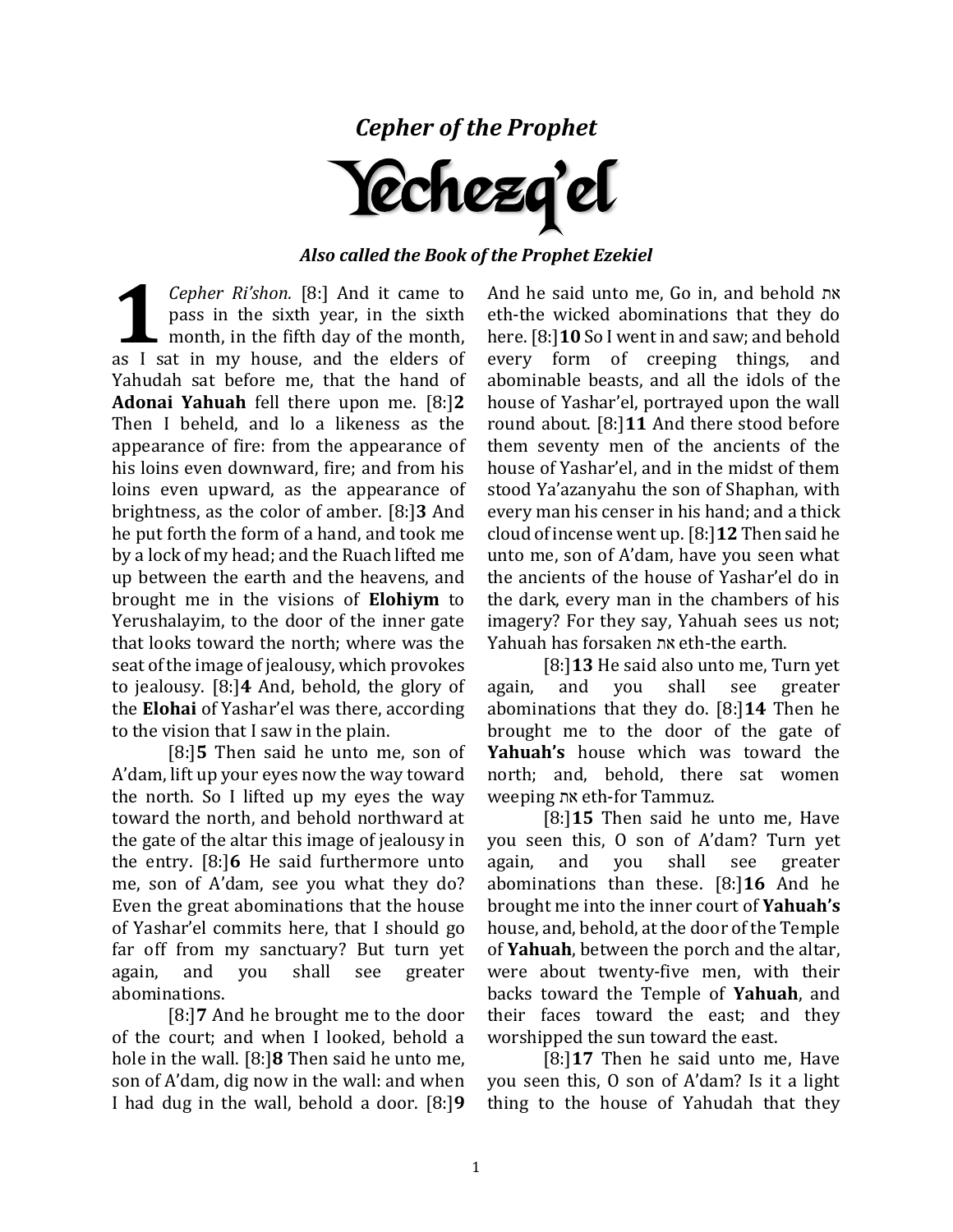commit את eth-the abominations which they commit here? For they have filled את eth-the land with violence, and have returned to provoke me to anger: and, lo, they put את eththe branch to their nose. [8:]**18** Therefore will I also deal in fury: my eye shall not spare, neither will I have pity: and though they cry in my ears with a loud voice, yet will I not hear them.

[9:] He cried also in my ears with a loud voice, saying, Cause them that have charge over the city to draw 19:] He cried also in my ears with a<br>loud voice, saying, Cause them that<br>have charge over the city to draw<br>near, even every man with his destroying weapon in his hand. [9:]**2** And, behold, six men came from the way of the higher gate, which lies toward the north, and every man a slaughter weapon in his hand; and one man among them was clothed with linen, with a writer's inkhorn by his side: and they went in, and stood beside the brasen altar. [9:]**3** And the glory of the **Elohai** of Yashar'el was gone up from the Keruv, whereupon he was, to the threshold of the house. And he called to the man clothed with linen, which had the writer's inkhorn by his side; [9:]**4** And Yahuah said unto him, Go through the midst of the city, through the midst of Yerushalayim, and set a Tav upon the foreheads of the men that sigh and that cry for all the abominations that be done in the midst thereof.

[9:]**5** And to the others he said in my hearing, Go ye after him through the city, and smite: let not your eye spare, neither have ye pity: [9:]**6** Slay utterly old and young, both maids, and little children, and women: but come not near any man upon whom is the Tav; and begin at my sanctuary. Then they began at the ancient men which were before the house. [9:]**7** And he said unto them, Defile את eth-the house, and fill את eth-the courts with the slain: go ye forth. And they went forth, and slew in the city.

[9:]**8** And it came to pass, while they were slaying them, and I was left, that I fell upon my face, and cried, and said, Ah **Adonai**  **Yahuah**! will you destroy את eth all the remnant of Yashar'el in your pouring out of את eth-your fury upon Yerushalayim? [9:]**9** Then said he unto me, The iniquity of the house of Yashar'el and Yahudah is exceeding great, and the land is full of blood, and the city full of perverseness: for they say, **Yahuah** has forsaken את eth-the earth, and **Yahuah** sees not. [9:]**10** And as for me also, my eye shall not spare, neither will I have pity, but I will recompense their way upon their head. [9:]**11** And, behold, the man clothed with linen, which had the inkhorn by his side, reported the matter, saying, I have done as you have commanded me.

[10:] Then I looked, and, behold, in the expanse that was above the head of the Keruviym there appeared over **10:** Then I looked, and, behold, in<br>the expanse that was above the head<br>of the Keruviym there appeared over<br>them as it were a sapphire stone, as the appearance of the likeness of a throne. [10:]**2**  And he spoke unto the man clothed with linen, and said, Go in between the wheels, even under the Keruv, and fill your hand with coals of fire from between the Keruviym, and scatter them over the city. And he went in in my sight. [10:]**3** Now the Keruviym stood on the right side of the house, when the man went in; and the cloud filled את eth-the inner court. [10:]**4** Then the glory of Yahuah went up from the Keruv, and stood over the threshold of the house; and the house was filled את eth-with the cloud, and the court was full את eth-of the brightness of **Yahuah's** glory. [10:]**5** And the sound of the Keruviym's wings waOs heard even to the outer court, as the voice of **El Shaddai** when he speaks. [10:]**6** And it came to pass, that when he had commanded את eth-the man clothed with linen, saying, Take fire from between the wheels, from between the Keruviym; then he went in, and stood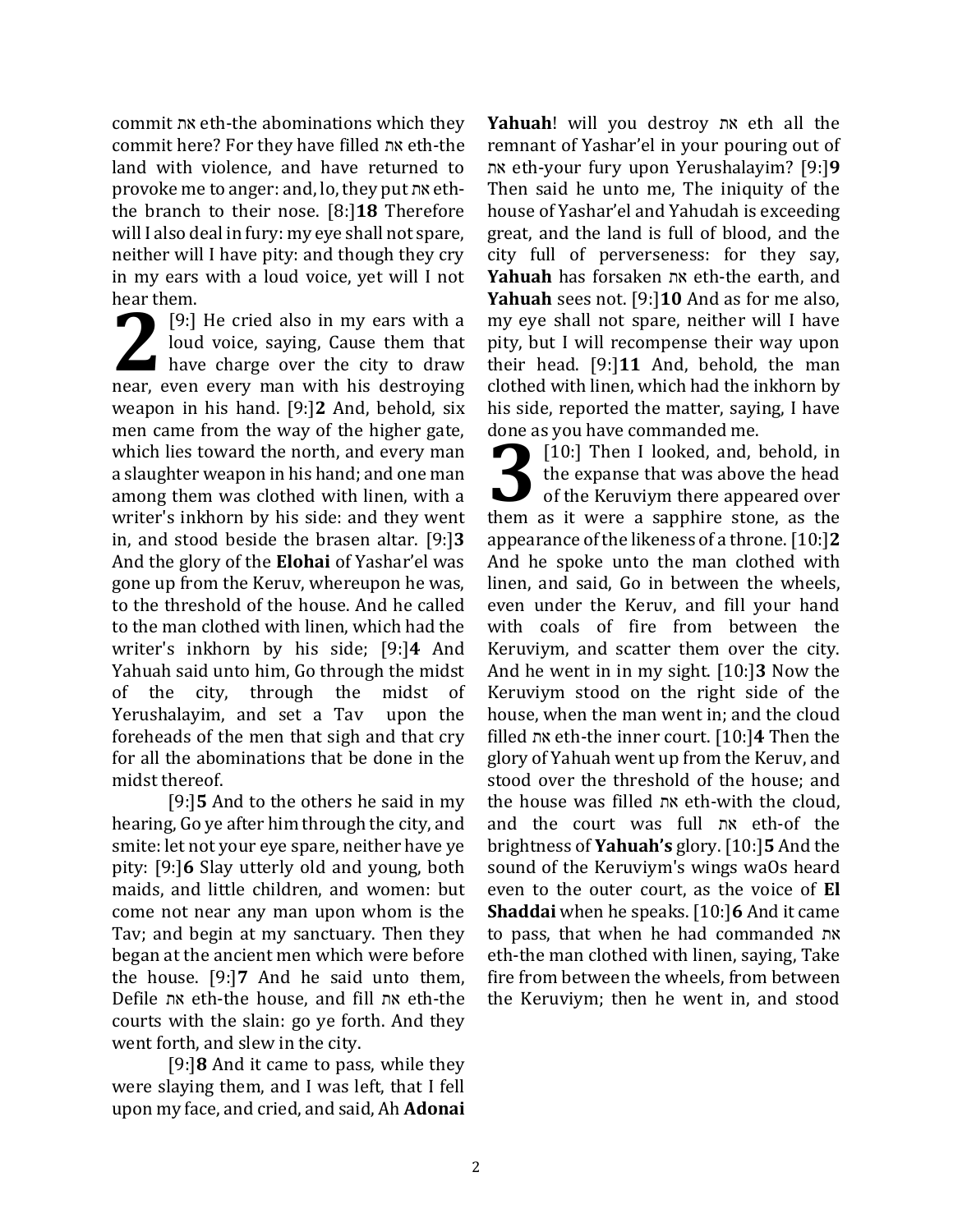beside the Ophan1. [10:]**7** And one Keruv stretched forth את eth-his hand from between the Keruviym unto the fire that was between the Keruviym, and took thereof, and put it into the hands of him that was clothed with linen: who took it, and went out.

[10:]**8** And there appeared in the Keruviym the form of a man's hand under their wings. [10:]**9** And when I looked, behold the four Ophaniym<sup>2</sup> by the Keruviym, one Ophan by one Keruv, and another Ophan by another Keruv: and the appearance of the Ophaniym was as the color of a beryl stone. [10:]**10** And as for their appearances, they four had one likeness, as if an Ophan had been in the midst of an Ophan. [10:]**11** When they went, they went upon their four sides; they turned not as they went, but to the place whither the head looked they followed it; they turned not as they went. [10:]**12** And their whole body, and their backs, and their hands, and their wings, and the Ophaniym, were full of eyes round about, even the Ophaniym that they four had. [10:]**13** As for the Ophaniym, it was cried unto them in my hearing, O wheel. [10:]**14** And everyone had four faces: the first face was the face of a Keruv, and the second face was the face of a man, and the third the face of a lion, and the fourth the face of an eagle. [10:]**15** And the Keruviym were lifted up. This is the living creature that I saw by the river of Kevar. [10:]**16** And when the Keruviym went, the Ophaniym went by them: and when the Keruviym lifted up את eth-their wings to mount up from the earth, the same Ophaniym also turned not from beside them. [10:]**17** When they stood, these stood; and when they were lifted up, these lifted up themselves also: for the ruach of the living creature was in them. [10:]**18** Then the glory of **Yahuah** departed from off the threshold of the house, and stood over the Keruviym. [10:]**19** And the Keruviym lifted up את eth-their wings, and mounted up from the earth in my sight: when they went out, the Ophaniym also were beside them, and everyone stood at the door of the east gate of **Yahuah's** house; and the glory of the **Elohai** of Yashar'el was over them above. [10:]**20** This is the living creature that I saw under the **Elohai** of Yashar'el by the river of Kevar; and I knew that they were the Keruviym. [10:]**21** Everyone had four faces apiece, and everyone four wings; and the likeness of the hands of a man was under their wings. [10:]**22** And the likeness of their faces was the same faces which I saw by the river of Kevar, their appearances and themselves: they went everyone straight forward.

[11:] Moreover the **Ruach** lifted me up, and brought me unto the east gate of **Yahuah's** house, which looks [11:] Moreover the **Ruach** lifted me<br>up, and brought me unto the east gate<br>of **Yahuah's** house, which looks<br>eastward: and behold at the door of the gate twenty-five men; among whom I saw את eth-Ya'azanyahu the son of Azzur, and את eth-Pelatyahu the son of Benayahu, princes of the people. [11:]**2** Then said he unto me, son of A'dam, these are the men that devise mischief, and give wicked counsel in this city: [11:]**3** Which say, It is not near; let us build houses: this city is the caldron, and we be the flesh.

[11:]**4** Therefore prophesy against them, prophesy, O son of A'dam. [11:]**5** And the **Ruach Yahuah** fell upon me, and said unto me, Speak; Thus says **Yahuah**; Thus have ye said, O house of Yashar'el: for I know the things that come into your mind, every one of them. [11:]**6** Ye have multiplied your slain in this city, and ye have filled the streets thereof with the slain. [11:]**7** Therefore thus says **Adonai Yahuah**; Your slain whom ye have laid in the midst of it, they are the flesh, and this city is the caldron: but I will bring you forth out of the midst of it. [11:]**8** Ye have feared the sword; and I will bring a sword

<sup>1</sup> Ophan – that which revolves

<sup>2</sup> Ophaniym – revolving ones.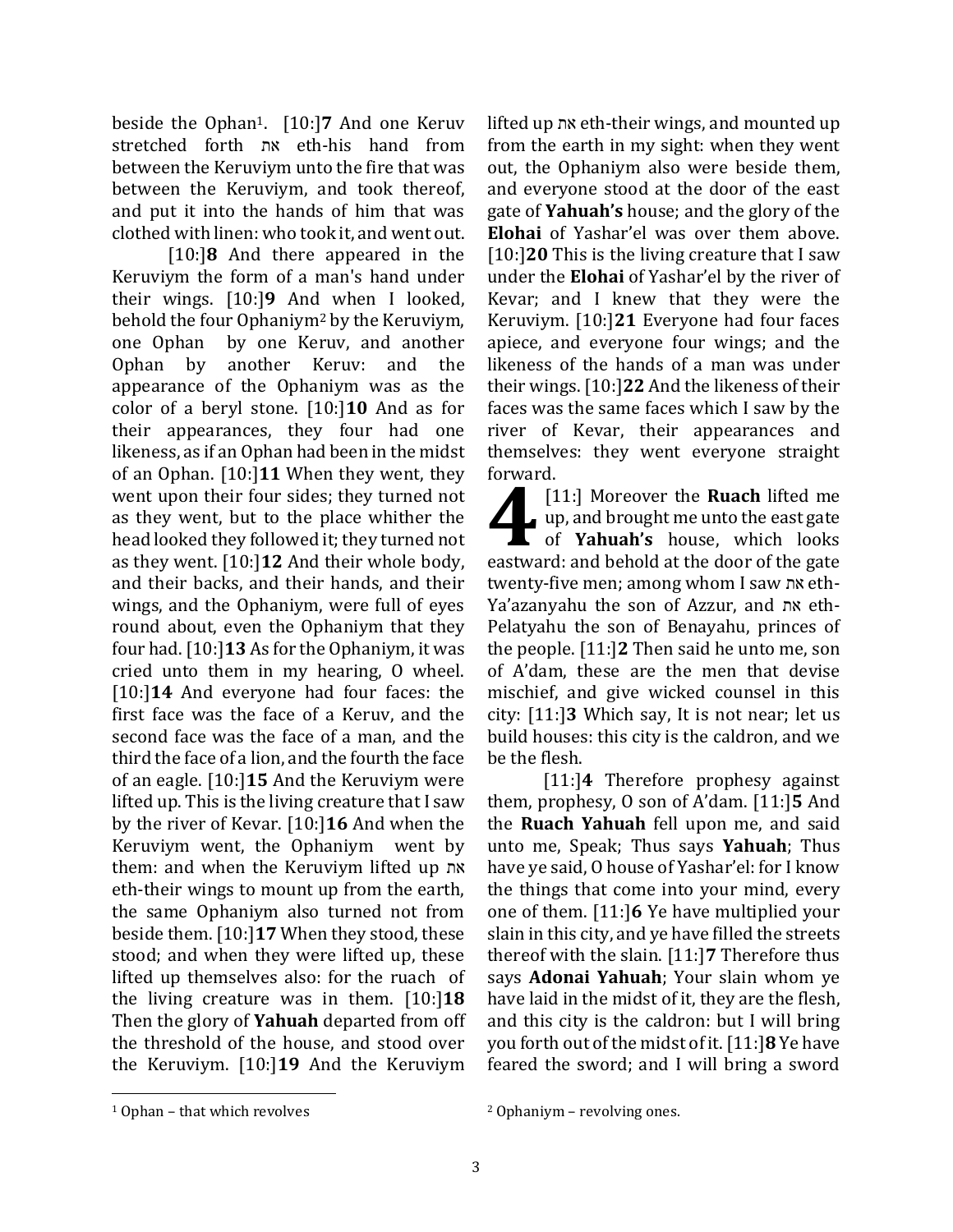upon you, says **Adonai Yahuah**. [11:]**9** And I will bring you out of the midst thereof, and deliver you into the hands of strangers, and will execute judgments among you. [11:]**10** Ye shall fall by the sword; I will judge you in the border of Yashar'el; and ye shall know that I am **Yahuah**. [11:]**11** This city shall not be your caldron, neither shall ye be the flesh in the midst thereof; but I will judge you in the border of Yashar'el: [11:]**12** And ye shall know that I am **Yahuah**: for ye have not walked in my statutes, neither executed my judgments, but have done after the manners of the heathen that are round about you.

[11:]**13** And it came to pass, when I prophesied, that Pelatyahu the son of Benayahu died. Then fell I down upon my face, and cried with a loud voice, and said, Ah **Adonai Yahuah**! will you make a full end of את eth the remnant of Yashar'el? [11:]**14**  Again the Word of **Yahuah** came unto me, saying, [11:]**15** son of A'dam, your brethren, even your brethren, the men of your kindred, and all the house of Yashar'el wholly, are they unto whom the inhabitants of Yerushalayim have said, Get you far from Yahuah: unto us is this land given in possession? [11:]**16** Therefore say, Thus says Adonai Yahuah; Although I have cast them far off among the heathen, and although I have scattered them among the countries, yet will I be to them as a little sanctuary in the countries where they shall come. [11:]**17** Therefore say, Thus says Adonai Yahuah; I will even gather you from the people, and assemble you out of the countries where ye have been scattered, and I will give you את eth-the land of Yashar'el. [11:]**18** And they shall come thither, and they shall take away את eth-all the detestable things thereof and את eth-all the abominations thereof from thence. [11:]**19** And I will give them one heart, and I will put a new ruach within you; and I will take the stony heart out of their flesh, and will give them a heart of flesh: [11:]**20** That they may

walk in my statutes, and guard את eth-my ordinances, and do them: and they shall be my people, and I will be their Elohiym. [11:]**21** But as for them whose heart walks after the heart of their detestable things and their abominations, I will recompense their way upon their own heads, says Adonai Yahuah.

[11:]**22** Then did the Keruviym lift up את eth-their wings, and the Ophaniym beside them; and the glory of the **Elohiym** of Yashar'el was over them above. [11:]**23** And the glory of **Yahuah** went up from the midst of the city, and stood upon the mountain which is on the east side of the city.

[11:]**24** Afterwards the **Ruach** took me up, and brought me in a vision by the **Ruach Elohiym** into Kasdiymah, to them of the captivity. So the vision that I had seen went up from me. [11:]**25** Then I spoke unto them of the captivity את eth all the things that **Yahuah** had showed me.

**[12:]** The Word of **Yahuah** also came unto me, saying, [12:]**2** son of A'dam, you dwell in the midst of a rebellious house, which have eyes to see, and see not; they have ears to hear, and hear not: for they are a rebellious house. [12:]**3** Therefore, son of A'dam, prepare you stuff for removing, and remove by day in their sight; and you shall remove from your place to another place in their sight: it may be they will consider, though they be a rebellious house. [12:]**4** Then shall you bring forth your stuff by day in their sight, as stuff for removing: and you shall go forth at evening in their sight, as they that go forth into captivity. [12:]**5** Dig through the wall in their sight, and carry out thereby. [12:]**6** In their sight shall you bear it upon your shoulders, and carry it forth in the twilight: you shall cover your face, that you see not את eth-the ground: for I have set you for a sign unto the house of Yashar'el. [12:]**7** And I did so as I was commanded: I brought forth my stuff by day, as stuff for captivity, and in the even I dug **5**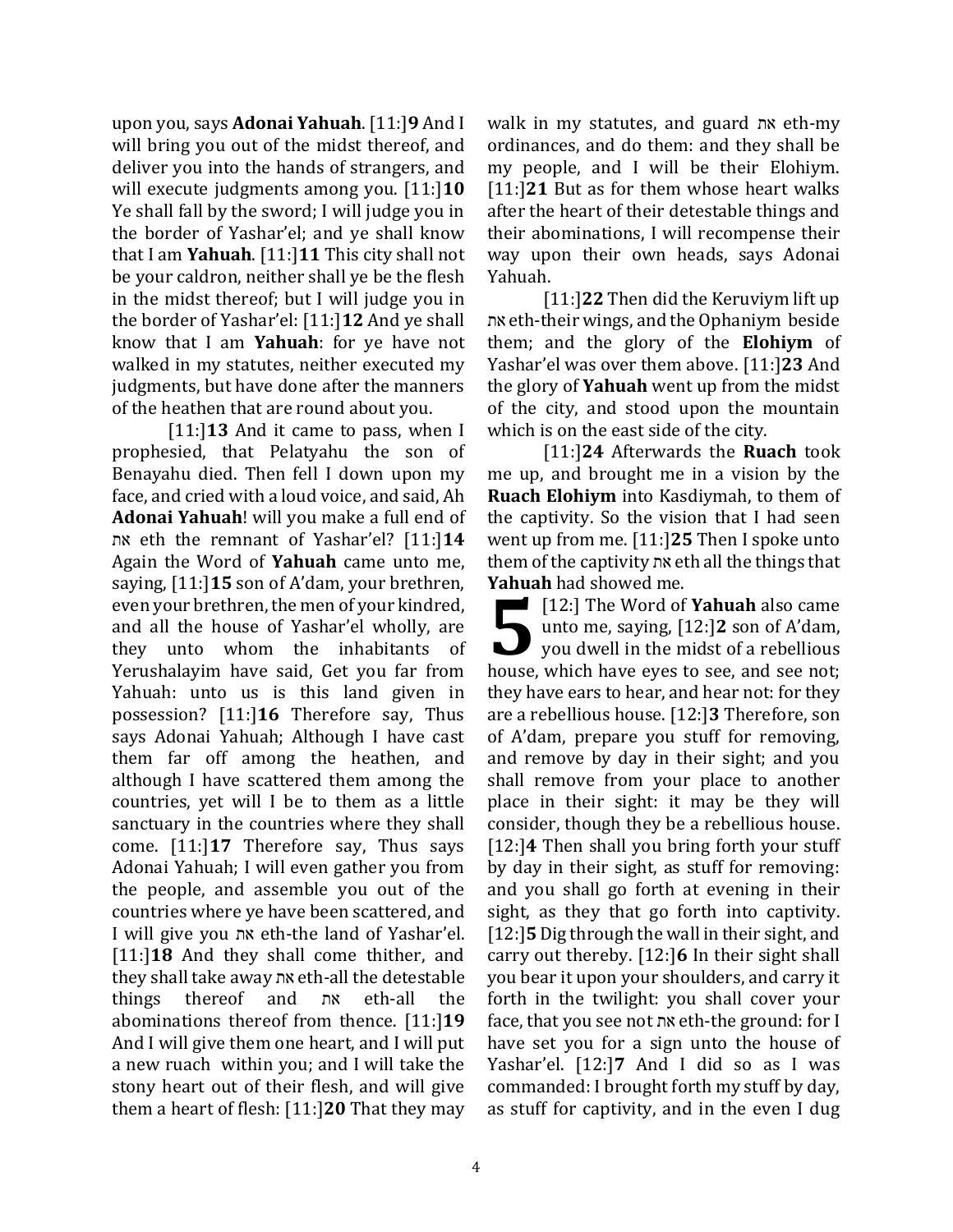through the wall with my hand; I brought it forth in the twilight, and I bore it upon my shoulder in their sight.

[12:]**8** And in the morning came the Word of **Yahuah** unto me, saying, [12:]**9** son of A'dam, has not the house of Yashar'el, the rebellious house, said unto you, What do you? [12:]**10** Say you unto them, Thus says Adonai Yahuah; This burden concerns the prince in Yerushalayim, and all the house of Yashar'el that are among them. [12:]**11** Say, I am your sign: like as I have done, so shall it be done unto them: they shall remove and go into captivity. [12:]**12** And the prince that is among them shall bear upon his shoulder in the twilight, and shall go forth: they shall dig through the wall to carry out thereby: he shall cover his face, that he see not את eth-the ground with his eyes. [12:]**13** את eth-My net also will I spread upon him, and he shall be taken in my snare: and I will bring him to Babel to the land of the Kasdiym; yet shall he not see it, though he shall die there. [12:]**14** And I will scatter toward every wind all that are about him to help him, and all his bands; and I will draw out the sword after them. [12:]**15** And they shall know that I am **Yahuah**, when I shall scatter them among the nations, and disperse them in the countries. [12:]**16** But I will leave a few men of them from the sword, from the famine, and from the pestilence; that they may declare את eth-all their abominations among the heathen whither they come; and they shall know that I am **Yahuah**.

[12:]**17** Moreover the Word of **Yahuah** came to me, saying, [12:]**18** son of A'dam, eat your bread with quaking, and drink your water with trembling and with carefulness; [12:]**19** And say unto the people of the land, Thus says **Adonai Yahuah** of the inhabitants of Yerushalayim, and of the land of Yashar'el; They shall eat their bread with carefulness, and drink their water with astonishment, that her land may be desolate from all that is therein, because of the

violence of all them that dwell therein. [12:]**20** And the cities that are inhabited shall be laid waste, and the land shall be desolate; and ye shall know that I am Yahuah.

[12:]**21** And the Word of **Yahuah** came unto me, saying, [12:]**22** son of A'dam, what is that proverb that ye have in the land of Yashar'el, saying, The days are prolonged, and every vision fails? [12:]**23** Tell them therefore, Thus says **Adonai Yahuah**; I will make את eth-this proverb to cease, and they shall no more use it as a proverb in Yashar'el; but say unto them, The days are at hand, and the effect of every vision. [12:]**24** For there shall be no more any vain vision nor flattering divination within the house of Yashar'el. [12:]**25** For I am **Yahuah**: את eth I will speak, and the word that I shall speak shall come to pass; it shall be no more prolonged: for in your days, O rebellious house, will I say the word, and will perform it, says **Adonai Yahuah**.

[12:]**26** Again the Word of Yahuah came to me, saying, [12:]**27** son of A'dam, behold, they of the house of Yashar'el say, The vision that he sees is for many days to come, and he prophesies of the times that are far off. [12:]**28** Therefore say unto them, Thus says **Adonai Yahuah**; There shall none of my words be prolonged anymore, but the word which I have spoken shall be done, says **Adonai Yahuah**.

[13:] And the Word of **Yahuah** came unto me, saying, [13:]**2** son of A'dam, prophesy against the prophets of [13:] And the Word of **Yahuah** came<br>unto me, saying, [13:] Son of A'dam,<br>prophesy against the prophets of<br>Yashar'el that prophesy, and say unto them that prophesy out of their own hearts, Hear ye the Word of **Yahuah**; [13:]**3** Thus says **Adonai Yahuah**; Woe unto the foolish prophets, that follow their own ruach, and have seen nothing! [13:]**4** O Yashar'el, your prophets are like the foxes in the deserts. [13:]**5** Ye have not gone up into the gaps, neither made up the hedge for the house of Yashar'el to stand in the battle in the day of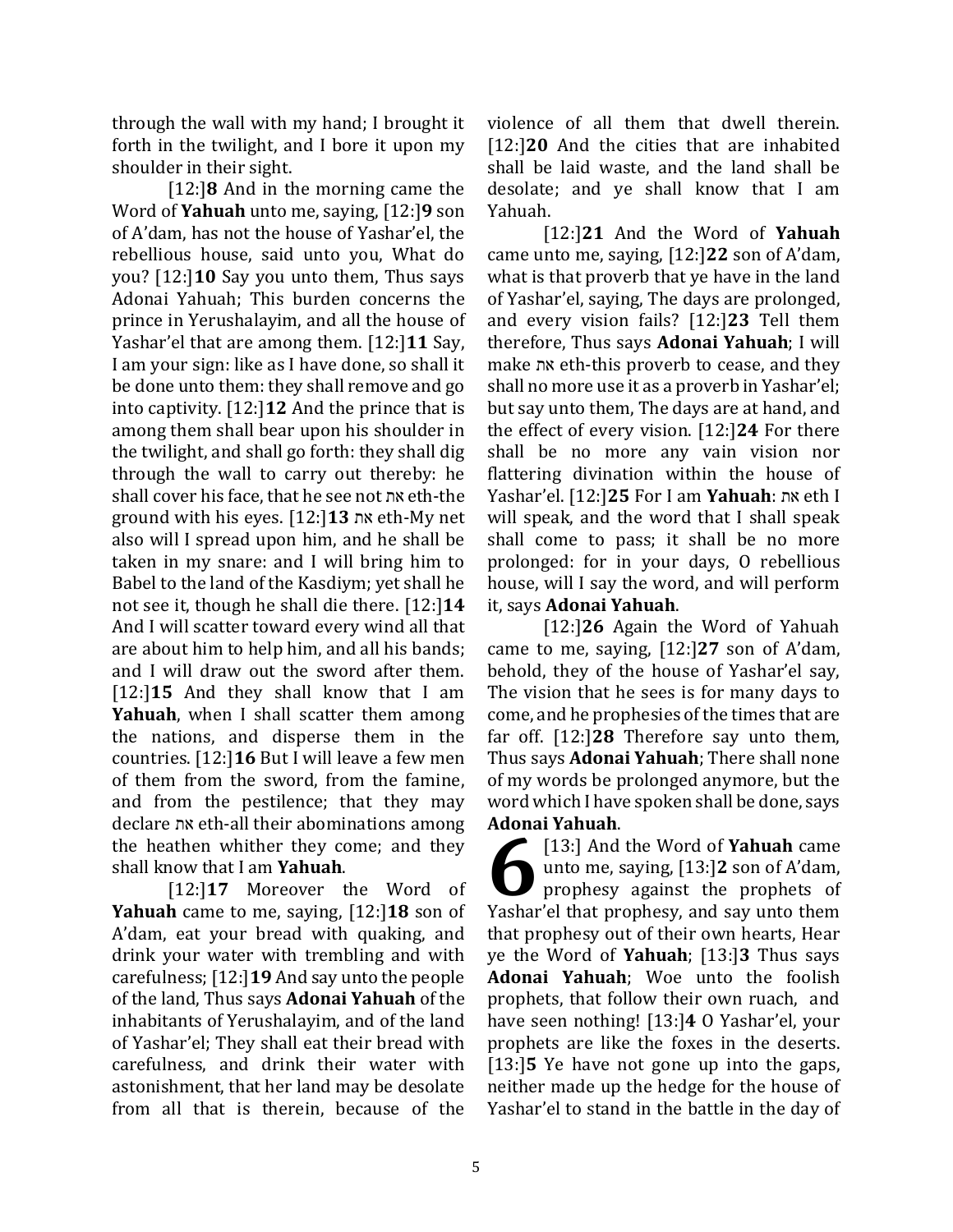**Yahuah**. [13:]**6** They have seen vanity and lying divination, saying, **Yahuah** says: and **Yahuah** has not sent them: and they have made others to hope that they would confirm the word. [13:]**7** Have ye not seen a vain vision, and have ye not spoken a lying divination, whereas ye say, **Yahuah** says it; albeit I have not spoken? [13:]**8** Therefore thus says **Adonai Yahuah**; Because ye have spoken vanity, and seen lies, therefore, behold, I am against you, says **Adonai Yahuah**. [13:]**9** And my hand shall be upon the prophets that see vanity, and that divine lies: they shall not be in the assembly of my people, neither shall they be written in the writing of the house of Yashar'el, neither shall they enter into the land of Yashar'el; and ye shall know that I am **Adonai Yahuah**. [13:]**10** Because, even because they have seduced את eth-my people, saying, Peace; and there was no peace; and one built up a wall, and, lo, others daubed it with untempered mortar: [13:]**11** Say unto them which daub it with untempered mortar, that it shall fall: there shall be an overflowing shower; and ye, O great hailstones, shall fall; and a stormy wind shall rend it. [13:]**12** Lo, when the wall is fallen, shall it not be said unto you, Where is the daubing wherewith ye have daubed it? [13:]**13** Therefore thus says **Adonai Yahuah**; I will even rend it with a stormy wind in my fury; and there shall be an overflowing shower in my anger, and great hailstones in my fury to consume it. [13:]**14** So will I break down את eth-the wall that ye have daubed with untempered mortar, and bring it down to the ground, so that the foundation thereof shall be discovered, and it shall fall, and ye shall be consumed in the midst thereof: and ye shall know that I am **Yahuah**. [13:]**15** Thus will I accomplish את eth-my wrath upon the wall, and upon them that have daubed it with untempered mortar, and will say unto you, The wall is no more, neither they that daubed it; [13:]**16** To wit, the prophets of Yashar'el which prophesy concerning Yerushalayim, and which see visions of peace for her, and there is no peace, says **Adonai Yahuah**.

[13:]**17** Likewise, son of A'dam, set your face against the daughters of your people, which prophesy out of their own heart; and prophesy against them, [13:]**18** And say, Thus says **Adonai Yahuah**; Woe to the women that sew pillows to all armholes, and make kerchiefs upon the head of every stature to hunt souls! Will ye hunt the souls of my people, and will ye save the souls alive that come unto you? [13:]**19** And will ye pollute me among my people for handfuls of barley and for pieces of bread, to slay the souls that should not die, and to save the souls alive that should not live, by your lying to my people that hear your lies? [13:]**20**  Wherefore thus says **Adonai Yahuah**; Behold, I am against your pillows, wherewith ye there hunt את eth-the souls to make them fly, and I will tear them from your arms, and will let את eth-the souls go, even את eth-the souls that ye hunt to make them fly. [13:]**21** Your את eth-veils also will I tear, and deliver את eth-my people out of your hand, and they shall be no more in your hand to be hunted; and ye shall know that I am **Yahuah**. [13:]**22** Because with lies ye have made the heart of the righteous sad, whom I have not made sad; and strengthened the hands of the wicked, that he should not return from his wicked way, by promising him life: [13:]**23**  Therefore ye shall see no more vanity, nor divine divinations: for I will deliver את ethmy people out of your hand: and ye shall know that I am **Yahuah**.

[14:] Then came certain of the elders of Yashar'el unto me, and sat before me. [14:]**2** And the Word of **Yahuah** came unto me, saying, [14:]**3** son of A'dam, these men have set up their idols in their heart, and put the stumbling block of their iniquity before their face: should I be inquired of at all by them? [14:]**4** Therefore **7**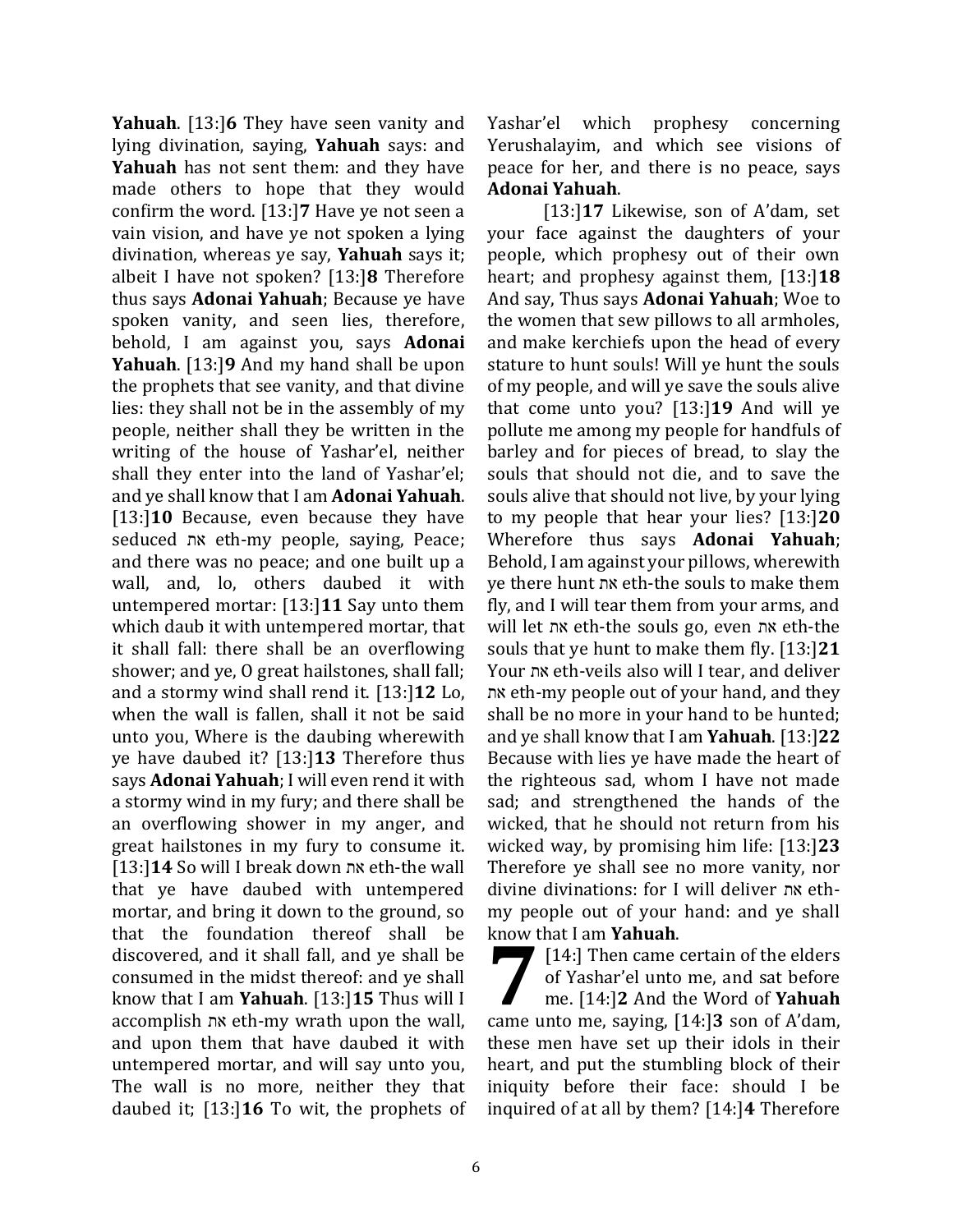speak unto them, and say unto them, Thus says **Adonai Yahuah**; Every man of the house of Yashar'el that sets up את eth-his idols in his heart, and puts the stumbling block of his iniquity before his face, and comes to the prophet; I **Yahuah** will answer him that comes according to the multitude of his idols; [14:]**5** That I may take the house of Yashar'el in their own heart, because they are all estranged from me through their idols.

[14:]**6** Therefore say unto the house of Yashar'el, Thus says **Adonai Yahuah**; Repent, and turn yourselves from your idols; and turn away your faces from all your abominations. [14:]**7** For every one of the house of Yashar'el, or of the stranger that sojourns in Yashar'el, which separates himself from me, and sets up his idols in his heart, and puts the stumbling block of his iniquity before his face, and comes to a prophet to inquire of him concerning me; I **Yahuah** will answer him by myself: [14:**]8** And I will set my face against that man, and will make him a sign and a proverb, and I will cut him off from the midst of my people; and ye shall know that I am **Yahuah**. [14:]**9** And if the prophet be deceived when he has spoken a thing, I **Yahuah** have deceived את eth that prophet, and I will stretch out את ethmy hand upon him, and will destroy him from the midst of my people Yashar'el. [14:]**10** And they shall bear the punishment of their iniquity: the punishment of the prophet shall be even as the punishment of him that seeks unto him; [14:]**11** That the house of Yashar'el may go no more astray from me, neither be polluted anymore with all their transgressions; but that they may be my people, and I may be their **Elohiym**, says **Adonai Yahuah**.

[14:]**12** The Word of **Yahuah** came again to me, saying, [14:]**13** son of A'dam, when the land sins against me by trespassing grievously, then will I stretch out my hand upon it, and will break the staff of the bread

thereof, and will send famine upon it, and will cut off man and beast from it: [14:]**14** Though these three men, Noach, Da'aniy'el, and Iyov, were in it, they should deliver but their own souls by their righteousness, says **Adonai Yahuah**.

[14:]**15** If I cause noisome beasts to pass through the land, and they spoil it, so that it be desolate, that no man may pass through because of the beasts: [14:]**16** Though these three men were in it, as I live, says **Adonai Yahuah**, they shall deliver neither sons nor daughters; they only shall be delivered, but the land shall be desolate.

[14:]**17** Or if I bring a sword upon that land, and say, Sword, go through the land; so that I cut off man and beast from it: [14:]**18** Though these three men were in it, as I live, says **Adonai Yahuah**, they shall deliver neither sons nor daughters, but they only shall be delivered themselves.

[14:]**19** Or if I send a pestilence into that land, and pour out my fury upon it in blood, to cut off from it man and beast: [14:]**20** Though Noach, Da'aniy'el, and Iyov, were in it, as I live, says **Adonai Yahuah**, they shall deliver neither son nor daughter; they shall but deliver their own souls by their righteousness. [14:]**21** For thus says **Adonai Yahuah**; How much more when I send my four sore judgments upon Yerushalayim, the sword, and the famine, and the noisome beast, and the pestilence, to cut off from it man and beast?

[14:]**22** Yet, behold, therein shall be left a remnant that shall be brought forth, both sons and daughters: behold, they shall come forth unto you, and ye shall see את eththeir way and את eth-their doings: and ye shall be comforted concerning the evil that I have brought upon Yerushalayim, את eth even concerning all that I have brought upon it. [14:]**23** And they shall comfort you, when ye see את eth-their ways and את eth-their doings: and ye shall know that I have not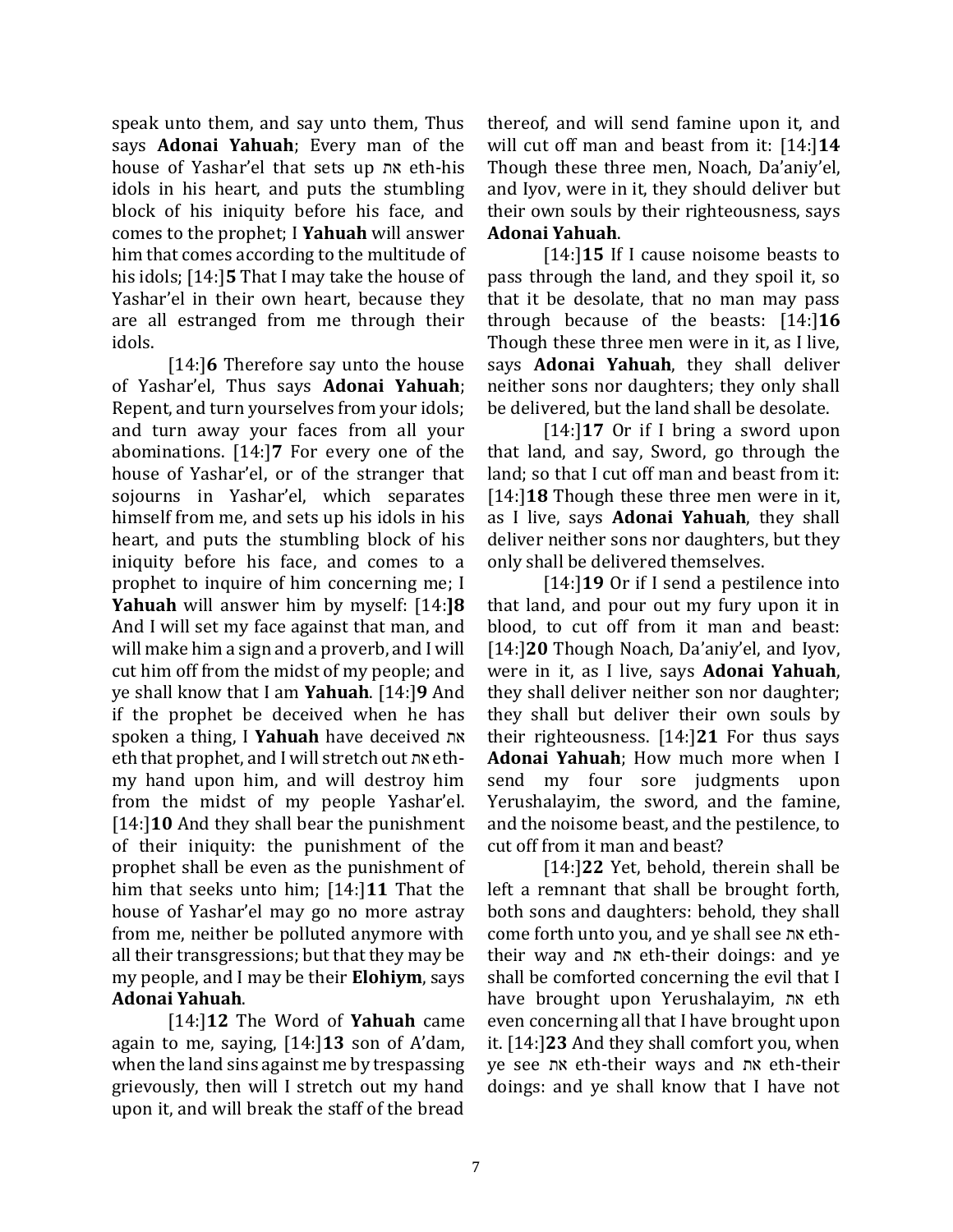done without cause את eth all that I have done in it, says Adonai Yahuah.

[15:] And the Word of **Yahuah** came unto me, saying, [15:]**2** son of A'dam, What is the vine tree more than any **115:** And the Word of **Yahuah** came<br>unto me, saying, [15:] 2 son of A'dam,<br>What is the vine tree more than any<br>tree, or than a branch which is among the trees of the forest? [15:]**3** Shall wood be taken thereof to do any work? Or will men take a pin of it to hang any vessel thereon? [15:]**4** Behold, it is cast into the fire for fuel; the fire devours את eth both the ends of it, and the midst of it is burned. Is it meet for any work? [15:]**5** Behold, when it was whole, it was meet for no work: how much less shall it be meet yet for any work, when the fire has devoured it, and it is burned?

[15:]**6** Therefore thus says Adonai Yahuah; As the vine tree is among the trees of the forest, which I have given to the fire for fuel, so will I give את eth-the inhabitants of Yerushalayim. [15:]**7** And I will set את eth-my face against them; they shall go out from one fire, and another fire shall devour them; and ye shall know that I am **Yahuah**, when I set את eth-my face against them. [15:]**8** And I will make את eth-the land desolate, because they have committed a transgression, says **Adonai Yahuah**.

[16:] Again the Word of **Yahuah** came unto me, saying, [16:]**2** son of A'dam, cause את eth-Yerushalayim to know Addin Tandan.<br>
[16:] Again the Word of **Yahuah** came<br>
unto me, saying, [16:] son of A'dam,<br>
cause *n*x eth-Yerushalayim to know<br>
we th-her abominations, [16:] 3 And say, Thus says **Adonai Yahuah** unto Yerushalayim; Your birth and your nativity is of the land of Kena`an; your father was an Emoriy, and your mother a Chittiy. [16:]**4** And as for your nativity, in the day you were born your navel was not cut, neither were you washed in water to supple you; you were not salted at all, nor swaddled at all. [16:]**5** No eye pitied you, to do any of these unto you, to have compassion upon you; but you were cast out in the open field, to the loathing of your person, in the day that you were born.

[16:]**6** And when I passed by you, and saw you polluted in your own blood, I said unto you when you were in your blood, Live; yea, I said unto you when you were in your blood, Live. [16:]**7** I have caused you to multiply as the bud of the field, and you have increased and waxen great, and you are come to excellent ornaments: your breasts are fashioned, and your hair is grown, whereas you were naked and bare. [16:]**8** Now when I passed by you, and looked upon you, behold, your time was the time of love; and I spread my skirt over you, and covered your nakedness: yea, I swore unto you, and entered into a covenant with you, says **Adonai Yahuah**, and you became mine. [16:]**9** Then I washed you with water; yea, I throughly washed away your blood from you, and I anointed you with oil. [16:]**10** I clothed you also with broidered work, and shod you with antelope skin, and I girded you about with fine linen, and I covered you with silk. [16:]**11** I decked you also with ornaments, and I put bracelets upon your hands, and a chain on your neck. [16:]**12** And I put a jewel on your forehead, and earrings in your ears, and a beautiful crown upon your head. [16:]**13** Thus were you decked with gold and silver; and your raiment was of fine linen, and silk, and broidered work; you did eat fine flour, and honey, and oil: and you were exceeding beautiful, and you prospered into a kingdom. [16:]**14** And your renown went forth among the heathen for your beauty: for it was perfect through my comeliness, which I had put upon you, says **Adonai Yahuah**.

[16:]**15** But you trusted in your own beauty, and played the harlot because of your renown, and poured out את eth-your fornications on everyone that passed by; his it was. [16:]**16** And of your garments you did take, and decked your high places with diverse colors, and played the harlot thereupon: the like things shall not come, neither shall it be so. [16:]**17** You have also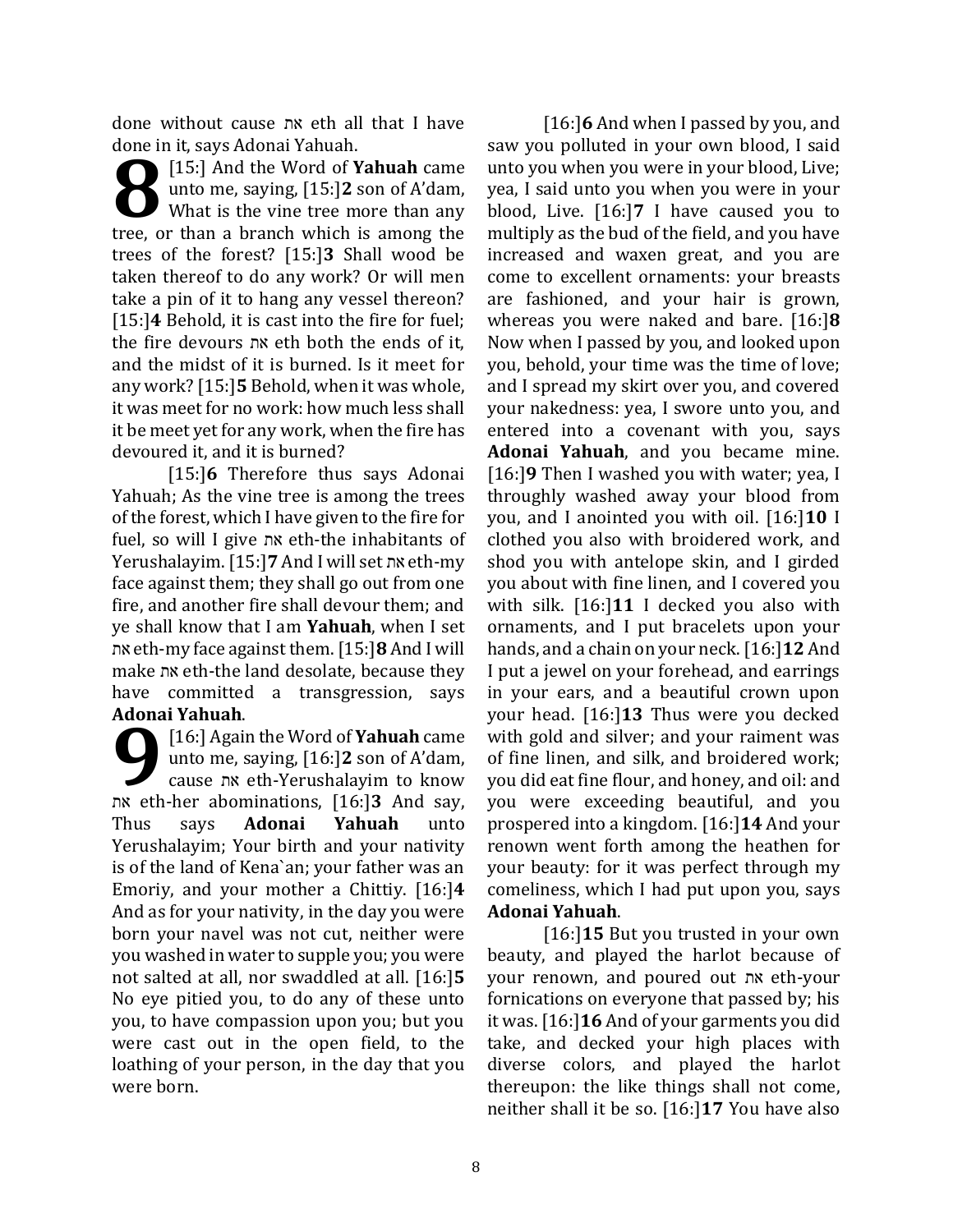taken your fair jewels of my gold and of my silver, which I had given you, and made to yourself images of men, and committed whoredom with them, [16:]**18** And took את eth-your broidered garments, and covered them: and you have set my oil and my incense before them. [16:]**19** My bread<sup>3</sup> also which I gave you, fine flour, and oil, and honey, wherewith I fed you, you have even set it before them for a sweet savor: and thus it was, says **Adonai Yahuah**. [16:]**20** Moreover you have taken את eth-your sons and את eth-your daughters, whom you have borne unto me, and these have you sacrificed unto them to be devoured. Is this of your whoredoms a small matter, [16:]**21** That you have slain את eth-my children, and delivered them to cause them to pass through the fire for them? [16:]**22** And in את eth-all your abominations and your whoredoms you have not remembered את eth-the days of your youth, when you were naked and bare, and were polluted in your blood. [16:]**23** And it came to pass after all your wickedness, (woe, woe unto you! says **Adonai Yahuah**;) [16:]**24** That you have also built unto you an eminent place, and have made you a high place in every street. [16:]**25** You have built your high place at every head of the way, and have made את ethyour beauty to be abhorred, and have opened את eth-your feet to everyone that passed by, and את eth-multiplied your whoredoms. [16:]**26** You have also committed fornication with the Mitsriym your neighbors, great of flesh; and have increased את eth-your whoredoms, to provoke me to anger. [16:]**27** Behold, therefore I have stretched out my hand over you, and have diminished your ordinary food, and delivered you unto the will of them that hate you, the daughters of the Pelishtiym, which are ashamed of your lewd way. [16:]**28** You have played the whore also with the Ashshuriym, because you were unsatiable; yea, you have played the harlot with them, and yet could not be satisfied. [16:]**29** You have moreover multiplied את eth-your fornication in the land of Kena`an unto Kasdiymah; and yet you were not satisfied herewith. [16:]**30**How weak is your heart, says **Adonai Yahuah**, seeing you do את eth-all these things, the work of an imperious whorish woman; [16:]**31** In that you build your eminent place in the head of every way, and make your high place in every street; and have not been as a harlot, in that you scorn hire; [16:]**32** But as a woman that breaks wedlock, which takes את eth-strangers instead of her man! [16:]**33** They give gifts to all whores: but you give את eth-your gifts to all your lovers, and hire them, that they may come unto you on every side for your whoredom. [16:]**34** And the contrary is in you from other women in your whoredoms, whereas none follows you to commit whoredoms: and in that you give a reward, and no reward is given unto you, therefore you are contrary.

[16:]**35** Wherefore, O harlot, hear the Word of **Yahuah**: [16:]**36** Thus says **Adonai Yahuah**; Because your filthiness was poured out, and your nakedness discovered through your whoredoms with your lovers, and with all the idols of your abominations, and by the blood of your children, which you did give unto them; [16:]**37** Behold, therefore I will gather את eth-all your lovers, with whom you have taken pleasure, and את eth-all them that you have loved, with all them that you have hated; I will even gather them roundabout against you, and will discover your nakedness unto them, that they may see את eth-all your nakedness. [16:]**38** And I will judge you, as women that break wedlock and shed blood are judged; and I will give you blood in fury and jealousy. [16:]**39** And I will also give you into their hand, and they shall

 $3$  Lechem (לחם); i.e., bread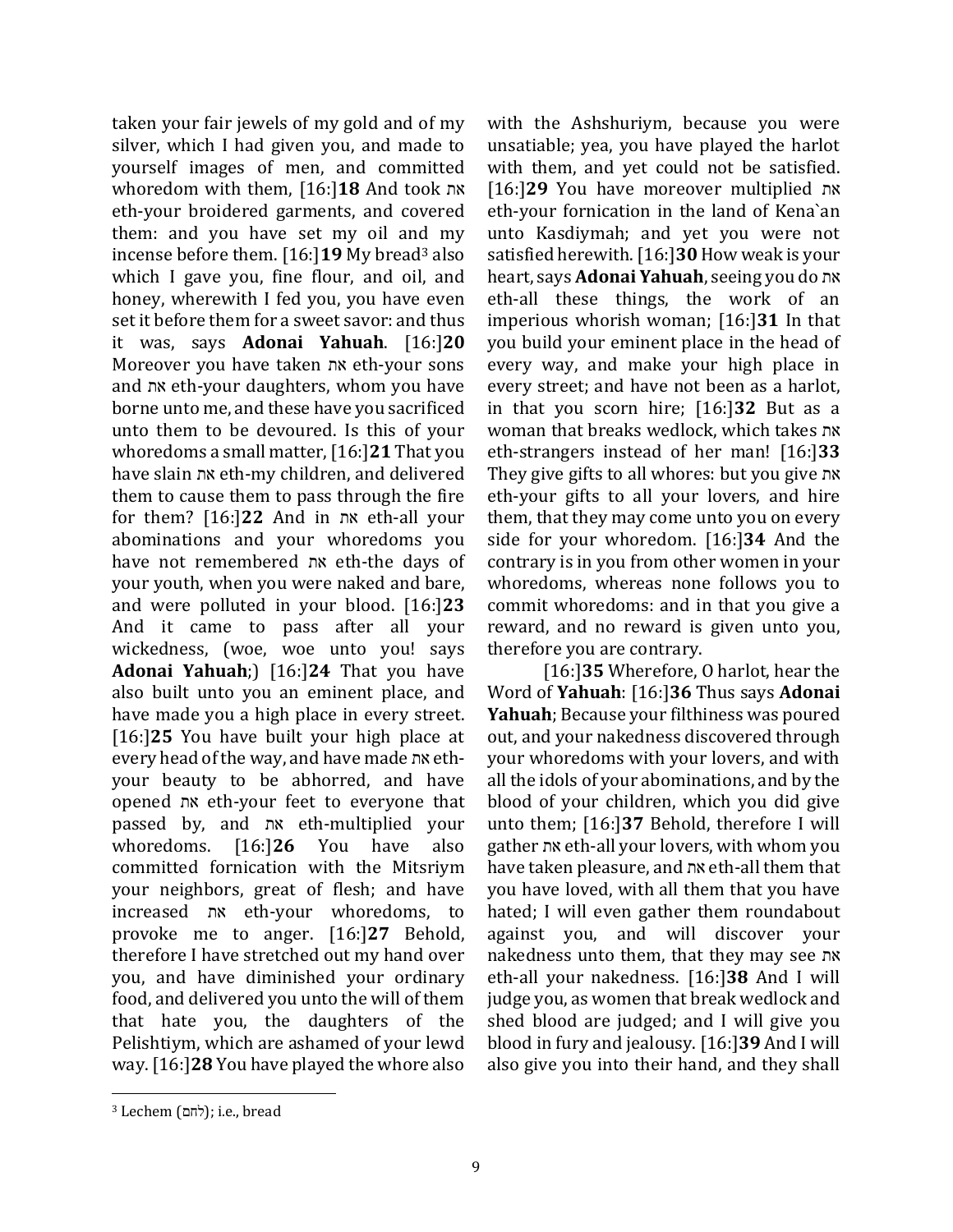throw down your eminent place, and shall break down your high places: they shall strip you also of your clothes, and shall take your fair jewels, and leave you naked and bare. [16:]**40** They shall also bring up a company against you, and they shall stone you with stones, and thrust you through with their swords. [16:]**41** And they shall burn your houses with fire, and execute judgments upon you in the sight of many women: and I will cause you to cease from playing the harlot, and you also shall give no hire anymore. [16:]**42** So will I make my fury toward you to rest, and my jealousy shall depart from you, and I will be quiet, and will be no more angry. [16:]**43** Because you have not remembered את eth-the days of your youth, but have fretted me in all these things; behold, therefore I also will recompense you way upon your head, says Adonai Yahuah: and you shall not commit את eth-this lewdness above all your abominations.

[16:]**44** Behold, everyone that uses proverbs shall use this proverb against you, saying, As is the mother, so is her daughter. [16:]**45** You are your mother's daughter, that loathes her man and her children; and you are the sister of your sisters, which loathed their men and their children: your mother was a Chittiy, and your father an Emoriy. [16:]**46** And your elder sister is Shomeron, she and her daughters that dwell at your left hand: and your younger sister, that dwells at your right hand, is Cedom and her daughters. [16:]**47** Yet have you not walked after their ways, nor done after their abominations: but, as if that were a very little thing, you were corrupted more than they in all your ways. [16:]**48** As I live, says **Adonai Yahuah**, Cedom your sister has not done, she nor her daughters, as you have done, you and your daughters. [16:]**49** Behold, this was the iniquity of your sister Cedom, pride, fulness of bread, and abundance of idleness was in her and in her daughters, neither did she strengthen the hand of the poor and needy.

[16:]**50** And they were haughty, and committed abomination before me: therefore I took them away as I saw fit. [16:]**51** Neither has Shomeron committed half of your sins; but you have multiplied את eth-your abominations more than they, and have justified את eth-your sisters in all your abominations which you have done. [16:]**52** You also, which have judged your sisters, bear your own shame for your sins that you have committed more abominable than they: they are more righteous than you: yea, be you confounded also, and bear your shame, in that you have justified your sisters. [16:]**53** When I shall bring again את eth-their captivity, את eth-the captivity of Cedom and her daughters, and את eth-the captivity of Shomeron and her daughters, then will I bring again the captivity of your captives in the midst of them: [16:]**54** That you may bear your own shame, and may be confounded in all that you have done, in that you are a comfort unto them. [16:]**55** When your sisters, Cedom and her daughters, shall return to their former estate, and Shomeron and her daughters shall return to their former estate, then you and your daughters shall return to your former estate. [16:]**56** For your sister Cedom was not mentioned by your mouth in the day of your pride, [16:]**57**  Before your wickedness was discovered, as at the time of your reproach of the daughters of Aram, and all that are round about her, the daughters of the Pelishtiym, which despise you round about. [16:]**58** You have borne את eth-your lewdness and את eth-your abominations, says **Yahuah**. [16:]**59** For thus says **Adonai Yahuah**; I will even deal with you as you have done, which have despised the oath in breaking the covenant.

[16:]**60** Nevertheless I will remember את eth-my covenant with you in the days of your youth, and I will establish unto you an everlasting covenant. [16:]**61**  Then you shall remember your ways, and be ashamed, when you shall receive your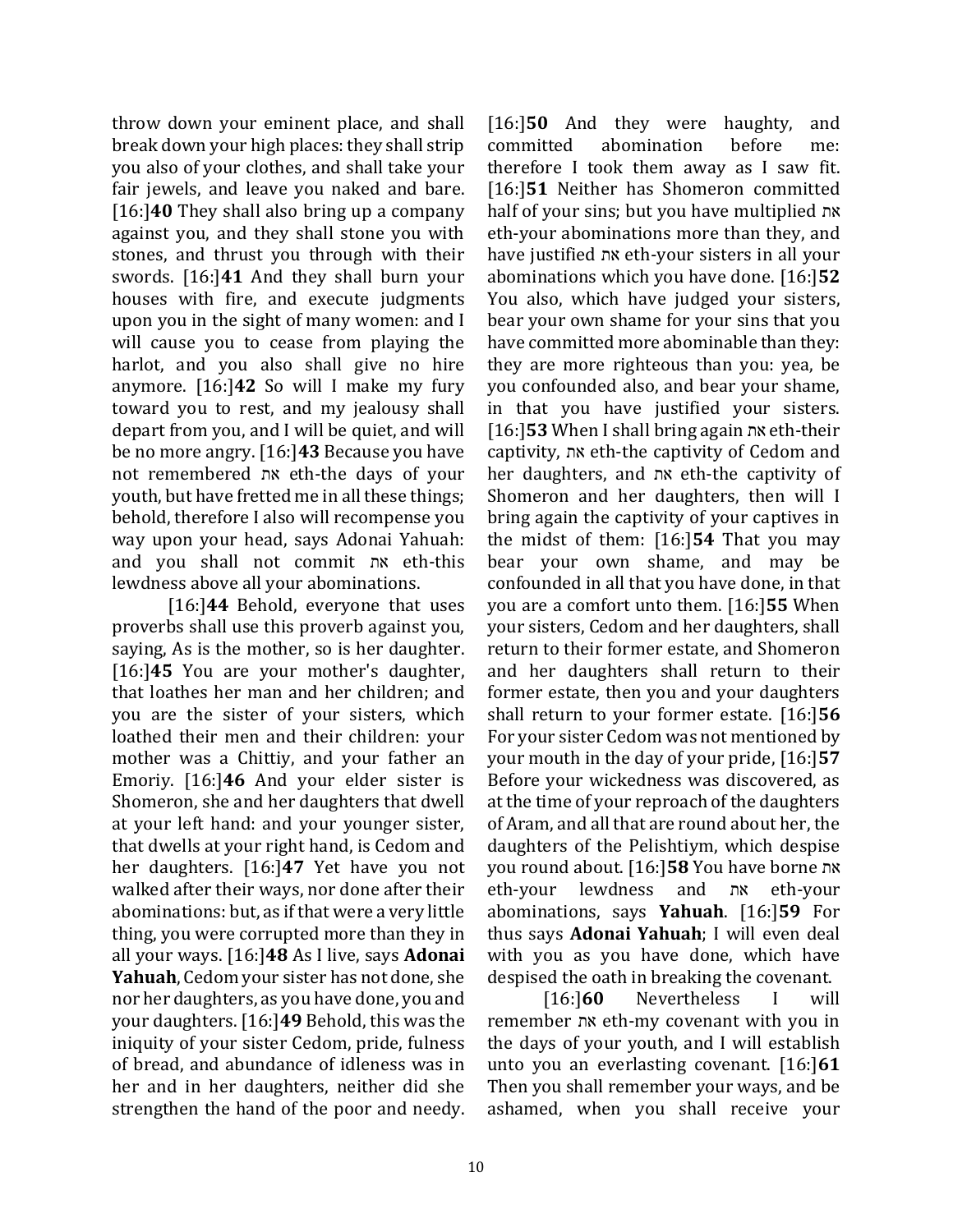sisters, your elder and your younger: and I will give them unto you for daughters, but not by your covenant. [16:]**62** And I will establish את eth-my covenant with you; and you shall know that I am **Yahuah**: [16:]**63**  That you may remember, and be confounded, and never open your mouth anymore because of your shame, when I am pacified toward you for all that you have done, says **Adonai Yahuah**.

[17:] And the Word of **Yahuah** came unto me, saying, [17:]**2** son of A'dam, put forth a riddle, and speak a parable unto the house of **and speak** a parable unto the house of Yashar'el; [17:]**3** And say, Thus says **Adonai Yahuah**; A great eagle with great wings, long-winged, full of feathers, which had diverse colors, came unto Lebanon,<sup>4</sup> and took את eth-the highest branch of the cedar: [17:]**4** את eth He cropped off the top of his young twigs, and carried it into a land of traffic; he set it in a city of merchants. [17:]**5** He took also of the seed of the land, and planted it in a fruitful field; he placed it by great waters, and set it as a willow tree. [17:]**6** And it grew, and became a spreading vine of low stature, whose branches turned toward him, and the roots thereof were under him: so it became a vine, and brought forth branches, and shot forth sprigs. [17:]**7** There was also another great eagle with great wings and many feathers: and, behold, this vine did bend her roots toward him, and shot forth her branches toward him, that he might water it by the furrows of her plantation. [17:]**8** It was planted in a good soil by great waters, that it might bring forth branches, and that it might bear fruit, that it might be a goodly vine. [17:]**9** Say you, Thus says **Adonai Yahuah**; Shall it prosper? Shall he not pull up את eth-the roots thereof, and cut off את eth-the fruit thereof, that it wither? It shall wither in all the leaves of her spring, even without great power or many people to

pluck it up by the roots thereof. [17:]**10** Yea, behold, being planted, shall it prosper? Shall it not utterly wither, when the east wind touches it? It shall wither in the furrows where it grew.

[17:]**11** Moreover the Word of **Yahuah** came unto me, saying, [17:]**12** Say now to the rebellious house, Know ye not what these things mean? Tell them, Behold, the king of Babel is come to Yerushalayim, and has taken את eth-the king thereof, and את eth-the princes thereof, and led them with him to Babel; [17:]**13** And has taken of the king's seed, and cut a covenant with him, and has taken an oath of him: he has also taken את eth-the mighty of the land: [17:]**14** That the kingdom might be base, that it might not lift itself up, but that by guarding of את ethhis covenant it might stand. [17:]**15** But he rebelled against him in sending his ambassadors into Mitsrayim, that they might give him horses and much people. Shall he prosper? Shall he escape that does such things? Or shall he break the covenant, and be delivered? [17:]**16** As I live, says **Adonai Yahuah**, surely in the place where the king dwells that made him king, את eth-whose oath he despised, and את eth-whose covenant he broke, even with him in the midst of Babel he shall die. [17:]**17** Neither shall Phar`oh with his mighty army and great company make for him in the war, by casting up mounts, and building forts, to cut off many persons: [17:]**18** Seeing he despised the oath by breaking the covenant, when, lo, he had given his hand, and has done all these things, he shall not escape. [17:]**19** Therefore thus says **Adonai Yahuah**; As I live, surely my oath that he has despised, and my covenant that he has broken, even it will I recompense upon his own head. [17:]**20** And I will spread my net upon him, and he shall be taken in my snare, and I will bring him to Babel, and will plead with him there for his transgression

<sup>4</sup> 4 Ezra 11:1-2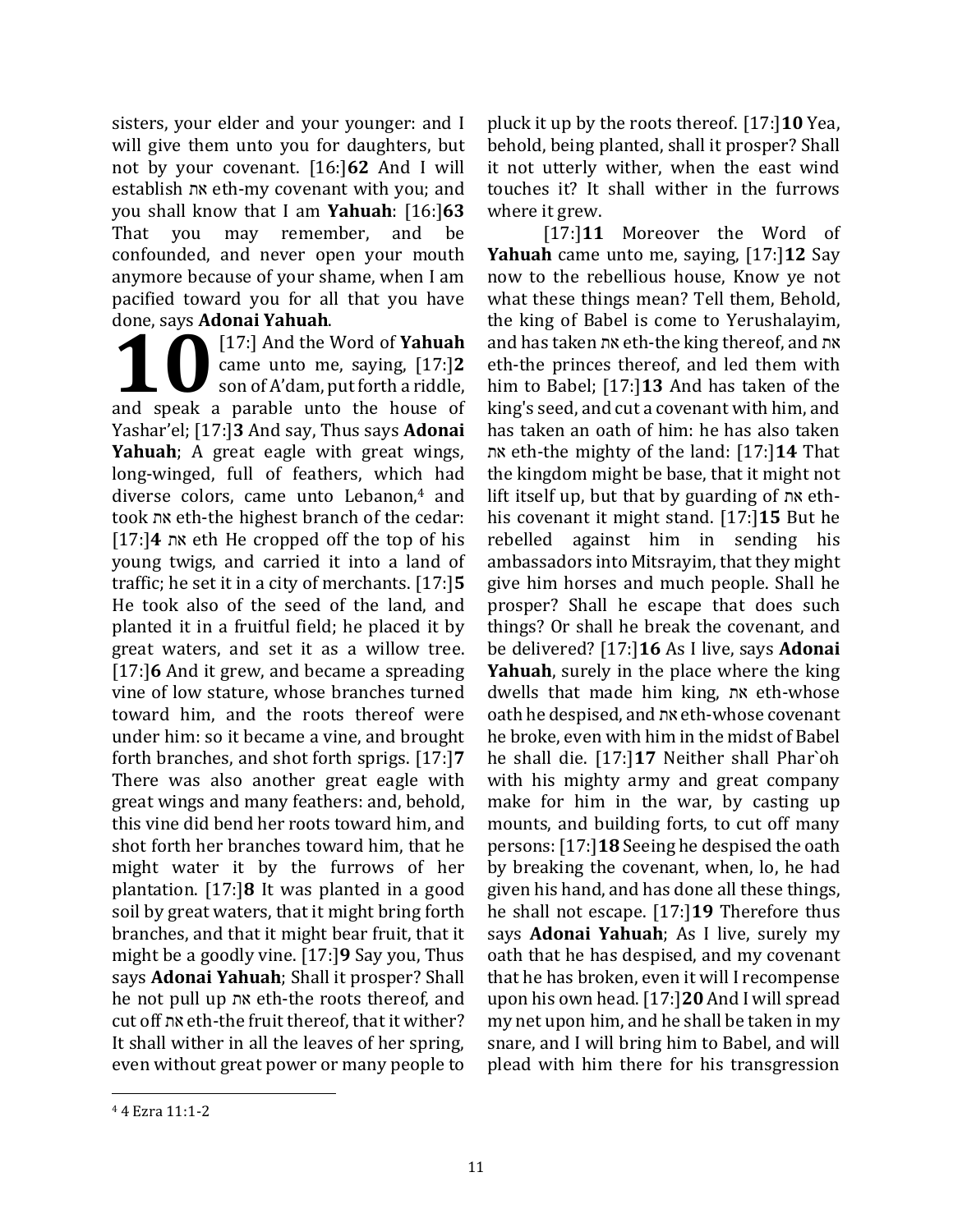that he has transgressed against me. [17:]**21** And את eth-all his fugitives with all his bands shall fall by the sword, and they that remain shall be scattered toward all winds: and ye shall know that I **Yahuah** have spoken it.

[17:]**22** Thus says **Adonai Yahuah**; I will also take of the highest branch of the high cedar, and will set it; I will crop off from the top of his young twigs a tender one, and will plant it upon a high mountain and eminent: [17:]**23** In the mountain of the height of Yashar'el will I plant it: and it shall bring forth boughs, and bear fruit, and be a goodly cedar: and under it shall dwell all fowl of every wing; in the shadow of the branches thereof shall they dwell. [17:]**24** And all the trees of the field shall know that I **Yahuah** have brought down the high tree, have exalted the low tree, have dried up the green tree, and have made the dry tree to flourish: I **Yahuah** have spoken and have done it.

[18:] The Word of Yahuah came unto me again, saying,  $\blacksquare$  [18:] **2** What mean ye, that ye use ne unto me again, saying,<br> **118:** Intervalse with this proverb concerning the land<br> **118:** Intervalse with this proverb concerning the land of Yashar'el, saying, The fathers have eaten sour grapes, and the children's teeth are set on edge? [18:]**3** As I live, says **Adonai Yahuah**, ye shall not have occasion anymore to use this proverb in Yashar'el. [18:]**4**  Behold, all souls are mine; as the soul of the father, so also the soul of the son is mine: the soul that sins, it shall die.

[18:]**5** But if a man be just, and do that which is Lawful and right, [18:]**6** And has not eaten upon the mountains, neither has lifted up his eyes to the idols of the house of Yashar'el, neither has defiled את eth-his neighbor's woman, neither has come near to a menstruous woman, [18:]**7** And has not oppressed any, but has restored to the debtor his pledge, has spoiled none by violence, has given his bread to the hungry, and has covered the naked with a garment; [18:]**8** He that has not given forth upon

usury, neither has taken any increase, that has withdrawn his hand from iniquity, has executed true judgment between man and man, [18:]**9** Has walked in my statutes, and has guarded my judgments, to deal truly; he is just, he shall surely live, says **Adonai Yahuah**.

[18:]**10** If he beget a son that is a robber, a shedder of blood, and that does the like to anyone of these things, [18:]**11** And that does not את eth-any of those duties, but even has eaten upon the mountains, and defiled את eth-his neighbor's woman, [18:]**12** Has oppressed the poor and needy, has spoiled by violence, has not restored the pledge, and has lifted up his eyes to the idols, has committed abomination, [18:]**13** Has given forth upon usury, and has taken increase: shall he then live? He shall not live: he has done את eth all these abominations; he shall surely die; his blood shall be upon him.

[18:]**14** Now, lo, if he beget a son, that sees את eth-all his father's sins which he has done, and considers, and does not such like, [18:]**15** That has not eaten upon the mountains, neither has lifted up his eyes to the idols of the house of Yashar'el, has not defiled את eth-his neighbor's woman, [18:]**16** Neither has oppressed any, has not withheld the pledge, neither has spoiled by violence, but has given his bread to the hungry, and has covered the naked with a garment, [18:]**17** That has taken off his hand from the poor, that has not received usury nor increase, has executed my judgments, has walked in my statutes; he shall not die for the iniquity of his father, he shall surely live. [18:]**18** As for his father, because he cruelly oppressed, spoiled his brother by violence, and did that which is not good among his people, lo, even he shall die in his iniquity.

[18:]**19** Yet say ye, Why? Does not the son bear the iniquity of the father? When the son has done that which is Lawful and right, and has guarded את eth all my statutes, and has done them, he shall surely live. [18:]**20**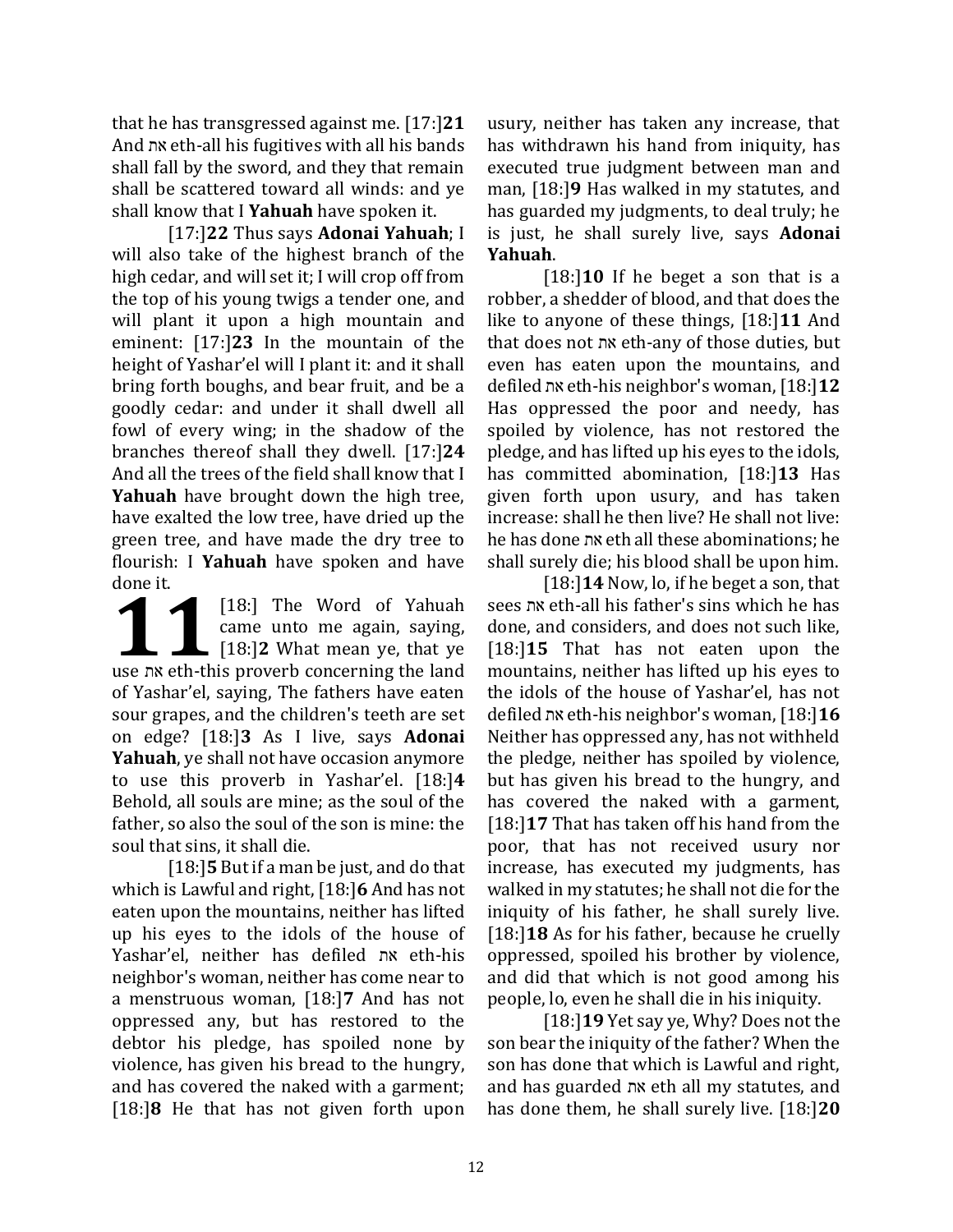The soul that sins, it shall die. The son shall not bear the iniquity of the father, neither shall the father bear the iniquity of the son: the righteousness of the righteous shall be upon him, and the wickedness of the wicked shall be upon him. [18:]**21** But if the wicked will turn from all his sins that he has committed, and guard את eth-all my statutes, and do that which is Lawful and right, he shall surely live, he shall not die. [18:]**22** All his transgressions that he has committed, they shall not be mentioned unto him: in his righteousness that he has done he shall live. [18:]**23** Have I any pleasure at all that the wicked should die? says **Adonai Yahuah**: and not that he should return from his ways, and live?

[18:]**24** But when the righteous turns away from his righteousness, and commits iniquity, and does according to all the abominations that the wicked man does, shall he live? All his righteousness that he has done shall not be mentioned: in his transgression that he has transgressed, and in his sin that he has sinned, in them shall he die.

[18:]**25** Yet ye say, The Way of **Yahuah** is not equal. Hear now, O house of Yashar'el; Is not my way equal? Are not your ways unequal? [18:]**26** When a righteous man turns away from his righteousness, and commits iniquity, and dies in them; for his iniquity that he has done shall he die. [18:]**27** Again, when the wicked man turns away from his wickedness that he has committed, and does that which is Lawful and right, he shall save את eth-his soul alive. [18:]**28** Because he considers, and turns away from all his transgressions that he has committed, he shall surely live, he shall not die. [18:]**29** Yet says the house of Yashar'el, The Way of **Yahuah** is not equal. O house Yashar'el, are not my ways equal? Are not your ways unequal? [18:]**30** Therefore I will judge you, O house of Yashar'el, everyone according to his ways, says **Adonai Yahuah**. Repent, and turn yourselves from all your transgressions; so iniquity shall not be your ruin.

[18:]**31** Cast away from you את eth-all your transgressions, whereby ye have transgressed; and make you a new heart and a new ruach: for why will ye die, O house of Yashar'el? [18:]**32** For I have no pleasure in the death of him who dies, says Adonai Yahuah: wherefore turn yourselves, and live.

[19:] Moreover take you up a lamentation for the princes of Yashar'el, [19:] 2 And say, What **19:** Moreover take you up a lamentation for the princes of Yashar'el, [19:] 2 And say, What is your mother? A lioness: she lay down among lions, she nourished her whelps among young lions. [19:]**3** And she brought up one of her whelps: it became a young lion, and it learned to catch the prey; it devoured men. [19:]**4** The nations also heard of him; he was taken in their pit, and they brought him with chains unto the land of Mitsrayim. [19:]**5** Now when she saw that she had waited, and her hope was lost, then she took another of her whelps, and made him a young lion. [19:]**6** And he went up and down among the lions, he became a young lion, and learned to catch the prey, and devoured men. [19:]**7** And he knew their desolate palaces, and he laid waste their cities; and the land was desolate, and the fulness thereof, by the noise of his roaring. [19:]**8** Then the nations set against him on every side from the provinces, and spread their net over him: he was taken in their pit. [19:]**9** And they put him in ward in chains, and brought him to the king of Babel: they brought him into holds, that his voice should no more be heard upon the mountains of Yashar'el.

[19:]**10** Your mother is like a vine in your blood, planted by the waters: she was fruitful and full of branches by reason of many waters. [19:]**11** And she had strong rods for the sceptres of them that bore rule, and her stature was exalted among the thick branches, and she appeared in her height with the multitude of her branches. [19:]**12**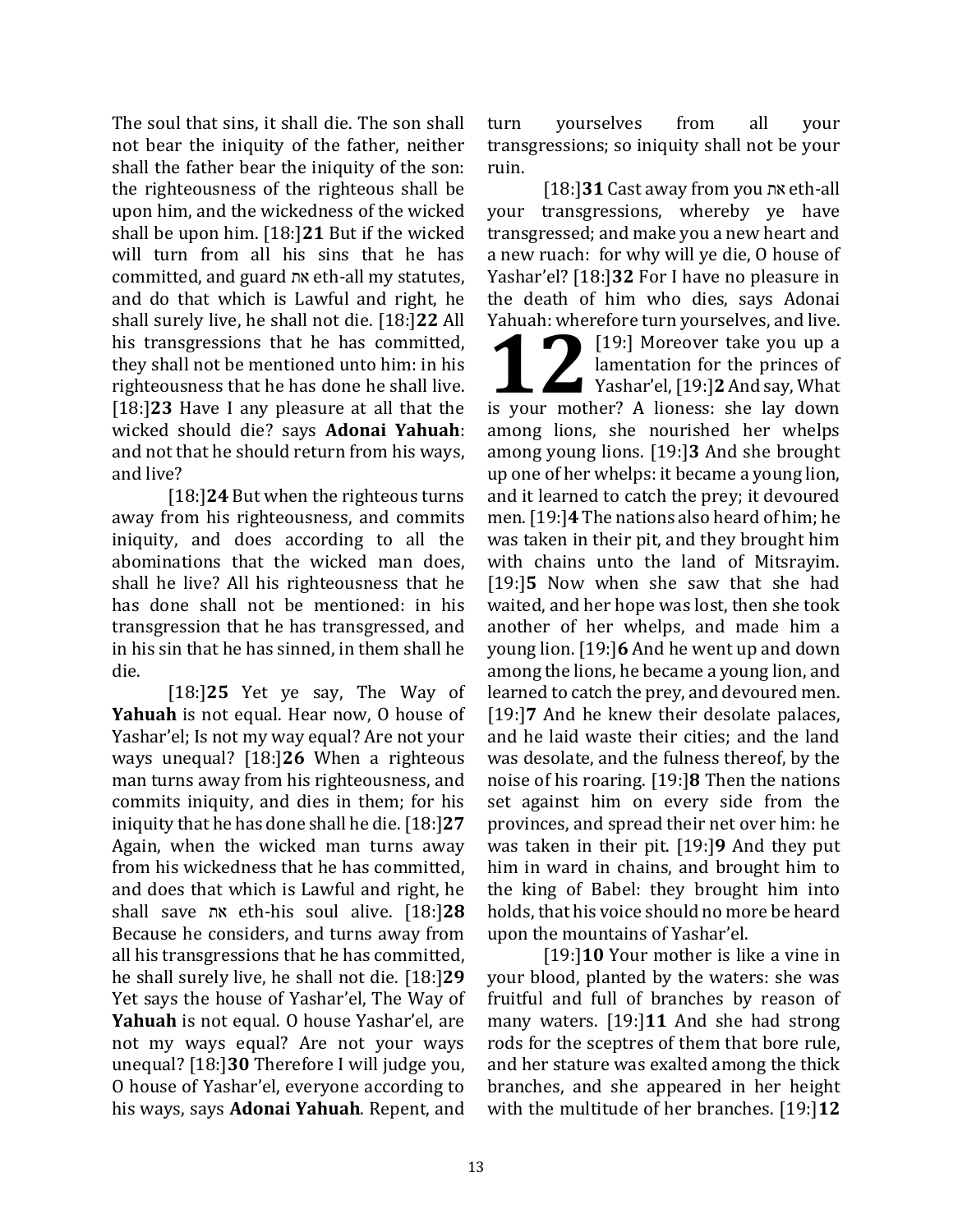But she was plucked up in fury, she was cast down to the ground, and the east wind dried up her fruit: her strong rods were broken and withered; the fire consumed them. [19:]**13** And now she is planted in the wilderness, in a dry and thirsty ground. [19:]**14** And fire is gone out of a rod of her branches, which has devoured her fruit, so that she has no strong rod to be a sceptre to rule. This is a lamentation, and shall be for a lamentation.

*Cepher Sheniy.* [20:] And it came to pass in the seventh year, in the fifth month, the **13** Cepher Sheniy. [20:] And it came to pass in the seventh year, in the fifth month, the tenth day of the month, that certain of the elders of Yashar'el came to inquire of את eth-**Yahuah**, and sat before me. [20:]**2** Then came the Word of **Yahuah** unto me, saying, [20:]**3** son of A'dam, speak unto את eth-the elders of Yashar'el, and say unto them, Thus says **Adonai Yahuah**; Are ye come to inquire of me? As I live, says **Adonai Yahuah**, I will not be inquired of by you. [20:]**4** Will you judge them, son of A'dam, will you judge them? Cause them to know את eth-the abominations of their fathers:

[20:]**5** And say unto them, Thus says **Adonai Yahuah**; In the day when I chose Yashar'el, and lifted up my hand unto the seed of the house of Ya`aqov, and made myself known unto them in the land of Mitsrayim, when I lifted up my hand unto them, saying, I am **Yahuah Elohaykem**; [20:]**6** In the day that I lifted up my hand unto them, to bring them forth of the land of Mitsrayim into a land that I had espied for them, flowing with milk and honey, which is the glory of all lands: [20:]**7** Then said I unto them, Cast ye away every man the abominations of his eyes, and defile not yourselves with the idols of Mitsrayim: I am **Yahuah Elohaykem**. [20:]**8** But they rebelled against me, and would not hearken unto me: they did not every man cast away את eth-the abominations of their eyes, neither did they forsake את eth-the idols of

Mitsrayim: then I said, I will pour out my fury upon them, to accomplish my anger against them in the midst of the land of Mitsrayim. [20:]**9** But I wrought for my name's sake, that it should not be polluted before the heathen, among whom they were, in whose sight I made myself known unto them, in bringing them forth out of the land of Mitsrayim.

[20:]**10** Wherefore I caused them to go forth out of the land of Mitsrayim, and brought them into the wilderness. [20:]**11** And I gave them את eth-my statutes, and showed them את eth-my judgments, which if a man do, he shall even live in them. [20:]**12**  Moreover also I gave them את eth-my Sabbaths, to be a sign between me and them, that they might know that I am Yahuah that sanctify them. [20:]**13** But the house of Yashar'el rebelled against me in the wilderness: they walked not in my statutes, and they despised את eth-my judgments, which if a man do, he shall even live in them; and את eth-my Sabbaths they greatly polluted: then I said, I would pour out my fury upon them in the wilderness, to consume them. [20:]**14** But I wrought for my name's sake, that it should not be polluted before the heathen, in whose sight I brought them out. [20:]**15** Yet also I lifted up my hand unto them in the wilderness, that I would not bring them into the land which I had given them, flowing with milk and honey, which is the glory of all lands; [20:]**16** Because they despised my judgments, and walked not את eth-in my statutes, but polluted את eth-my Sabbaths: for their heart went after their idols. [20:]**17** Nevertheless my eye spared them from destroying them, neither did I make an end of them in the wilderness. [20:]**18** But I said unto their children in the wilderness, Walk ye not in the statutes of your fathers, neither observe את eth-their judgments, nor defile yourselves with their idols: [20:]**19** I am **Yahuah Elohaykem**; walk in my statutes, and guard את eth-my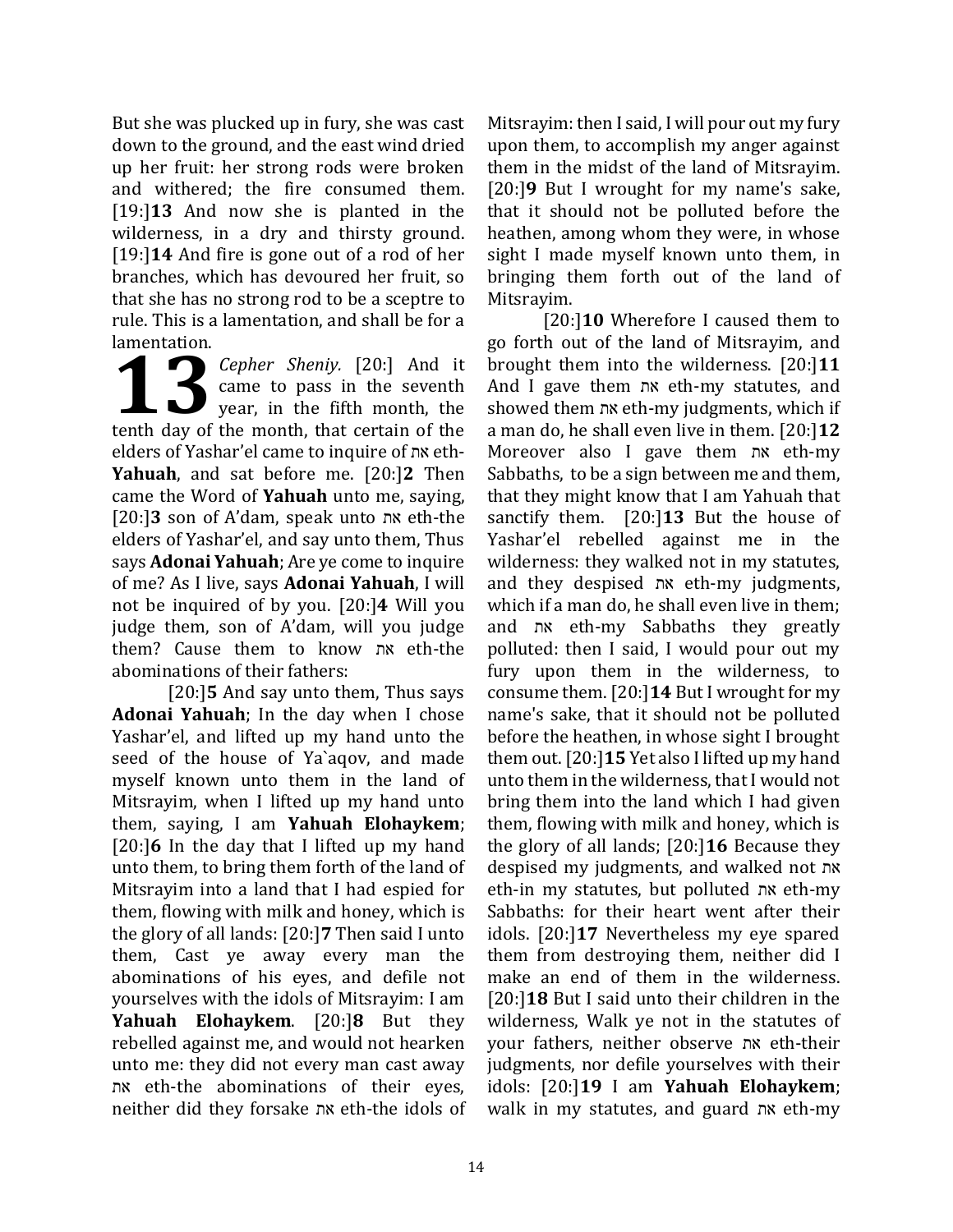judgments, and do them; [20:]**20** And hallow את eth-my Sabbaths; and they shall be a sign between me and you, that ye may know that I am **Yahuah Elohaykem**. [20:]**21** Notwithstanding the children rebelled against me: they walked not in my statutes, neither guarded את eth-my judgments to do them, which if a man do, he shall even live in them; they polluted את eth-my Sabbaths: then I said, I would pour out my fury upon them, to accomplish my anger against them in the wilderness. [20:]**22** Nevertheless I withdrew את eth-my hand, and wrought for my name's sake, that it should not be polluted in the sight of the heathen, in whose sight I brought them forth. [20:]**23** I lifted up את eth-my hand unto them also in the wilderness, that I would scatter them among the heathen, and disperse them through the countries; [20:]**24** Because they had not executed my judgments, but had despised my statutes, and had polluted את eth-my Sabbaths, and their eyes were after their fathers' idols. [20:]**25** Wherefore I gave them also statutes that were not good, and judgments whereby they should not live; [20:]**26** And I polluted them in their own gifts, in that they caused to pass through the fire all that opens the womb, that I might make them desolate, to the end that they might know that I am **Yahuah**.

[20:]**27** Therefore, son of A'dam, speak unto the house of Yashar'el, and say unto them, Thus says Adonai Yahuah; Yet in this your fathers have blasphemed me, in that they have committed a transgression against me. [20:]**28** For when I had brought them into the land, for the which I lifted up את eth-my hand to give it to them, then they saw every high hill, and all the thick trees, and they offered there their sacrifices, and there they presented the provocation of their offering: there also they made their sweet savor, and poured out there את eththeir drink offerings. [20:]**29** Then I said unto them, What is the high place whereunto

ye go? And the name thereof is called Bamah unto this day. [20:]**30** Wherefore say unto the house of Yashar'el, Thus says Adonai Yahuah; Are ye polluted after the manner of your fathers? And commit ye whoredom after their abominations? [20:]**31** For when ye offer your gifts, when ye make your sons to pass through the fire, ye pollute yourselves with all your idols, even unto this day: and shall I be inquired of by you, O house of Yashar'el? As I live, says Adonai Yahuah, I will not be inquired of by you. [20:]**32** And that which comes into your mind shall not be at all, that ye say, We will be as the heathen, as the families of the countries, to serve wood and stone.

[20:]**33** As I live, says Adonai Yahuah, surely with a mighty hand, and with a stretched out arm, and with fury poured out, will I rule over you: [20:]**34** And I will bring you out from the people, and will gather you out of the countries wherein ye are scattered, with a mighty hand, and with a stretched out arm, and with fury poured out. [20:]**35** And I will bring you into the wilderness of the people, and there will I plead with you face to face. [20:]**36** Like as I pleaded את eth-with your fathers in the wilderness of the land of Mitsrayim, so will I plead with you, says **Adonai Yahuah**. [20:]**37** And I will cause you to pass under the rod, and I will bring you into the bond of the covenant: [20:]**38** And I will purge out from among you the rebels, and them that transgress against me: I will bring them forth out of the country where they sojourn, and they shall not enter into the land of Yashar'el: and ye shall know that I am **Yahuah**. [20:]**39** As for you, O house of Yashar'el, thus says **Adonai Yahuah**; Go ye, serve ye everyone his idols, and hereafter also, if ye will not hearken unto me: but pollute ye את eth-my holy name no more with your gifts, and with your idols. [20:]**40** For in my holy mountain, in the mountain of the height of Yashar'el, says **Adonai Yahuah**,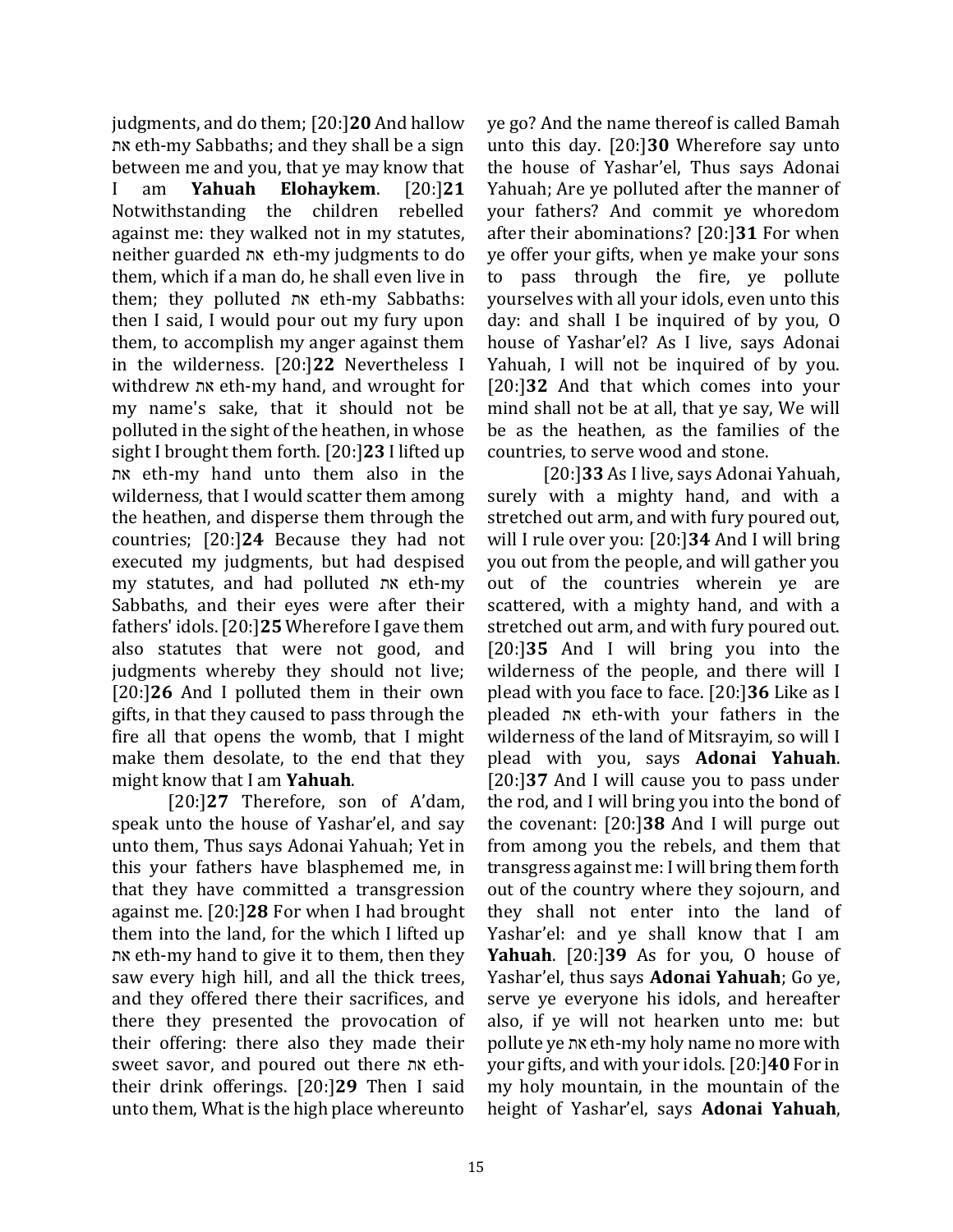there shall all the house of Yashar'el, all of them in the land, serve me: there will I accept them, and there will I require את eth-your offerings, and את eth-the first fruits of your oblations, with all your holy things. [20:]**41** I will accept you with your sweet savor, when I bring you out from the people, and gather you out of the countries wherein ye have been scattered; and I will be sanctified in you before the heathen. [20:]**42** And ye shall know that I am **Yahuah**, when I shall bring you into the land of Yashar'el, into the country for the which I lifted up את eth-my hand to give it to your fathers. [20:]**43** And there shall ye remember את eth-your ways, and את eth all your doings, wherein ye have been defiled; and ye shall loathe yourselves in your own sight for all your evils that ye have committed. [20:]**44** And ye shall know that I am **Yahuah**, when I have wrought with you for my name's sake, not according to your wicked ways, nor according to your corrupt doings, O ye house of Yashar'el, says **Adonai Yahuah**.

[20:]**45** Moreover the Word of **Yahuah** came unto me, saying, [20:]**46** son of A'dam, set your face toward the south, and drop your word toward the south, and prophesy against the forest of the field of the Negev; [20:]**47** And say to the forest of the Negev, Hear the Word of **Yahuah**; Thus says **Adonai Yahuah**; Behold, I will kindle a fire in you, and it shall devour every green tree in you, and every dry tree: the flaming flame shall not be quenched, and all faces from the south to the north shall be burned therein. [20:]**48** And all flesh shall see that I **Yahuah** have kindled it: it shall not be quenched. [20:]**49** Then said I, Ah **Adonai Yahuah**! they say of me, Does he not speak parables?

[21:] And the Word of Yahuah came unto me, saying, [21:]**2** son of A'dam, set your face External Text of Natural Care and Speak parables.<br>
14.1.1 And the Word of Yahuah<br>
14.1.12 son of A'dam, set your face<br>
14.1.12 son of A'dam, set your face<br>
14.1.12 son of A'dam, set your face toward the holy places, and prophesy against the land of Yashar'el, [21:]**3** And say

to the land of Yashar'el, Thus says **Yahuah**; Behold, I am against you, and will draw forth my sword out of his sheath, and will cut off from you the righteous and the wicked. 4 Seeing then that I will cut off from you the righteous and the wicked, therefore shall my sword go forth out of his sheath against all flesh from the Negev to the north: [21:]**5** That all flesh may know that I **Yahuah** have drawn forth my sword out of his sheath: it shall not return anymore. [21:]**6** Sigh therefore, son of A'dam, with the breaking of your loins; and with bitterness sigh before their eyes. [21:]**7** And it shall be, when they say unto you, Wherefore sigh you? That you shall answer, For the tidings; because it comes: and every heart shall melt, and all hands shall be feeble, and every ruach shall faint, and all knees shall be weak as water: behold, it comes, and shall be brought to pass, says **Adonai Yahuah**.

[21:]**8** Again the Word of **Yahuah** came unto me, saying, [21:]**9** son of A'dam, prophesy, and say, Thus says **Yahuah**; Say, A sword, a sword is sharpened, and also furbished: [21:]**10** It is sharpened to make a sore slaughter; it is furbished that it may glitter: should we then make mirth? it contemns the Sceptre of my Son, as every tree. [21:]**11** And he has given it to be furbished, that it may be handled: this sword is sharpened, and it is furbished, to give it into the hand of the slayer. [21:]**12** Cry and howl, son of A'dam: for it shall be upon my people, it shall be upon all the princes of Yashar'el: terrors by reason of the sword shall be upon את eth-my people: smite therefore upon your thigh. [21:]**13** Because it is a trial, and what if the sword contemn even the Sceptre? It shall be no more, says **Yah Yahuah**. [21:]**14** You therefore, son of A'dam, prophesy, and smite your hands together, and let the sword be doubled the third time, the sword of the slain: it is the sword of the great men that are slain, which enters into their privy chambers. [21:]**15** I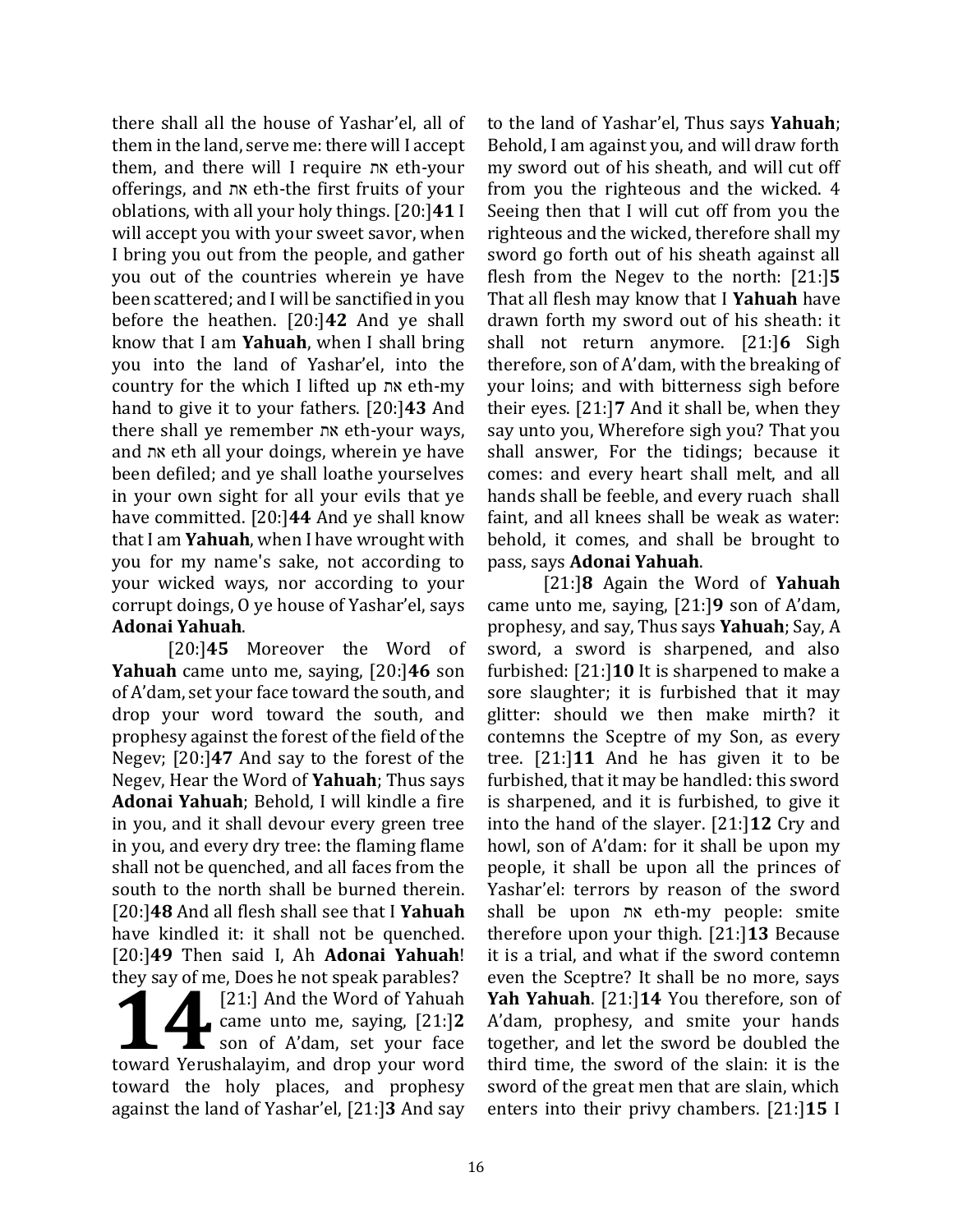have set the point of the sword against all their gates, that their heart may faint, and their ruins be multiplied: ah! it is made bright, it is wrapped up for the slaughter. [21:]**16** Go you one way or other, either on the right hand, or on the left, whithersoever your face is set. [21:]**17** I will also smite my hands together, and I will cause my fury to rest: I **Yahuah** have said it.

[21:]**18** The Word of **Yahuah** came unto me again, saying, [21:]**19** Also, son of A'dam, appoint your two ways, that the sword of the king of Babel may come: both two shall come forth out of one land: and choose you a place, choose it at the head of the way to the city. [21:]**20** Appoint a way, that the sword may come את eth to Rabbath of the Ammoniym, and to את eth-Yahudah in Yerushalayim the defensed. [21:]**21** For the king of Babel stood at the parting of the way, at the head of the two ways, to use divination: he made his arrows bright, he consulted with Teraphiym5, he looked in the liver. [21:]**22** At his right hand was the divination for Yerushalayim, to appoint captains, to open the mouth in the slaughter, to lift up the voice with shouting, to appoint battering rams against the gates, to cast a mount, and to build a fort. [21:]**23** And it shall be unto them as a false divination in their sight, to them that have sworn oaths: but he will call to remembrance the iniquity, that they may be taken. [21:]**24** Therefore thus says **Adonai Yahuah**; Because ye have made your iniquity to be remembered, in that your transgressions are discovered, so that in all your doings your sins do appear; because, I say, that ye are come to remembrance, ye shall be taken with the hand.

[21:]**25** And you, profane wicked prince of Yashar'el, whose day is come, when iniquity shall have an end, [21:]**26** Thus says **Adonai Yahuah**; Remove the diadem, and

take off the crown: this shall not be the same: exalt him that is low, and abase him that is high. [21:]**27** I will overturn, overturn, overturn, it: and it shall be no more, until he come whose right it is; and I will give it him.

[21:]**28** And you, son of A'dam, prophesy and say, Thus says **Adonai Yahuah** concerning the Ammoniym, and concerning their reproach; even say you, The sword, the sword is drawn: for the slaughter it is furbished, to consume because of the glittering: [21:]**29** While they see vanity unto you, while they divine a lie unto you, to bring you upon the necks of them that are slain, of the wicked, whose day is come, when their iniquity shall have an end. [21:]**30** Shall I cause it to return into his sheath? I will judge you in the place where you were created, in the land of your nativity. [21:]**31** And I will pour out my indignation upon you, I will blow against you in the fire of my wrath, and deliver you into the hand of brutish men, and skillful to destroy. [21:]**32** You shall be for fuel to the fire; your blood shall be in the midst of the land; you shall be no more remembered: for I **Yahuah** have spoken it.

[22:] Moreover the Word of Yahuah came unto me, saying, [22:] Moreover the Word of<br>
Yahuah came unto me, saying,<br>
[22:]2 Now, son of A'dam, will way judge with the bloody you judge, will you judge את eth-the bloody city? Yea, you shall show her את eth all her abominations. [22:]**3** Then say you, Thus says **Adonai Yahuah,** The city sheds blood in the midst of it, that her time may come, and makes idols against herself to defile herself. [22:]**4** You are become guilty in your blood that you have shed; and have defiled yourself in your idols which you have made; and you have caused your days to draw near, and are come even unto your years: therefore have I made you a reproach unto the heathen, and a mocking to all countries. [22:]**5** Those that be near, and those that be far from you, shall

<sup>5</sup> Human heads consulted as idols.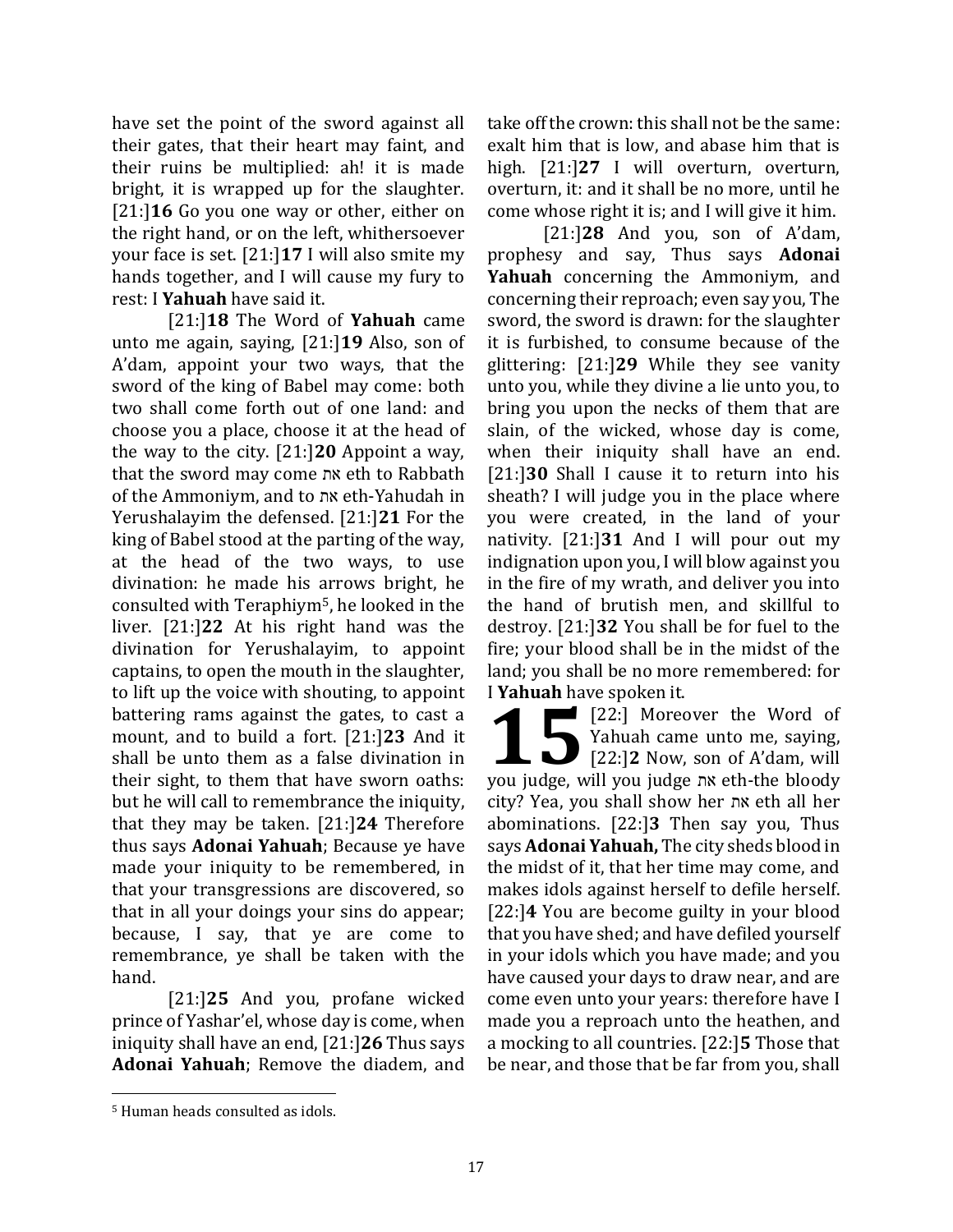mock you, which are infamous and much vexed. [22:]**6** Behold, the princes of Yashar'el, everyone were in you to their power to shed blood. [22:]**7** In you have they set light by father and mother: in the midst of you have they dealt by oppression with the stranger: in you have they vexed the fatherless and the widow. [22:]**8** You have despised my holy things, and have profaned את eth-my Sabbaths. [22:]**9** In you are men that carry tales to shed blood: and in you they eat upon the mountains: in the midst of you they commit lewdness. [22:]**10** In you have they discovered their fathers' nakedness: in you have they humbled her that was set apart for pollution. [22:]**11** And one has committed abomination את eth-with his neighbor's woman; and את eth-another has lewdly defiled his daughter in law; and את eth-another in you has humbled his sister, his father's daughter. [22:]**12** In you have they taken gifts to shed blood; you have taken usury and increase, and you have greedily gained of your neighbors by extortion, and have forgotten me, says **Adonai Yahuah**.

[22:]**13** Behold, therefore I have smitten my hand at your dishonest gain which you have made, and at your blood which has been in the midst of you. [22:]**14** Can your heart endure, or can your hands be strong, in the days that I shall deal with you? I **Yahuah** have spoken it, and will do it. [22:]**15** And I will scatter you among the heathen, and disperse you in the countries, and will consume your filthiness out of you. [22:]**16** And you shall take your inheritance in yourself in the sight of the heathen, and you shall know that I am **Yahuah**. [22:]**17** And the Word of **Yahuah** came unto me, saying, [22:]**18** son of A'dam, the house of Yashar'el is to me become dross: all they are brass, and tin, and iron, and lead, in the midst of the furnace; they are even the dross of silver. [22:]**19** Therefore thus says **Adonai Yahuah**; Because ye are all become dross,

behold, therefore I will gather you into the midst of Yerushalayim. [22:]**20** As they gather silver, and brass, and iron, and lead, and tin, into the midst of the furnace, to blow the fire upon it, to melt it; so will I gather you in my anger and in my fury, and I will leave you there, and melt you. [22:]**21** Yea, I will gather you, and blow upon you in the fire of my wrath, and ye shall be melted in the midst thereof. [22:]**22** As silver is melted in the midst of the furnace, so shall ye be melted in the midst thereof; and ye shall know that I **Yahuah** have poured out my fury upon you.

[22:]**23** And the Word of **Yahuah** came unto me, saying, [22:]**24** son of A'dam, say unto her, You are the land that is not cleansed, nor rained upon in the day of indignation. [22:]**25** There is a conspiracy of her prophets in the midst thereof, like a roaring lion ravening the prey; they have devoured souls; they have taken the treasure and precious things; they have made her many widows in the midst thereof. [22:]**26** Her priests have violated my Torah, and have profaned my holy things: they have put no difference between the holy and profane, neither have they showed difference between the unclean and the clean, and have hid their eyes from my Sabbaths, and I am profaned among them. [22:]**27** Her princes in the midst thereof are like wolves ravening the prey, to shed blood, and to destroy souls, to get dishonest gain. [22:]**28** And her prophets have daubed them with untempered mortar, seeing vanity, and divining lies unto them, saying, Thus says **Adonai Yahuah**, when **Yahuah** has not spoken. [22:]**29** The people of the land have used oppression, and exercised robbery, and have vexed the poor and needy: yea, they have oppressed את eth-the stranger wrongfully. [22:]**30** And I sought for a man among them, that should make up the hedge, and stand in the gap before me for the land, that I should not destroy it: but I found none. [22:]**31** Therefore have I poured out my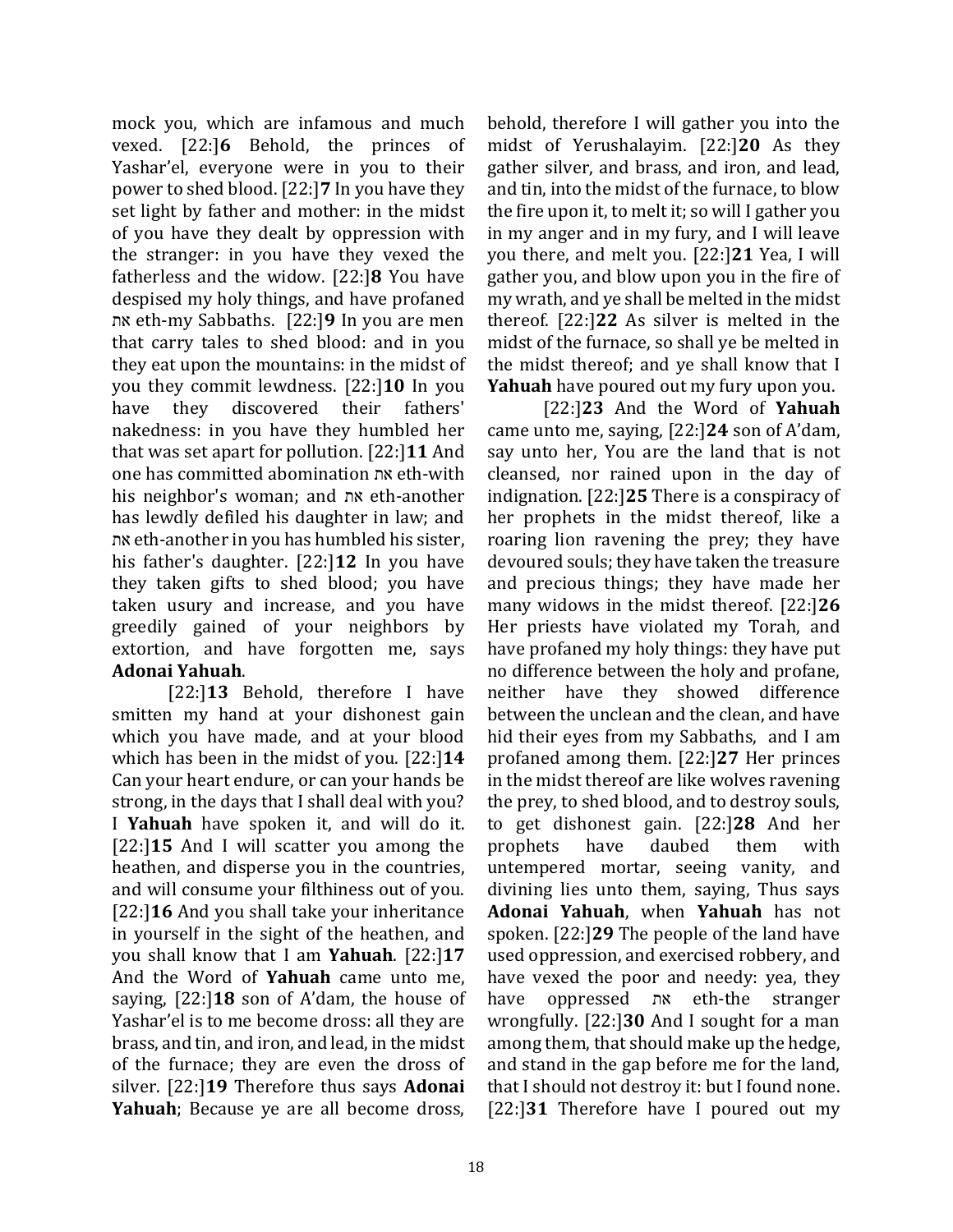indignation upon them; I have consumed them with the fire of my wrath: their own way have I recompensed upon their heads, says Adonai Yahuah.

[23:] The Word of **Yahuah** came again unto me, saying, [23:]**2** son of A'dam, there **168** [23:] The Word of **Yahuah**<br>came again unto me, saying,<br>[23:] Son of A'dam, there<br>were two women, the daughters of one mother: [23:]**3** And they committed whoredoms in Mitsrayim; they committed whoredoms in their youth: there were their breasts pressed, and there they bruised the teats of their virginity. [23:]**4** And the names of them were Oholah the elder, and Oholiyvah her sister: and they were mine, and they bore sons and daughters. Thus were their names; Shomeron is Oholah, and Yerushalayim Oholiyvah. [23:]**5** And Oholah played the harlot when she was mine; and she doted on her lovers, on El-Ashshur her neighbors, [23:]**6** Which were clothed with blue, captains and rulers, all of them desirable young men, horsemen riding upon horses. [23:]**7** Thus she committed her whoredoms with them, with all them that were the chosen men of Ashshur, and with all on whom she doted: with all their idols she defiled herself. [23:]**8** Neither left she את eth-her whoredoms brought from Mitsrayim: for in her youth they lay with her, and they bruised the breasts of her virginity, and poured their whoredom upon her. [23:]**9** Wherefore I have delivered her into the hand of her lovers, into the hand of the Ashshuriym, upon whom she doted. [23:]**10** These discovered her nakedness: they took her sons and her daughters, and slew her with the sword: and she became famous among women; for they had executed judgment upon her. [23:]**11** And when her sister Oholiyvah saw this, she was more corrupt in her inordinate love than she, and את eth-in her whoredoms more than her sister in her whoredoms. [23:]**12** She doted upon the Ashshuriym her neighbors, captains and rulers clothed most gorgeously,

horsemen riding upon horses, all of them desirable young men. [23:]**13** Then I saw that she was defiled, that they took both one way, [23:]**14** And that she increased her whoredoms: for when she saw men portrayed upon the wall, the images of the Kasdiym portrayed with vermilion, [23:]**15** Girded with belts upon their loins, exceeding in dyed attire upon their heads, all of them princes to look to, after the manner of the inhabitants of Babel of Kasdiymah, the land of their nativity: [23:]**16** And as soon as she saw them with her eyes, she doted upon them, and sent messengers unto them into Kasdiymah. [23:]**17** And the inhabitants of Babel came to her into the bed of love, and they defiled her with their whoredom, and she was polluted with them, and her mind was alienated from them. [23:]**18** So she discovered her whoredoms, and discovered את eth-her nakedness: then my mind was alienated from her, like as my mind was alienated from her sister. [23:]**19** Yet she multiplied את eth-her whoredoms, in calling to remembrance את eth-the days of her youth, wherein she had played the harlot in the land of Mitsrayim. [23:]**20** For she doted upon their paramours, whose flesh is as the flesh of asses, and whose issue is like the issue of horses. [23:]**21** Thus you called to remembrance את eth the lewdness of your youth, in bruising your teats by the Mitsriym for the breasts of your youth.

[23:]**22** Therefore, O Oholiyvah, thus says **Adonai Yahuah**; Behold, I will raise up את eth-your lovers against you, את eth from whom your mind is alienated, and I will bring them against you on every side; [23:]**23** The inhabitants of Babel, and all the Kasdiym, Peqod, and Shoa, and Qoa, and all the Ashshuriym with them: all of them desirable young men, captains and rulers, great princes and renowned, all of them riding upon horses. [23:]**24** And they shall come against you with chariots, wagons, and wheels, and with an assembly of people,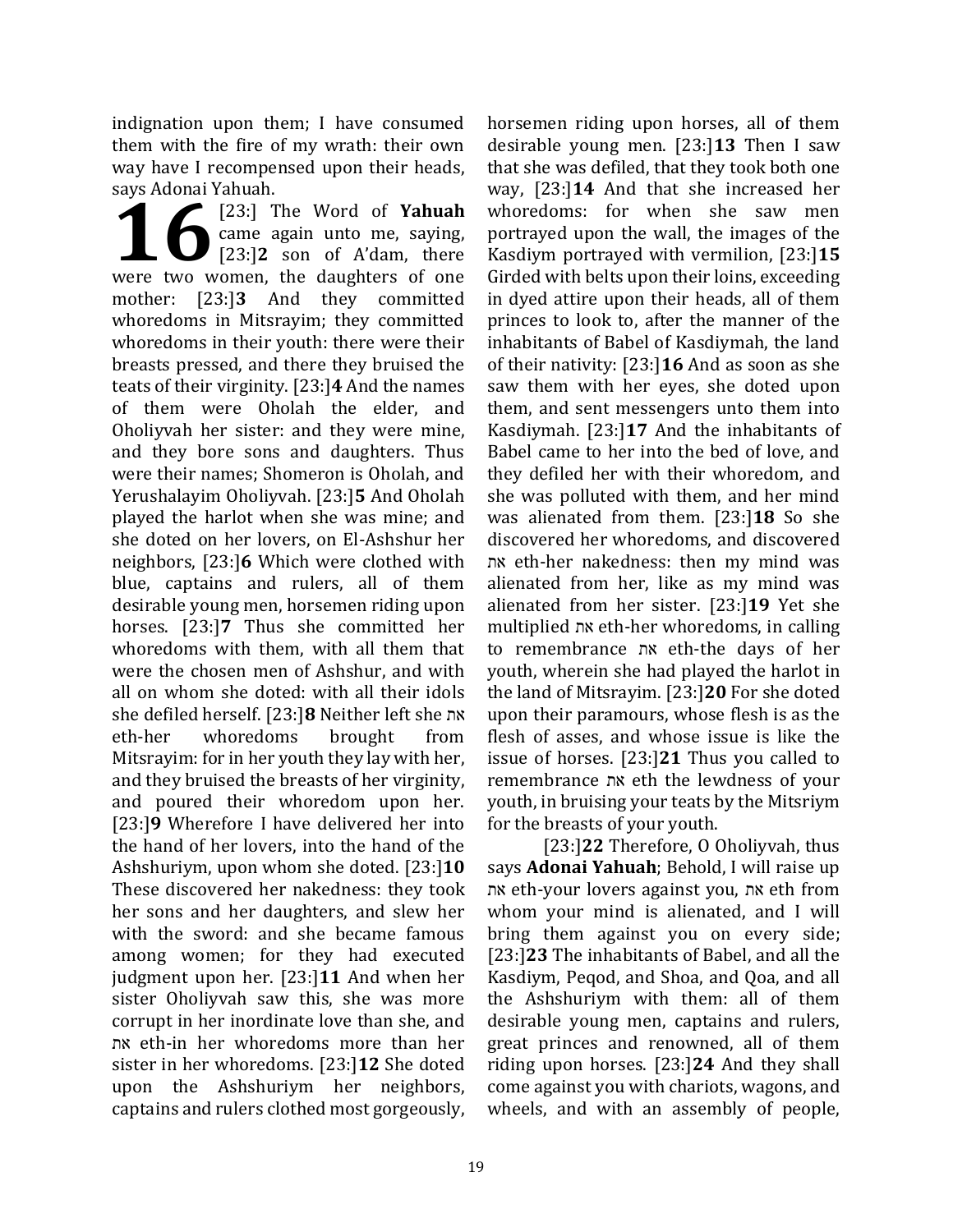which shall set against you buckler and shield and helmet round about: and I will set judgment before them, and they shall judge you according to their judgments. [23:]**25** And I will set my jealousy against you, and they shall deal furiously with you: they shall take away your nose and your ears; and your remnant shall fall by the sword: they shall take your sons and your daughters; and your remnant shall be devoured by the fire. [23:]**26** They shall also strip you out את ethof your clothes, and take away your fair jewels. [23:]**27** Thus will I make your lewdness to cease from you, and את eth-your whoredom brought from the land of Mitsrayim: so that you shall not lift up your eyes unto them, nor remember Mitsrayim anymore. [23:]**28** For thus says **Adonai Yahuah;** Behold, I will deliver you into the hand of them whom you hate, into the hand of them from whom your mind is alienated: [23:]**29** And they shall deal with you hatefully, and shall take away all your labor, and shall leave you naked and bare: and the nakedness of your whoredoms shall be discovered, both your lewdness and your whoredoms. [23:]**30** I will do these things unto you, because you have gone a whoring after the heathen, and because you are polluted with their idols. [23:]**31** You have walked in the way of your sister; therefore will I give her cup into your hand. [23:]**32** Thus says **Adonai Yahuah**; You shall drink of your sister's cup deep and large: you shall be laughed to scorn and had in derision; it contains much. [23:]**33** You shall be filled with drunkenness and sorrow, with the cup of astonishment and desolation, with the cup of your sister Shomeron. [23:]**34** You shall even drink it and suck it out, and you shall break את eth-the sherds thereof, and pluck off your own breasts: for I have spoken it, says **Adonai Yahuah**. [23:]**35** Therefore thus says **Adonai Yahuah**; Because you have forgotten me, and cast me behind your back,

therefore bear you also your lewdness and את eth-your whoredoms.

[23:]**36 Yahuah** said moreover unto me; son of A'dam, will you judge את eth-Oholah and את eth-Oholiyvah? Yea, declare unto them את eth their abominations; [23:]**37** That they have broken wedlock, and blood is in their hands, and את eth-with their idols have they broken wedlock, and have also caused את eth-their sons, whom they bore unto me, to pass for them through the fire, to devour them. [23:]**38** Moreover this they have done unto me: they have defiled את eth-my sanctuary in the same day, and have profaned את eth-my Sabbaths. [23:]**39** For when they had slain את eth-their children to their idols, then they came the same day into my sanctuary to profane it; and, lo, thus have they done in the midst of my house. [23:]**40** And furthermore, that ye have sent for men to come from far, unto whom a messenger was sent; and, lo, they came: for whom you did wash yourself, painted your eyes, and decked yourself with ornaments, [23:]**41** And sat upon a stately bed, and a table prepared before it, whereupon you have set my incense and my oil. [23:]**42** And a voice of a multitude being at ease was with her: and with the men of the common sort were brought Sheva'iym from the wilderness, which put bracelets upon their hands, and beautiful crowns upon their heads. [23:]**43**  Then said I unto her that was old in adulteries, Will they now commit whoredoms with her, and she with them? [23:]**44** Yet they went in unto her, as they go in unto a woman that plays the harlot: so went they in unto Oholah and unto Oholiyvah, the lewd women.

[23:]**45** And the righteous men, they shall judge them after the manner of adulteresses, and after the manner of women that shed blood; because they are adulteresses, and blood is in their hands. [23:]**46** For thus says Adonai Yahuah; I will bring up a company upon them, and will give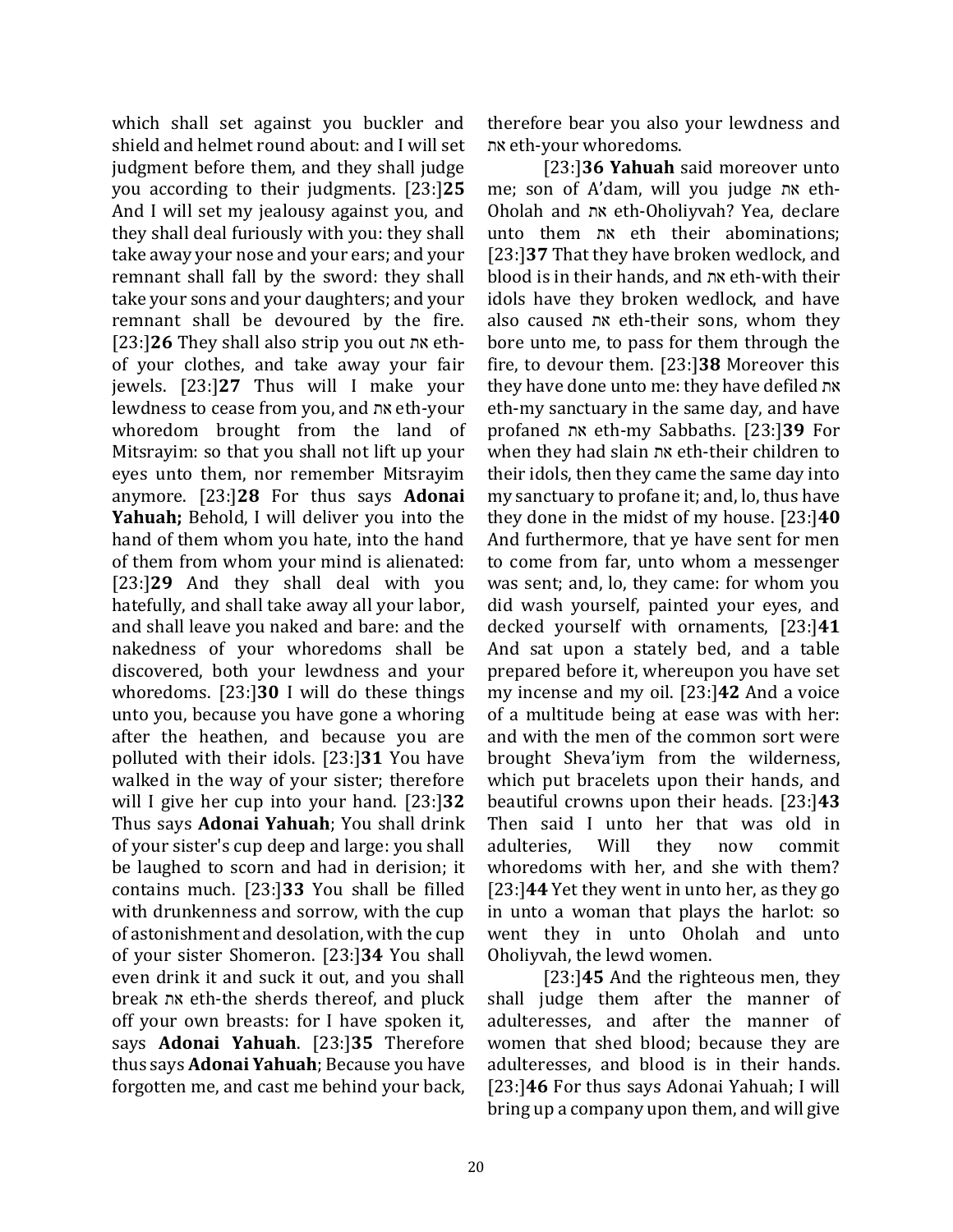them to be removed and spoiled. [23:]**47** And the company shall stone them with stones, and dispatch them with their swords; they shall slay their sons and their daughters, and burn up their houses with fire. [23:]**48** Thus will I cause lewdness to cease out of the land, that all women may be taught not to do after your lewdness. [23:]**49**  And they shall recompense your lewdness upon you, and ye shall bear the sins of your idols: and ye shall know that I am **Adonai Yahuah**.

*Cepher Sheliyshiy*. [24:] Again in the ninth year, in the tenth month, in the tenth day of the **1998** Cepher Sheliyshiy. [24:] Again<br>
in the ninth year, in the tenth<br>
month, the Word of Yahuah came unto me, saying, [24:]**2** son of A'dam, write you the name את eth-of the day, even of את eth-this same day: the king of Babel set himself against Yerushalayim this same day. [24:]**3** And utter a parable unto the rebellious house, and say unto them, Thus says **Adonai Yahuah**; Set on a pot, set it on, and also pour water into it: [24:]**4** Gather the pieces thereof into it, even every good piece, the thigh, and the shoulder; fill it with the choice bones. [24:]**5** Take the choice of the flock, and burn also the bones under it, and make it boil well, and let them seethe the bones of it therein.

[24:]**6** Wherefore thus says **Adonai Yahuah**; Woe to the bloody city, to the pot whose scum is therein, and whose scum is not gone out of it! bring it out piece by piece; let no lot fall upon it. [24:]**7** For her blood is in the midst of her; she set it upon the top of a rock; she poured it not upon the ground, to cover it with dust; [24:]**8** That it might cause fury to come up to take vengeance; I have set את eth-her blood upon the top of a rock, that it should not be covered. [24:]**9** Therefore thus says **Adonai Yahuah**; Woe to the bloody city! I will even make the pile for fire great. [24:]**10** Heap on wood, kindle the fire, consume the flesh, and spice it well, and let the bones be burned. [24:]**11** Then set it

empty upon the coals thereof, that the brass of it may be hot, and may burn, and that the filthiness of it may be molten in it, that the scum of it may be consumed. [24:]**12** She has wearied herself with lies, and her great scum went not forth out of her: her scum shall be in the fire. [24:]**13** In your filthiness is lewdness: because I have purged you, and you were not purged, you shall not be purged from your filthiness anymore, till I have caused את eth-my fury to rest upon you. [24:]**14** I Yahuah have spoken it: it shall come to pass, and I will do it; I will not go back, neither will I spare, neither will I repent; according to your ways, and according to your doings, shall they judge you, says **Adonai Yahuah**.

[24:]**15** Also the Word of **Yahuah** came unto me, saying, [24:]**16** son of A'dam, behold, I take away from you את eth-the desire of your eyes with a stroke: yet neither shall you mourn nor weep, neither shall your tears run down. [24:]**17** Forbear to cry, make no mourning for the dead, bind the tire of your head upon you, and put on your shoes upon your feet, and cover not your lips, and eat not the bread of men. [24:]**18** So I spoke unto the people in the morning: and at evening my woman died; and I did in the morning as I was commanded.

[24:]**19** And the people said unto me, Will you not tell us what these things are to us, that you do so? [24:]**20** Then I answered them, The Word of **Yahuah** came unto me, saying, [24:]**21** Speak unto the house of Yashar'el, Thus says **Adonai Yahuah**; Behold, I will profane את eth-my sanctuary, the excellency of your strength, the desire of your eyes, and that which your soul pities; and your sons and your daughters whom ye have left shall fall by the sword. [24:]**22** And ye shall do as I have done: ye shall not cover your lips, nor eat the bread of men. [24:]**23**  And your turbans shall be upon your heads, and your shoes upon your feet: ye shall not mourn nor weep; but ye shall pine away for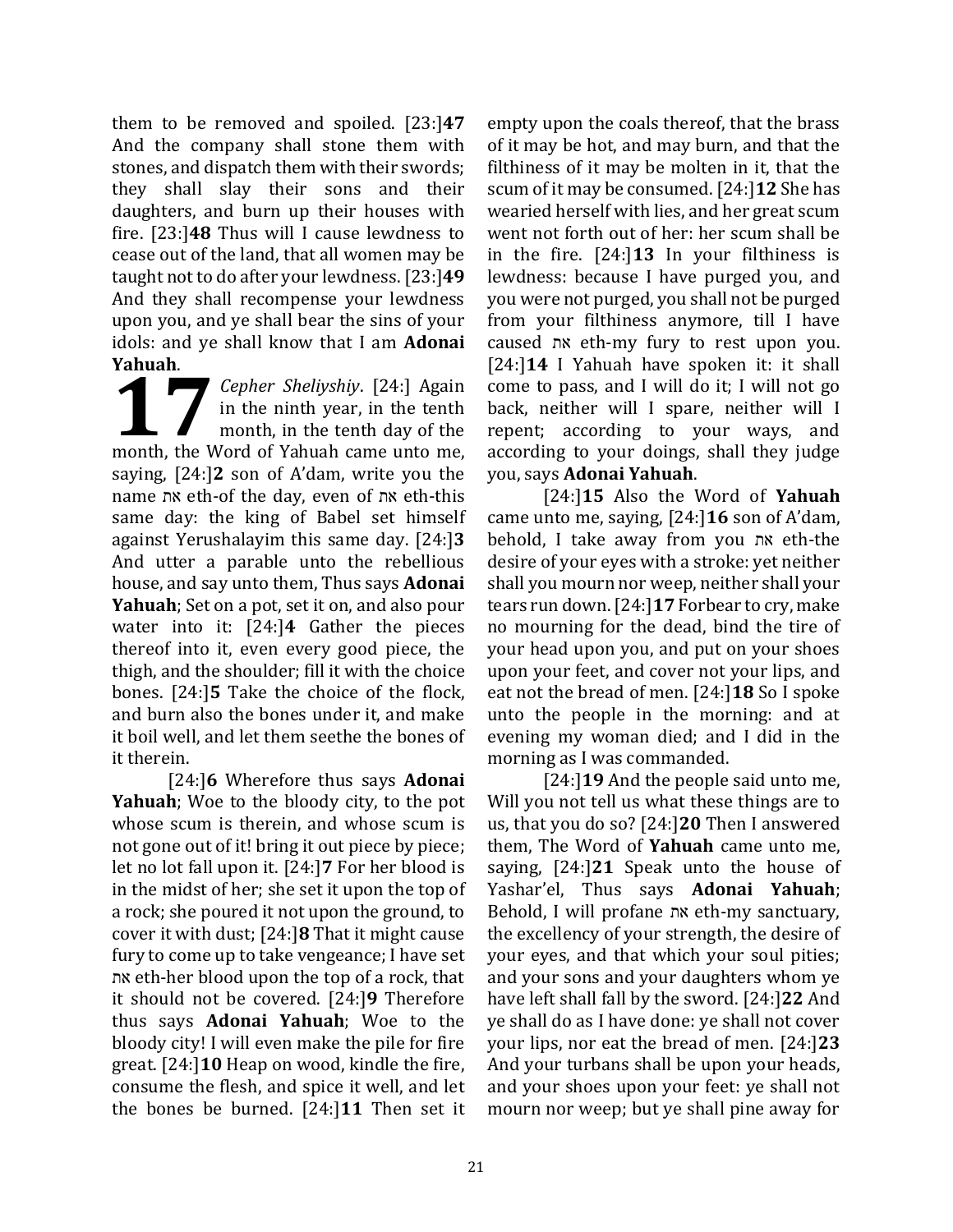your iniquities, and mourn one toward another. [24:]**24** Thus Yechezq'el is unto you a sign: according to all that he has done shall ye do: and when this comes, ye shall know that I am **Adonai Yahuah**. [24:]**25** Also, son of A'dam, shall it not be in the day when I take from them את eth-their strength, the joy of their glory, את eth-the desire of their eyes, and that את eth-whereupon they set their minds, their sons and their daughters, [24:]**26** That he that escapes in that day shall come unto you, to cause you to hear it with your ears? [24:]**27** In that day shall your mouth be opened to him את eth-which is escaped, and you shall speak, and be no more dumb: and you shall be a sign unto them; and they shall know that I am **Yahuah**.

[25:] The Word of **Yahuah** came again unto me, saying, [25:]**2** son of A'dam, set your **1889** [25:] The Word of Yahuah<br>came again unto me, saying,<br>[25:] The Word of Yahuah<br>[25:] Son of A'dam, set your<br>face against the Ammoniym, and prophesy against them; [25:]**3** And say unto the Ammoniym, Hear the Word of **Adonai Yahuah**; Thus says **Adonai Yahuah**; Because you said, Aha, against my sanctuary, when it was profaned; and against the land of Yashar'el, when it was desolate; and against the house of Yahudah, when they went into captivity; [25:]**4** Behold, therefore I will deliver you to the men of the east for a possession, and they shall set their palaces in you, and make their dwellings in you: they shall eat your fruit, and they shall drink your milk. [25:]**5** And I will make את eth-Rabbah a stable for camels, and את eth-the Ammoniym a couching place for flocks: and ye shall know that I am **Yahuah**. [25:]**6** For thus says **Adonai Yahuah**; Because you have clapped your hands, and stamped with the feet, and rejoiced in heart with all your despite against the land of Yashar'el; [25:]**7** Behold, therefore I will stretch out את eth-my hand upon you, and will deliver you for a spoil to the heathen; and I will cut you off from the people, and I will cause you to perish out of

the countries: I will destroy you; and you shall know that I am **Yahuah**.

[25:]**8** Thus says **Adonai Yahuah**; Because that Mo'av and Se`iyr do say, Behold, the house of Yahudah is like unto all the heathen; [25:]**9** Therefore, behold, I will open את eth-the side of Mo'av from the cities, from his cities which are on his frontiers, the glory of the country, Beyt HaYeshiymoth, Ba`al Me`on, and Qiryathayim, [25:]**10** Unto the men of the east with the Ammoniym, and will give them in possession, that the Ammoniym may not be remembered among the nations. [25:]**11** And I will execute judgments upon Mo'av; and they shall know that I am **Yahuah**.

[25:]**12** Thus says **Adonai Yahuah**; Because that Edom has dealt against the house of Yahudah by taking vengeance, and has greatly offended, and revenged himself upon them; [25:]**13** Therefore thus says **Adonai Yahuah**; I will also stretch out my hand upon Edom, and will cut off man and beast from it; and I will make it desolate from Teyman; and they of Dedan shall fall by the sword. [25:]**14** And I will lay את eth-my vengeance upon Edom by the hand of my people Yashar'el: and they shall do in Edom according to my anger and according to my fury; and they shall know את eth-my vengeance, says **Adonai Yahuah**.

[25:]**15** Thus says **Adonai Yahuah**; Because the Pelishtiym have dealt by revenge, and have taken vengeance with a despiteful heart, to destroy it for the old hatred; [25:]**16** Therefore thus says **Adonai Yahuah**; Behold, I will stretch out my hand upon the Pelishtiym, and I will cut off את eththe Kerethiym, and destroy את eth-the remnant of the seacoast. [25:]**17** And I will execute great vengeance upon them with furious rebukes; and they shall know that I am **Yahuah**, when I shall lay את eth-my vengeance upon them.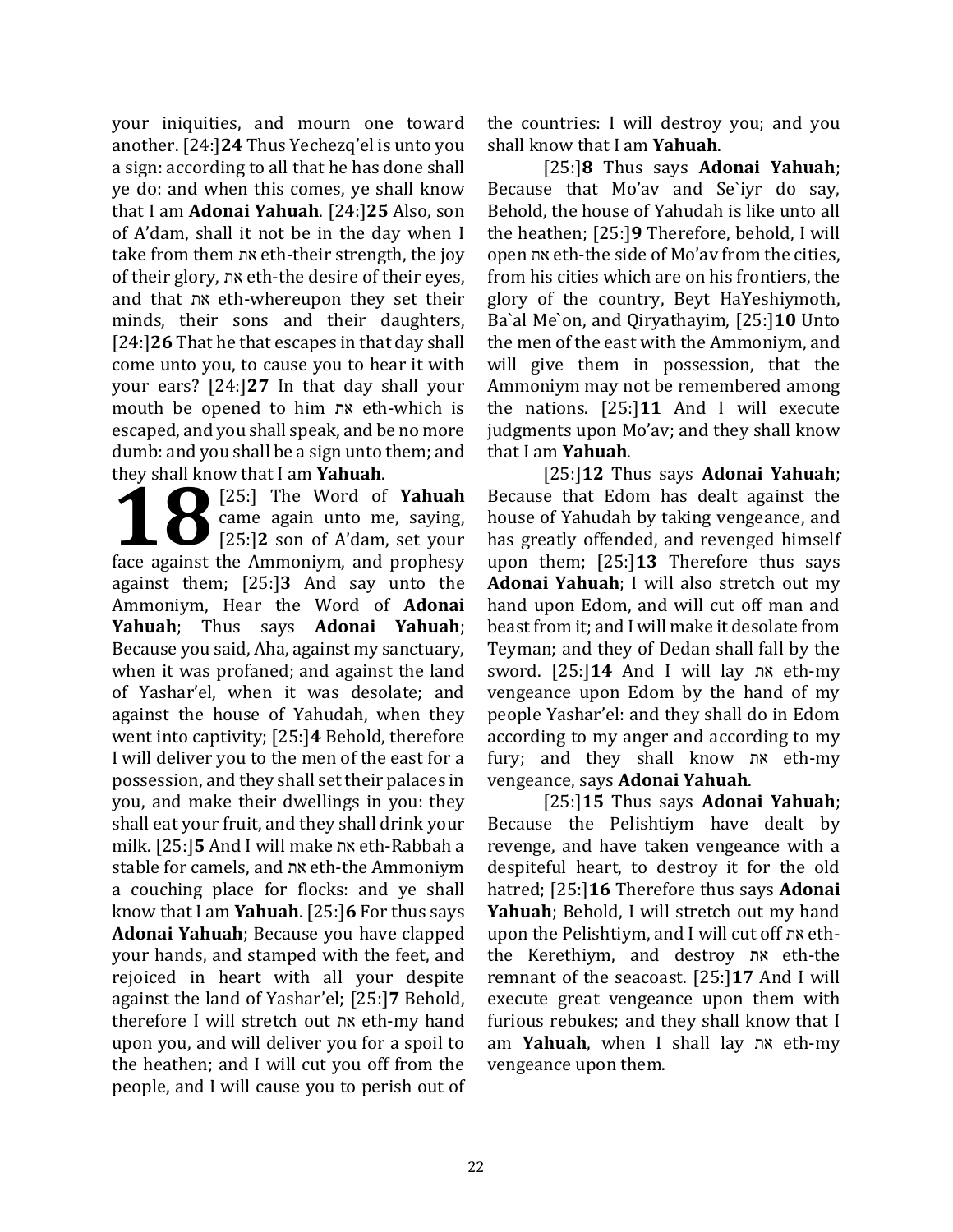*Cepher Reviy'iy.* [29:] In the tenth year, in the tenth month, in the twelfth day of the month, **1** Cepher Reviy'iy. [29:] In the tenth year, in the tenth month, in the twelfth day of the month, the Word of **Yahuah** came unto me, saying, [29:]**2** son of A'dam, set your face against Phar`oh king of Mitsrayim, and prophesy against him, and against all Mitsrayim: [29:]**3** Speak, and say, Thus says **Adonai Yahuah**; Behold, I am against you, Phar`oh king of Mitsrayim, the great dragon that lies in the midst of his rivers, which has said, My river is my own, and I have made it for myself.

[29:]**4** But I will put hooks in your jaws, and I will cause the fish of your rivers to stick unto your scales, and I will bring you up out of the midst of your rivers, and את eth all the fish of your rivers shall stick unto your scales. [29:]**5** And I will leave you thrown into the wilderness, you and את eth all the fish of your rivers: you shall fall upon the open fields; you shall not be brought together, nor gathered: I have given you as food for the beasts of the field and for the fowls of the heavens. [29:]**6** And all the inhabitants of Mitsrayim shall know that I am Yahuah, because they have been a staff of reed to the house of Yashar'el. [29:]**7** When they took hold of you by your hand, you did break, and rend all their shoulder: and when they leaned upon you, you broke, and made all their loins to be at a stand.

[29:]**8** Therefore thus says **Adonai Yahuah**; Behold, I will bring a sword upon you, and cut off man and beast out of you. [29:]**9** And the land of Mitsrayim shall be desolate and waste; and they shall know that I am **Yahuah**: because he has said, The river is mine, and I have made it. [29:]**10** Behold, therefore I am against you, and against your rivers, and I will make את eth-the land of Mitsrayim utterly waste and desolate, from the tower of Ceveneh even unto the border of Kush. [29:]**11** No foot of man shall pass through it, nor foot of beast shall pass through it, neither shall it be inhabited forty years. [29:]**12** And I will make את eth-the land of Mitsrayim desolate in the midst of the countries that are desolate, and her cities among the cities that are laid waste shall be desolate forty years: and I will scatter את eththe Mitsriym among the nations, and will disperse them through the countries.

[29:]**13** Yet thus says **Adonai Yahuah**; At the end of forty years will I gather את eth-the Mitsriym from the people whither they were scattered: [29:]**14** And I will bring again את eth-the captivity of Mitsrayim, and will cause them to return into the land of Pathroc, into the land of their habitation; and they shall be there a base kingdom. [29:]**15** It shall be the basest of the kingdoms; neither shall it exalt itself anymore above the nations: for I will diminish them, that they shall no more rule over the nations. [29:]**16** And it shall be no more the confidence of the house of Yashar'el, which brings their iniquity to remembrance, when they shall look after them: but they shall know that I am **Adonai Yahuah**.

*Cepher Chamishiy.* [26:] And it came to pass in the eleventh year, in the first day of the **2008** Cepher Chamishiy. [26:] And it came to pass in the eleventh year, in the first day of the month, that the Word of **Yahuah** came unto me, saying, [26:]**2** son of A'dam, because that Tsor has said against Yerushalayim, Aha, she is broken that was the gates of the people: she is turned unto me: I shall be replenished, now she is laid waste: [26:]**3** Therefore thus says **Adonai Yahuah**; Behold, I am against you, O Tsor, and will cause many nations to come up against you, as the sea causes his waves to come up. [26:]**4** And they shall destroy the walls of Tsor, and break down her towers: I will also scrape her dust from her, and make her like the top of a rock. [26:]**5** It shall be a place for the spreading of nets in the midst of the sea: for I have spoken it, says **Adonai Yahuah**: and it shall become a spoil to the nations. [26:]**6** And her daughters which are in the field shall be slain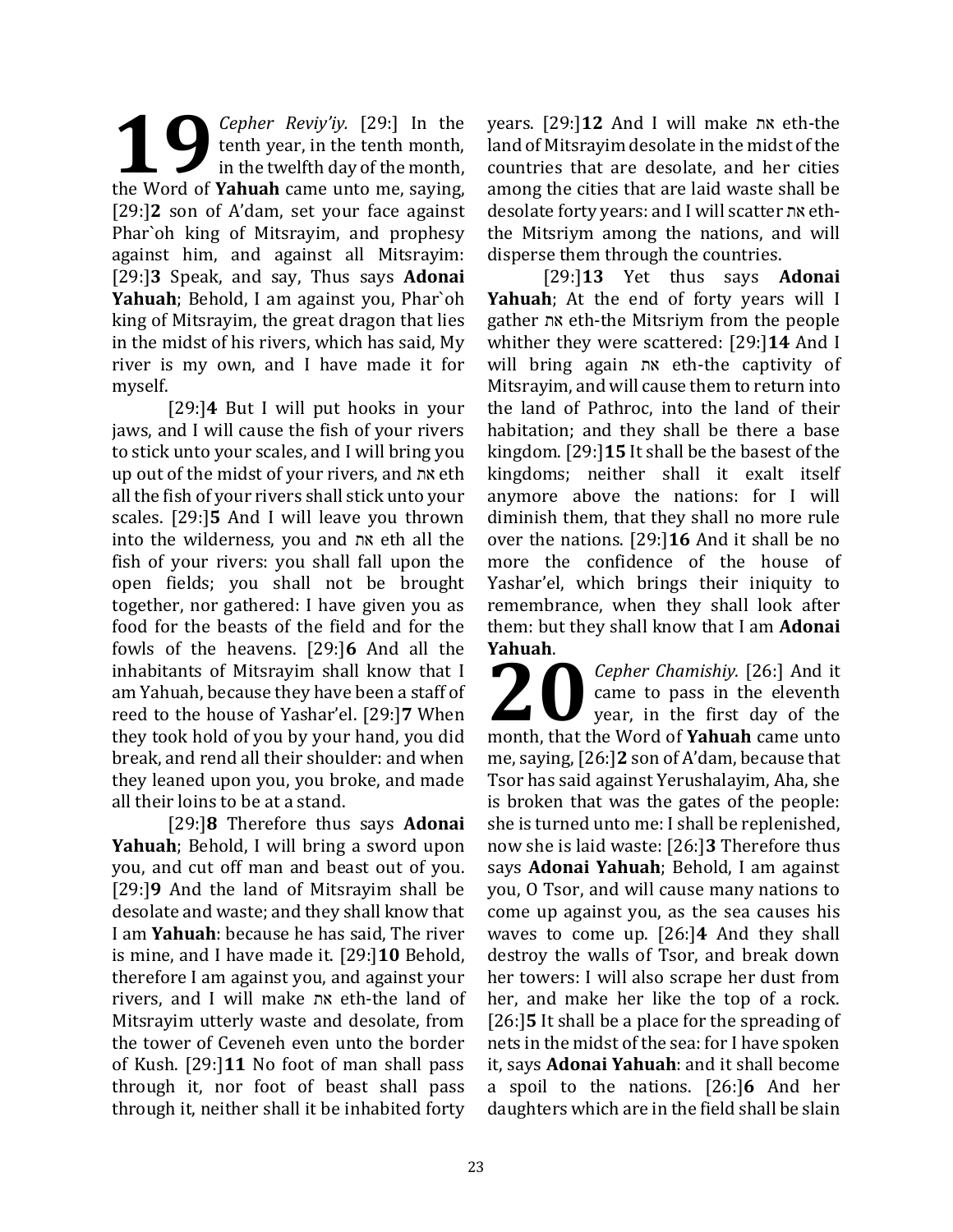by the sword; and they shall know that I am **Yahuah**.

[26:]**7** For thus says **Adonai Yahuah**; Behold, I will bring upon Tsor Nevukadne'tstsar king of Babel, a king of kings, from the north, with horses, and with chariots, and with horsemen, and companies, and much people. [26:]**8** He shall slay with the sword your daughters in the field: and he shall make a fort against you, and cast a mount against you, and lift up the buckler against you. [26:]**9** And he shall set engines of war against your walls, and with his axes he shall break down your towers. [26:]**10** By reason of the abundance of his horses their dust shall cover you: your walls shall shake at the noise of the horsemen, and of the wheels, and of the chariots, when he shall enter into your gates, as men enter into a city wherein is made a breach. [26:]**11** With the hoofs of his horses shall he tread down את eth-all your streets: he shall slay your people by the sword, and your strong garrisons shall go down to the ground. [26:]**12** And they shall make a spoil of your riches, and make a prey of your merchandise: and they shall break down your walls, and destroy your pleasant houses: and they shall lay your stones and your timber and your dust in the midst of the water. [26:]**13** And I will cause the noise of your songs to cease; and the sound of your harps shall be no more heard. [26:]**14** And I will make you like the top of a rock: you shall be a place to spread nets upon; you shall be built no more: for I **Yahuah** have spoken it, says **Adonai Yahuah**.

[26:]**15** Thus says **Adonai Yahuah** to Tsor; Shall not the isles shake at the sound of your fall, when the wounded cry, when the slaughter is made in the midst of you? [26:]**16** Then all the princes of the sea shall come down from their thrones, and lay away את eth-their robes, and put off את eth-their broidered garments: they shall clothe themselves with trembling; they shall sit

upon the ground, and shall tremble at every moment, and be astonished at you. [26:]**17** And they shall take up a lamentation for you, and say to you, How are you destroyed, that was inhabited of seafaring men, the renowned city, which was strong in the sea, she and her inhabitants, which cause their terror to be on all that haunt it! [26:]**18** Now shall the isles tremble in the day of your fall; yea, the isles that are in the sea shall be troubled at your departure. [26:]**19** For thus says **Adonai Yahuah**; When I shall make you a desolate city, like the cities that are not inhabited; when I shall bring up את eth-the deep upon you, and great waters shall cover you; [26:]**20** When I shall bring you down with them that descend את eth-into the pit, with the people of old time, and shall set you in the low parts of the earth, in places desolate of old, with them that go down את eth-to the pit, that you be not inhabited; and I shall set glory in the land of the living; [26:]**21** I will make you a terror, and you shall be no more: though you be sought for, yet shall you never be found again, says **Adonai Yahuah**.

[27:] The Word of **Yahuah** came again unto me, saying, [27:]**2** Now, son of A'dam, take **21** [27:] The Word of **Yahuah**<br>came again unto me, saying,<br>[27:]2 Now, son of A'dam, take<br>up a lamentation for Tsor; [27:]3 And say unto Tsor, O you that are situate at the entry of the sea, which are a merchant of the people for many isles, Thus says **Adonai Yahuah**; O Tsor, you have said, I am of perfect beauty. [27:]**4** Your borders are in the midst of the seas, your builders have perfected your beauty. [27:]**5** They have made את eth all your ship boards of fir trees of Sheniyr: they have taken cedars from Lebanon to make masts for you. [27:]**6** Of the oaks of Bashan have they made your oars; the company of the Ashshuriym have made your benches of ivory, brought out of the isles of Kittiym. [27:]**7** Fine linen with broidered work from Mitsrayim was that which you spread forth to be your sail; blue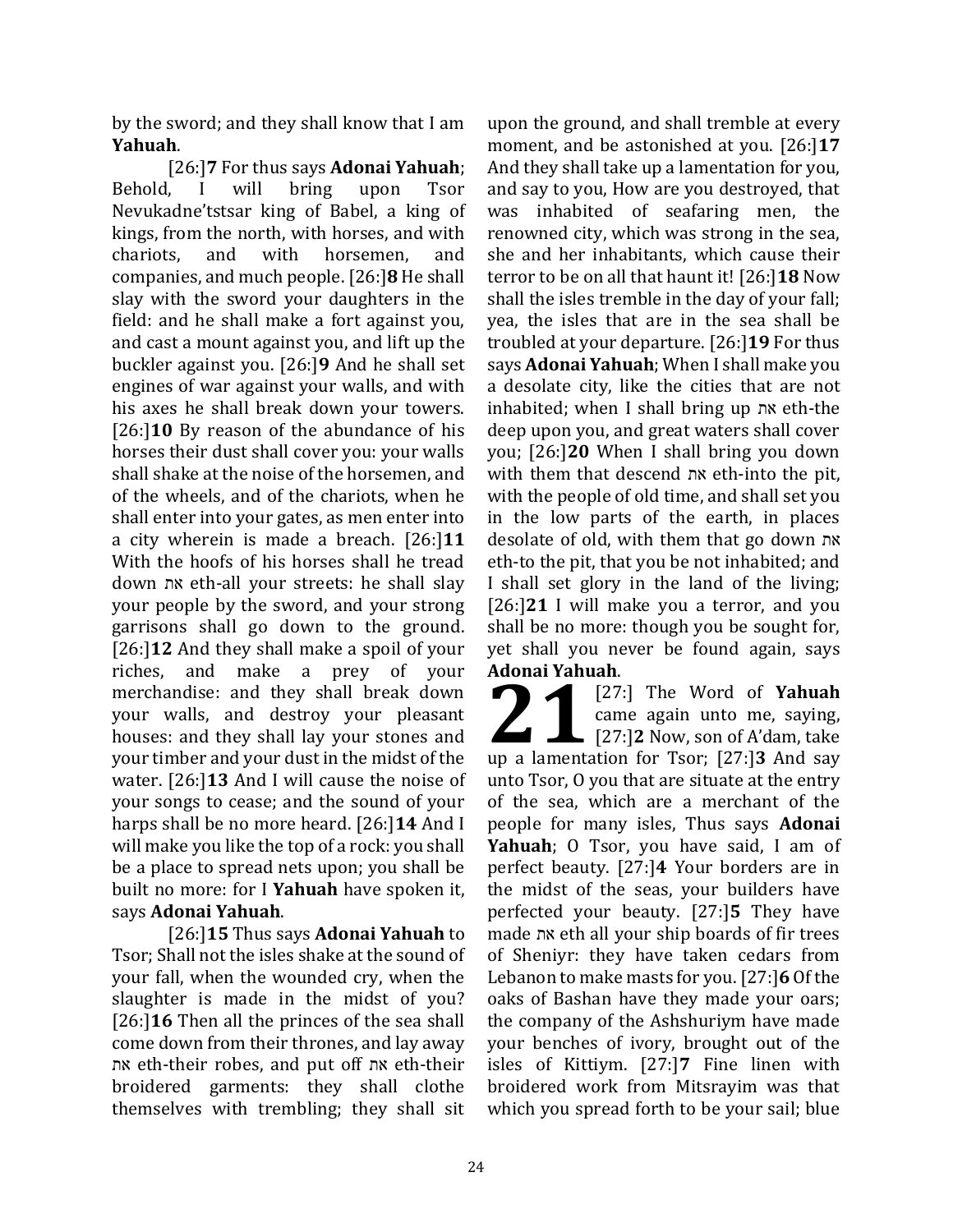and purple from the isles of Eliyshah was that which covered you. [27:]**8** The inhabitants of Tsiydon and Arvad were your mariners: your wise men, O Tsor, that were in you, were your pilots. [27:]**9** The ancients of Geval and the wise men thereof were in you your calkers: all the ships of the sea with their mariners were in you to occupy your merchandise. [27:]**10** They of Persia and of Ludiy and of Put were in your army, your men of war: they hanged the shield and helmet in you; they set forth your comeliness. [27:]**11** The men of Arvad with your army were upon your walls round about, and the Gammadiym were in your towers: they hanged their shields upon your walls round about; they have made your beauty perfect. [27:]**12** Tarshiysh was your merchant by reason of the multitude of all kind of riches; with silver, iron, tin, and lead, they traded in your fairs. [27:]**13** Yavan, Tubal, and Meshek, they were your merchants: they traded the persons of men and vessels of brass in your market. [27:]**14** They of the house of Togarmah traded in your fairs with horses and horsemen and mules. [27:]**15** The men of Dedan were your merchants; many isles were the merchandise of your hand: they brought you for a present horns of ivory and ebony. [27:]**16** Aram was your merchant by reason of the multitude of the wares of your making: they occupied in your fairs with emeralds, purple, and broidered work, and fine linen, and coral, and agote. [27:]**17** Yahudah, and the land of Yashar'el, they were your merchants: they traded in your market wheat of Minniyth, and Pannag, and honey, and oil, and balm. [27:]**18** Damascus was your merchant in the multitude of the wares of your making, for the multitude of all riches; in the wine of Chelbon, and white wool. [27:]**19** Da'an also and Yavan going to and fro occupied in your fairs: bright iron, cassia, and calamus, were in your market. [27:]**20** Dedan was your merchant in

precious clothes for chariots. [27:]**21** Arav, and all the princes of Qedar, they occupied with you in lambs, and rams, and goats: in these were they your merchants. [27:]**22** The merchants of Sheva and Ra`amah, they were your merchants: they occupied in your fairs with chief of all spices, and with all precious stones, and gold. [27:]**23** Haran, and Kanneh, and Eden, the merchants of Sheva, Ashshur, and Kilmad, were your merchants. [27:]**24** These were your merchants in all sorts of things, in blue clothes, and broidered work, and in chests of rich apparel, bound with cords, and made of cedar, among your merchandise. [27:]**25**  The ships of Tarshiysh did sing of you in your market: and you were replenished, and made very glorious in the midst of the seas. [27:]**26** Your rowers have brought you into great waters: the east wind has broken you in the midst of the seas. [27:]**27** Your riches, and your fairs, your merchandise, your mariners, and your pilots, your calkers, and the occupiers of your merchandise, and all your men of war, that are in you, and in all your company which is in the midst of you, shall fall into the midst of the seas in the day of your ruin. [27:]**28** The suburbs shall shake at the sound of the cry of your pilots. [27:]**29** And all that handle the oar, the mariners, and all the pilots of the sea, shall come down from their ships, they shall stand upon the land; [27:]**30** And shall cause their voice to be heard against you, and shall cry bitterly, and shall cast up dust upon their heads, they shall wallow themselves in the ashes: [27:]**31** And they shall make themselves utterly bald for you, and gird them with sackcloth, and they shall weep for you with bitterness of heart and bitter wailing. [27:]**32** And in their wailing they shall take up a lamentation for you, and lament over you, saying, What city is like Tsor, like the destroyed in the midst of the sea? [27:]**33** When your wares went forth out of the seas, you filled many people; you did enrich the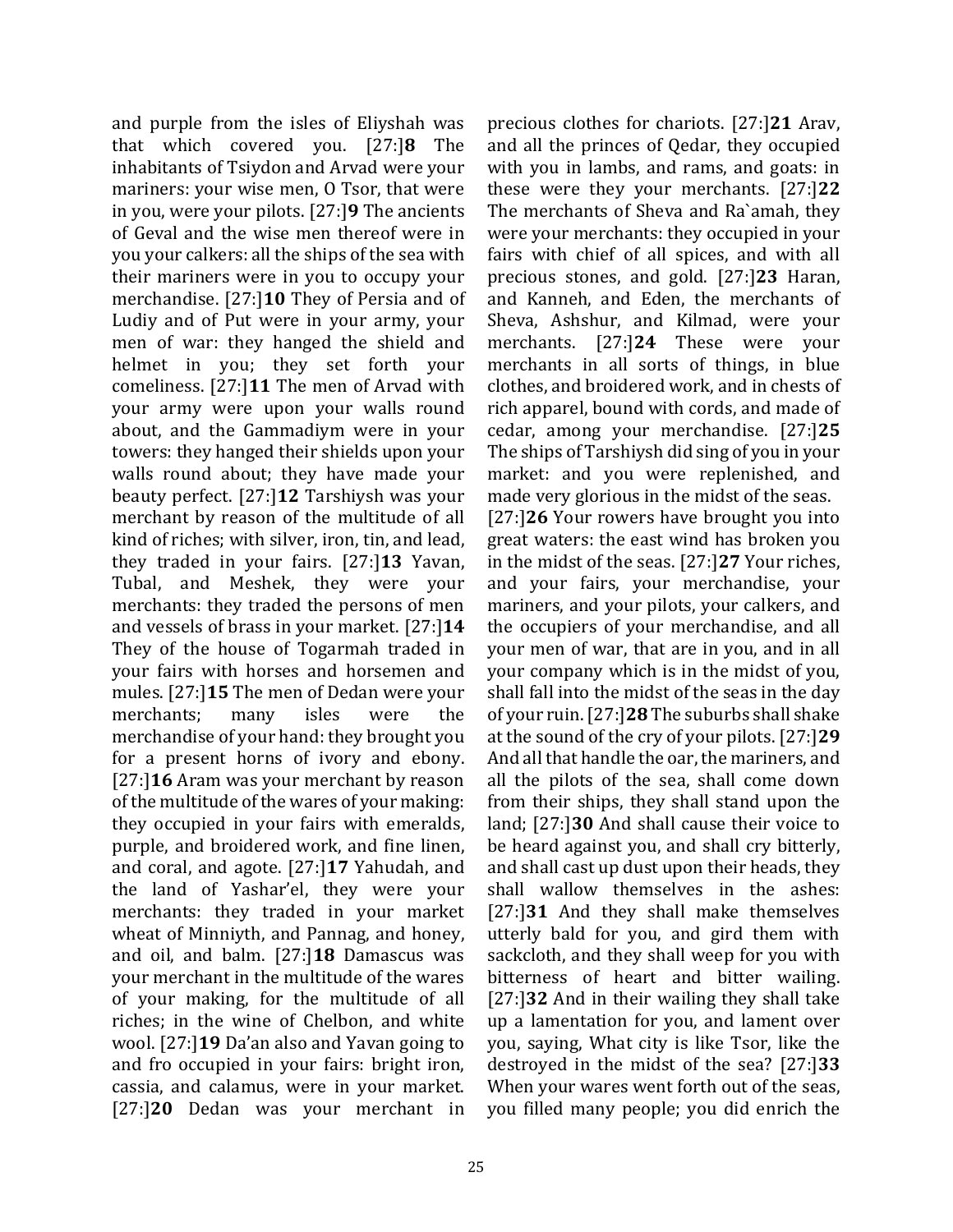kings of the earth with the multitude of your riches and of your merchandise. [27:]**34** In the time when you shall be broken by the seas in the depths of the waters your merchandise and all your company in the midst of you shall fall. [27:]**35** All the inhabitants of the isles shall be astonished at you, and their kings shall be sore afraid, they shall be troubled in their countenance. [27:]**36** The merchants among the people shall hiss at you; you shall be a terror, and never shall be anymore.

[28:] The Word of **Yahuah** came again unto me, saying, [28:]**2** son of A'dam, say unto **22** [28:] The Word of Yahuah<br>came again unto me, saying,<br>[28:]2 son of A'dam, say unto<br>the prince of Tsor, Thus says **Adonai Yahuah**; Because your heart is lifted up, and you have said, I am an El, I sit in the seat of **Elohiym**, in the midst of the seas; yet you are a man, and not El, though you set your heart as the heart of **Elohiym**: [28:]**3** Behold, you are wiser than Da'aniy'el; there is no secret that they can hide from you: [28:]**4** With your wisdom and with your understanding you have gotten you riches, and have gotten gold and silver into your treasures: [28:]**5** By your great wisdom and by your traffic have you increased your riches, and your heart is lifted up because of your riches: [28:]**6**  Therefore thus says Adonai Yahuah; Because you have set את eth-your heart as the heart of **Elohiym**; [28:]**7** Behold, therefore I will bring strangers upon you, the terrible of the nations: and they shall draw their swords against the beauty of your wisdom, and they shall defile your brightness. [28:]**8** They shall bring you down to the pit, and you shall die the deaths of them that are slain in the midst of the seas. [28:]**9** Will you yet say before him that slays you, I am **Elohiym**? But you shall be a man, and no El, in the hand of him that slays you. [28:]**10** You shall die the deaths of the uncircumcised by the hand of strangers: for I have spoken it, says **Adonai Yahuah**.

[28:]**11** Moreover the Word of **Yahuah** came unto me, saying, [28:]**12** son of A'dam, take up a lamentation upon the king of Tsor, and say unto him, Thus says **Adonai Yahuah**; You seal up the sum, full of wisdom, and perfect in beauty. [28:]**13** You have been in Eden the garden of **Elohiym**; every precious stone was your covering, the sardius, topaz, and the diamond, the beryl, the onyx, and the jasper, the sapphire, the emerald, and the carbuncle, and gold: the workmanship of your tabrets and of your pipes was prepared in you in the day that you were created. [28:]**14** You are the anointed Keruv that covers; and I have set you so: you were upon the holy mountain of **Elohiym**; you have walked up and down in the midst of the stones of fire. [28:]**15** You were perfect in your ways from the day that you were created, till iniquity was found in you. [28:]**16** By the multitude of your merchandise they have filled the midst of you with violence, and you have sinned: therefore I will cast you as profane out of the mountain of **Elohiym**: and I will destroy you, O covering Keruv, from the midst of the stones of fire. [28:]**17** Your heart was lifted up because of your beauty, you have corrupted your wisdom by reason of your brightness: I will cast you to the ground, I will lay you before kings, that they may behold you. [28:]**18** You have defiled your sanctuaries by the multitude of your iniquities, by the iniquity of your traffic; therefore will I bring forth a fire from the midst of you, it shall devour you, and I will bring you to ashes upon the earth in the sight of all them that behold you. [28:]**19** All they that know you among the people shall be astonished at you: you shall be a terror, and never shall you be anymore.

[28:]**20** Again the Word of **Yahuah** came unto me, saying, [28:]**21** son of A'dam, set your face against Tsiydon, and prophesy against it, [28:]**22** And say, Thus says **Adonai Yahuah**; Behold, I am against you, O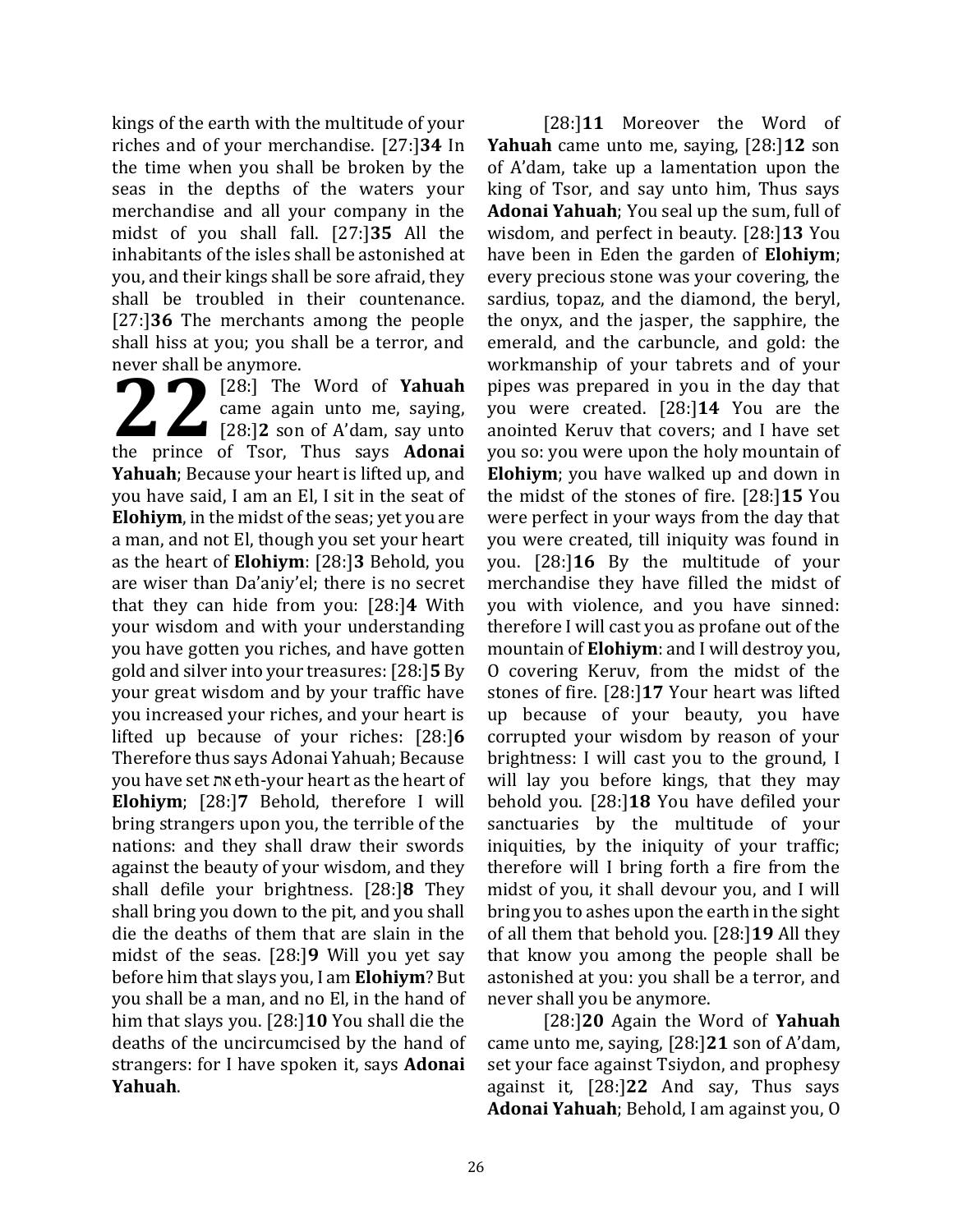Tsiydon; and I will be glorified in the midst of you: and they shall know that I am **Yahuah**, when I shall have executed judgments in her, and shall be sanctified in her. [28:]**23** For I will send into her pestilence, and blood into her streets; and the wounded shall be judged in the midst of her by the sword upon her on every side; and they shall know that I am **Yahuah**.

[28:]**24** And there shall be no more a pricking brier unto the house of Yashar'el, nor any grieving thorn of all that are round about them, that despised them; and they shall know that I am **Adonai Yahuah**. [28:]**25** Thus says **Adonai Yahuah**; When I shall have gathered את eth-the house of Yashar'el from the people among whom they are scattered, and shall be sanctified in them in the sight of the heathen, then shall they dwell in their land that I have given to my servant Ya`aqov. [28:]**26** And they shall dwell safely therein, and shall build houses, and plant vineyards; yea, they shall dwell with confidence, when I have executed judgments upon all those that despise them round about them; and they shall know that I am **Yahuah Elohayhem**.

*Cepher Shiy'shiy.* [30:20] And it came to pass in the eleventh year, in the first month, in the **23** *Cepher Shiy'shiy.* [30:20] And it came to pass in the eleventh year, in the first month, in the seventh day of the month, that the Word of **Yahuah** came unto me, saying, [30:21]**2** son of A'dam, I have broken את eth-the arm of Phar`oh king of Mitsrayim; and, lo, it shall not be bound up to be healed, to put a roller to bind it, to make it strong to hold the sword. [30:22]**3** Therefore thus says **Adonai Yahuah**; Behold, I am against Phar`oh king of Mitsrayim, and will את eth-break his arms, את eth-the strong, and את eth-that which was broken; and את eth-I will cause the sword to fall out of his hand. [30:23]**4** And I will scatter את eth-the Mitsriym among the nations, and will disperse them through the countries. [30:24]**5** And I will strengthen את eth-the arms of the king of Babel, and put את

eth-my sword in his hand: but I will break את eth-Phar`oh's arms, and he shall groan before him with the groanings of a deadly wounded man. [30:25]**6** But I will strengthen את eth-the arms of the king of Babel, and the arms of Phar`oh shall fall down; and they shall know that I am **Yahuah**, when I shall put my sword into the hand of the king of Babel, and he shall stretch it out upon the land of Mitsrayim. [30:20]**7** And I will scatter את eth-the Mitsriym among the nations, and disperse them among the countries; and they shall know that I am **Yahuah**.

*Cepher Sheviy'iy.* [31:] And it came to pass in the eleventh  $\blacksquare$  year, in the third month, in the **224** Cepher Sheviy'iy. [31:] And it came to pass in the eleventh year, in the third month, in the first day of the month, that the Word of **Yahuah** came unto me, saying, [31:]**2** son of A'dam, speak unto Phar`oh king of Mitsrayim, and to his multitude; Whom are you like in your greatness?

[31:]**3** Behold, Ashshur was a cedar in Lebanon with fair branches, and with a shadowing shroud, and of a high stature; and his top was among the thick boughs. [31:]**4** The waters made him great, the deep set him up on high את eth-with her rivers running round about his plants, and sent out את ethher little rivers unto all the trees of the field. [31:]**5** Therefore his height was exalted above all the trees of the field, and his boughs were multiplied, and his branches became long because of the multitude of waters, when he shot forth. [31:]**6** All the fowls of heaven made their nests in his boughs, and under his branches did all the beasts of the field bring forth their young, and under his shadow dwelt all great nations. [31:]**7** Thus was he fair in his greatness, in the length of his branches: for his root was by great waters. [31:]**8** The cedars in the garden of **Elohiym** could not hide him: the fir trees were not like his boughs, and the chestnut trees were not like his branches; nor any tree in the garden of Elohiym was like unto him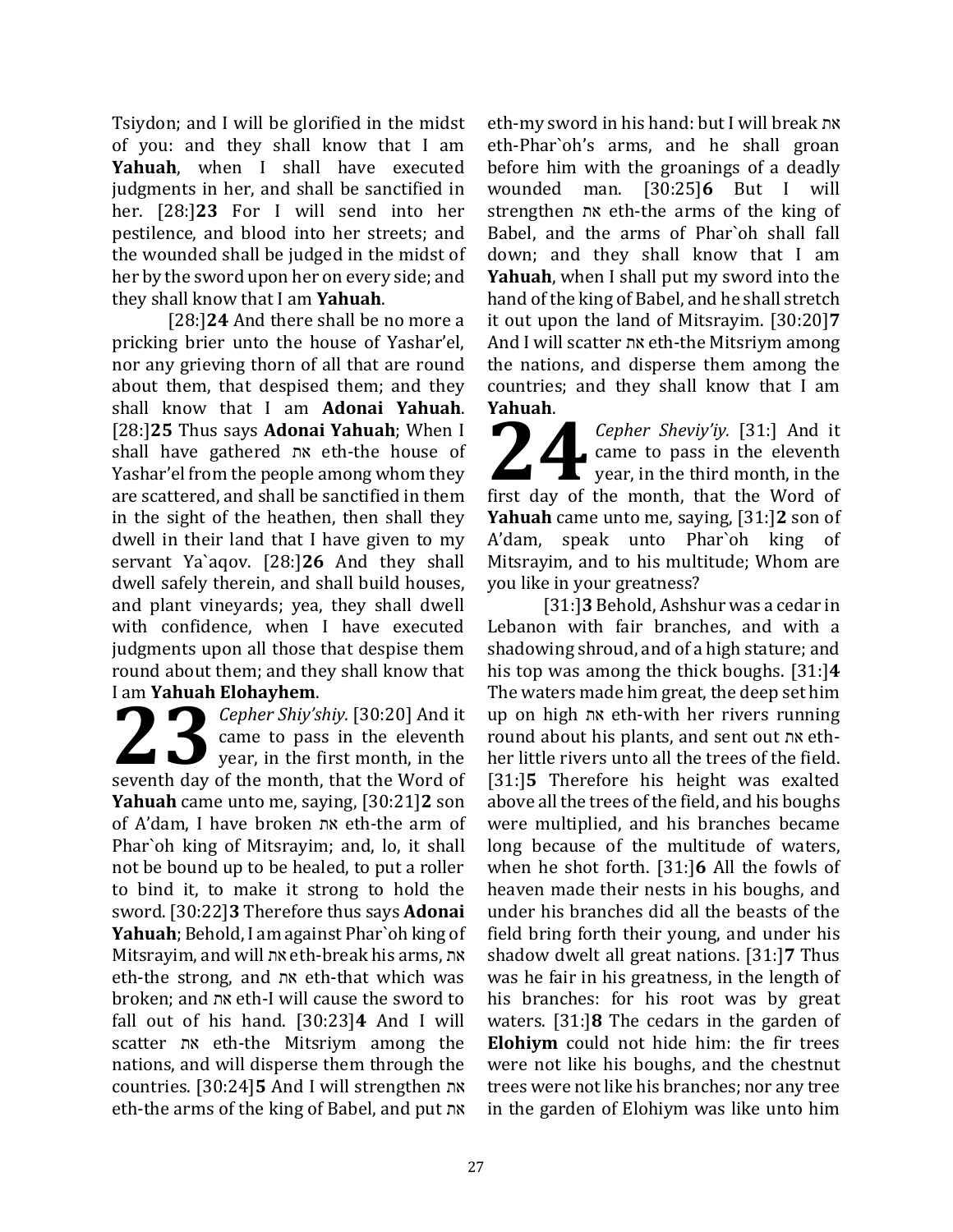in his beauty. [31:]**9** I have made him fair by the multitude of his branches: so that all the trees of Eden, that were in the garden of Elohiym, envied him.

[31:]**10** Therefore thus says **Adonai Yahuah**; Because you have lifted up yourself in height, and he has shot up his top among the thick boughs, and his heart is lifted up in his height; [31:]**11** I have therefore delivered him into the hand of the mighty one of the heathen; he shall surely deal with him: I have driven him out for his wickedness. [31:]**12**  And strangers, the terrible of the nations, have cut him off, and have left him: upon the mountains and in all the valleys his branches are fallen, and his boughs are broken by all the rivers of the land; and all the people of the earth are gone down from his shadow, and have left him. [31:]**13** Upon his ruin shall all the fowls of the heavens remain, and all the beasts of the field shall be upon his branches: [31:]**14** To the end that none of all the trees by the waters exalt themselves for their height, neither shoot up את eth-their top among the thick boughs, neither their trees stand up in their height, all that drink water: for they are all delivered unto death, to the nether parts of the earth, in the midst of the children of men, with them that go down to the pit. [31:]**15** Thus says **Adonai Yahuah**; In the day when he went down to She'ol I caused a mourning: I covered את eththe deep for him, and I restrained the floods thereof, and the great waters were stayed: and I caused Lebanon to mourn for him, and all the trees of the field fainted for him. [31:]**16** I made the nations to shake at the sound of his fall, when I cast him down to She'ol with them that descend את eth-into the pit: and all the trees of Eden, the choice and best of Lebanon, all that drink water, shall be comforted in the nether parts of the earth. [31:]**17** They also went down into She'ol with him unto them that be slain with the sword; and they that were his arm, that

dwelt under his shadow in the midst of the heathen.

[31:]**18** To whom are you thus like in glory and in greatness among את eth-the trees of Eden? yet shall you be brought down with the trees of Eden unto the nether parts of the earth: you shall lie in the midst of the uncircumcised את eth-with them that be slain by the sword. This is Phar`oh and all his multitude, says **Adonai Yahuah**.

*Cepher Shemin'iy.* [32:17] It came to pass also in the twelfth **25** *Cepher Shemin'iy.* [32:17] It<br>came to pass also in the twelfth<br>year, in the fifteenth day of the month, that the Word of Yahuah came unto me, saying, [32:18]**2** son of A'dam, wail for the multitude of Mitsrayim, and cast them down, even her, and the daughters of the famous nations, unto the nether parts of the earth, with them that go down את eth-into the pit. [32:19]**3** Whom do you pass in beauty? go down, and be laid את eth-with the uncircumcised[32:20]**4** They shall fall in the midst of them that are slain by the sword: she is delivered to the sword: draw her and all her multitudes. [32:21]**5** The strong among the mighty shall speak to him out of the midst of She'ol with them את eth-that help him: they are gone down, they lie uncircumcised, slain by the sword. [32:22]**6** Ashshur is there and all her company: his graves are about him: all of them slain, fallen by the sword: [32:23]**7** Who are appointed to graves in the bottom of the pit, and her company is round about her grave: all the Naphaliym are pierced by the sword, which gave terror in the land of the living. [32:24]**8** There is Eylam and all her multitude round about her grave, all of them slain, fallen by the sword, which are gone down uncircumcised into the nether parts of the earth, which caused their terror in the land of the living; yet have they borne their shame with them that go down את eth-to the pit. [32:25]**9** They have set her a bed in the midst of the slain with all her multitude: her graves are round about him: all of them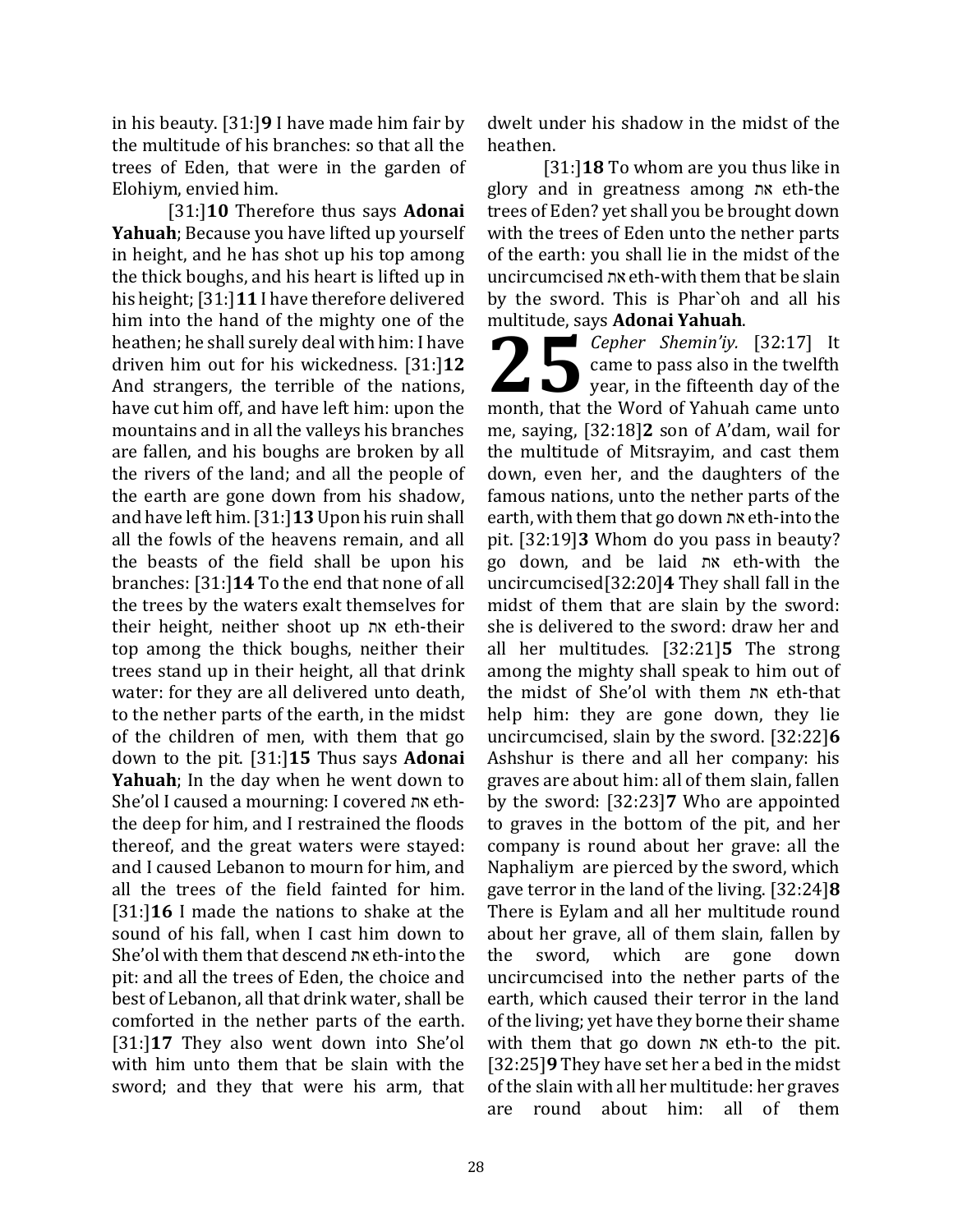uncircumcised, slain by the sword: though their terror was caused in the land of the living, yet have they borne their shame with them that go down את eth-to the pit: he is put in the midst of them that be slain. [32:26]**10** There is Meshek, Tubal, and all her multitude: her graves are round about him: all of them uncircumcised, slain by the sword, though they caused their terror in the land of the living. [32:27]**11** And they shall not lie את eth-with the mighty Naphaliym of the uncircumcised, which are gone down to She'ol with their weapons of war: and they have laid את eth-their swords under their heads, but their iniquities shall be upon their bones, though they were the terror of the mighty in the land of the living. [32:28]**12** Yea, you shall be broken in the midst of the uncircumcised, and shall lie את eth-with them that are slain with the sword. [32:29]**13** There is Edom, her kings, and all her princes, which with their might are laid את eth-by them that were slain by the sword: they shall lie את eth-with the uncircumcised, and את eth-with them that go down to the pit. [32:30]**14** There be the princes of the north, all of them, and all the Tsiydoniym, which are gone down את eth-with the slain; with their terror they are ashamed of their might; and they lie uncircumcised את eth-with them that be slain by the sword, and bear their shame with them that go down את eth-to the pit. [32:31]**15** Phar`oh shall see them, and shall be comforted over all his multitude, even Phar`oh and all his army slain by the sword, says Adonai Yahuah. [32:32]**16** For I have caused את eth-my terror in the land of the living: and he shall be laid in the midst of the uncircumcised את eth-with them that are slain with the sword, even Phar`oh and all his multitude, says **Adonai Yahuah**.

[33:] Again the Word of **Yahuah** came unto me, saying, [33:]**2** son of A'dam, speak to **26** [33:] Again the Word of Yahuah came unto me, saying, [33:] 2 son of A'dam, speak to the children of your people, and say unto them, When I bring the sword upon a land, if

the people of the land take a man of their coasts, and set him for their watchman: [33:]**3** If when he sees את eth-the sword come upon the land, he blow the shofar, and warn את eth-the people; [33:]**4** Then whosoever hears את eth-the sound of the shofar, and takes not warning; if the sword come, and take him away, his blood shall be upon his own head. [33:]**5** He heard את eth the sound of the shofar, and took not warning; his blood shall be upon him. But he that takes warning shall deliver his soul. [33:]**6** But if the watchman see את eth-the sword come, and blow not the shofar, and the people be not warned; if the sword come, and take any person from among them, he is taken away in his iniquity; but his blood will I require at the watchman's hand.

[33:]**7** So you, O son of A'dam, I have set you a watchman unto the house of Yashar'el; therefore you shall hear the word at my mouth, and warn them from me. [33:]**8**  When I say unto the wicked, O wicked man, you shall surely die; if you do not speak to warn the wicked from his way, that wicked man shall die in his iniquity; but his blood will I require at your hand. [33:]**9**  Nevertheless, if you warn the wicked of his way to turn from it; if he do not turn from his way, he shall die in his iniquity; but you have delivered your soul. [33:]**10** Therefore, O son of A'dam, speak unto the house of Yashar'el; Thus ye speak, saying, If our transgressions and our sins be upon us, and we pine away in them, how should we then live? [33:]**11** Say unto them, As I live, says **Adonai Yahuah**, I have no pleasure in the death of the wicked; but that the wicked turn from his way and live: turn ye, turn ye from your evil ways; for why will ye die, O house of Yashar'el? [33:]**12** Therefore, son of A'dam, say unto the children of your people, The righteousness of the righteous shall not deliver him in the day of his transgression: as for the wickedness of the wicked, he shall not fall thereby in the day that he turns from his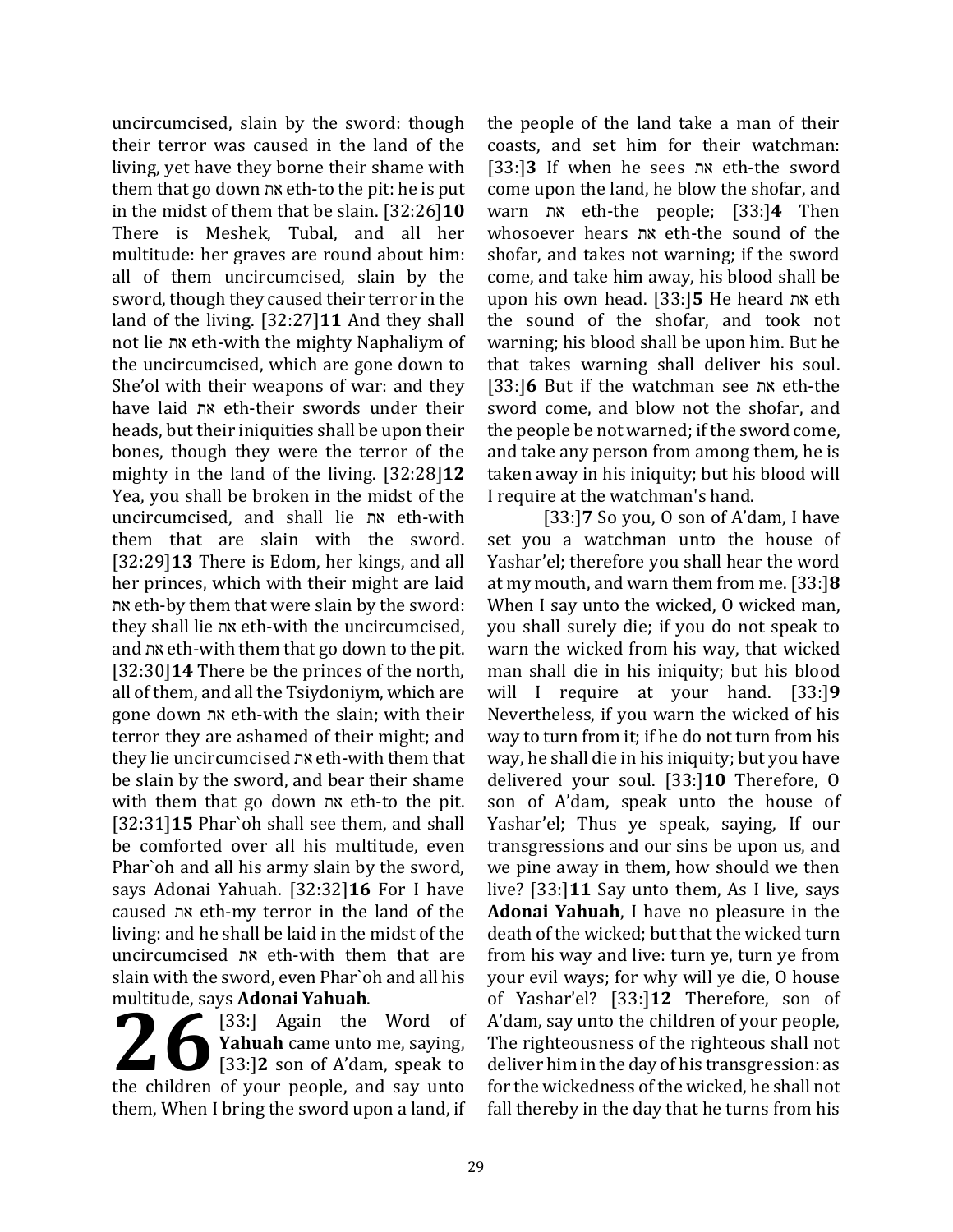wickedness; neither shall the righteous be able to live for his righteousness in the day that he sins. [33:]**13** When I shall say to the righteous, that he shall surely live; if he trust to his own righteousness, and commit iniquity, all his righteousness shall not be remembered; but for his iniquity that he has committed, he shall die for it. [33:]**14** Again, when I say unto the wicked, You shall surely die; if he turn from his sin, and do that which is Lawful and right; [33:]**15** If the wicked restore the pledge, give again that he had robbed, walk in the statutes of life, without committing iniquity; he shall surely live, he shall not die. [33:]**16** None of his sins that he has committed shall be mentioned unto him: he has done that which is Lawful and right; he shall surely live.

[33:]**17** Yet the children of your people say, The Way of **Yahuah** is not equal: but as for them, their way is not equal. 18 When the righteous turns from his righteousness, and commits iniquity, he shall even die thereby. [33:]**19** But if the wicked turn from his wickedness, and do that which is Lawful and right, he shall live thereby.

[33:]**20** Yet ye say, The Way of **Yahuah** is not equal. O ye house of Yashar'el, I will judge you everyone after his ways.

*Cepher Taysha.* [32:] And it came to pass in the twelfth year, in the twelfth month, in **1998** Four Corryons and its ways.<br> **27** *Cepher Taysha.* [32:] And it came to pass in the twelfth year, in the twelfth month, in the first day of the month, that the Word of **Yahuah** came unto me, saying, [32:]**2** son of A'dam, take up a lamentation for Phar`oh king of Mitsrayim, and say unto him, You are like a young lion of the nations, and you are as a dragon in the seas: and you came forth with your rivers, and troubled the waters with your feet, and fouled their rivers. [32:]**3** Thus says **Adonai Yahuah**; I will therefore spread out את eth-my net over you with a company of many people; and they shall bring you up in my net. [32:]**4** Then will I leave you upon the land, I will cast you forth upon the open field, and will cause all the

fowls of the heavens to remain upon you, and I will fill the beasts of the whole earth with you. [32:]**5** And I will lay את eth-your flesh upon the mountains, and fill the valleys with your height. [32:]**6** I will also water with your blood the land wherein you swim, even to the mountains; and the rivers shall be full of you. [32:]**7** And when I shall put you out, I will cover את eth-the heavens, and make the stars thereof dark; I will cover the sun with a cloud, and the moon shall not give her light. [32:]**8** All the bright lights of heaven will I make dark over you, and set darkness upon your land, says **Adonai Yahuah**. [32:]**9** I will also vex the hearts of many people, when I shall bring your destruction among the nations, into the countries which you have not known. [32:]**10** Yea, I will make many people amazed at you, and their kings shall be horribly afraid for you, when I shall brandish my sword before them; and they shall tremble at every moment, every man for his own life, in the day of your fall.

[32:]**11** For thus says **Adonai Yahuah**; The sword of the king of Babel shall come upon you. [32:]**12** By the swords of the mighty will I cause your multitude to fall, the terrible of the nations, all of them: and they shall spoil את eth-the pomp of Mitsrayim, and all the multitude thereof shall be destroyed. [32:]**13** I will destroy also את eth-all the beasts thereof from beside the great waters; neither shall the foot of man trouble them anymore, nor the hoofs of beasts trouble them. [32:]**14** Then will I make their waters deep, and cause their rivers to run like oil, says **Adonai Yahuah**. [32:]**15** When I shall make את eth-the land of Mitsrayim desolate, and the country shall be destitute of that whereof it was full, when I shall smite את ethall them that dwell therein, then shall they know that I am **Yahuah**. [32:]**16** This is the lamentation wherewith they shall lament her: the daughters of the nations shall lament her: they shall lament for her, even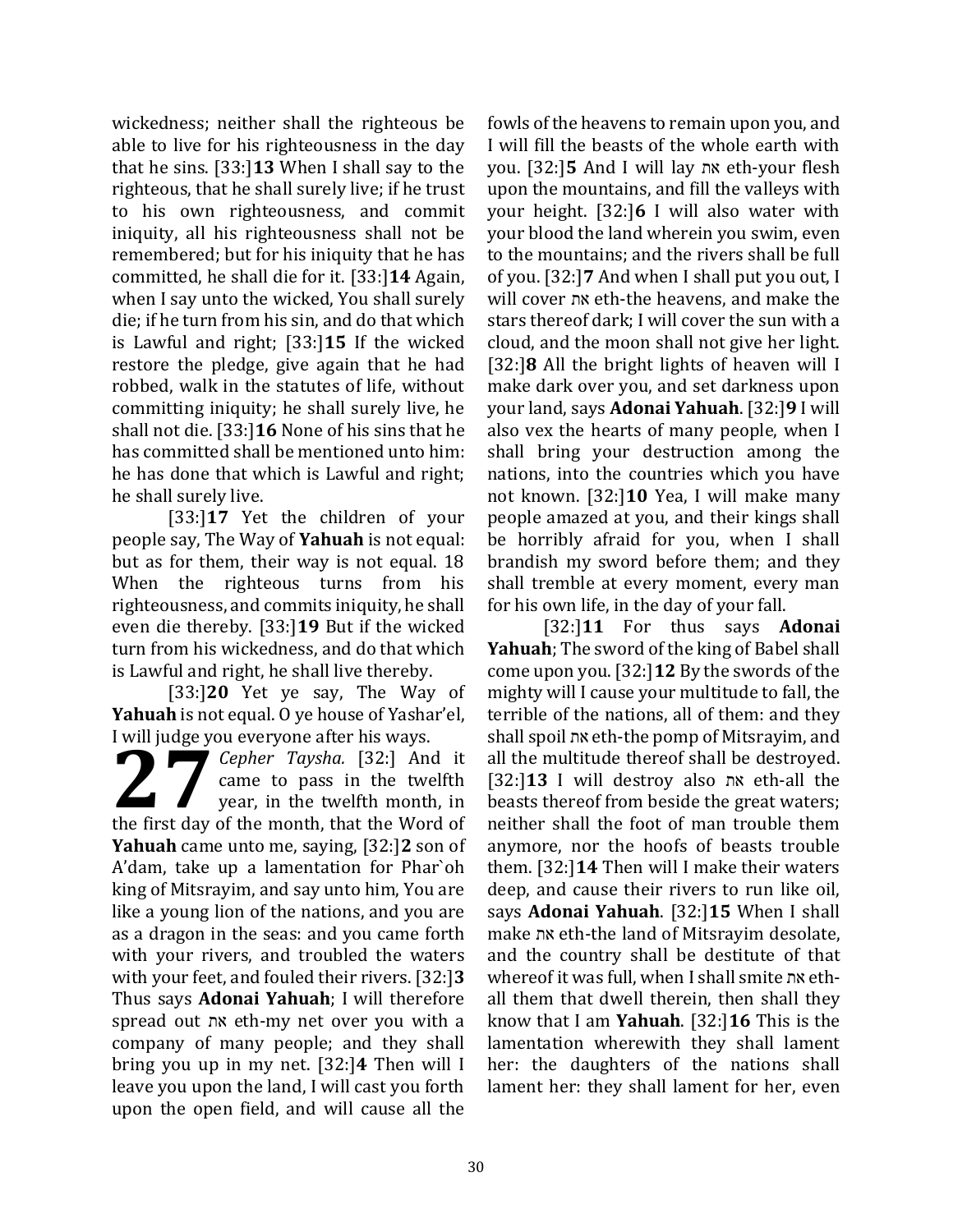for Mitsrayim, and for all her multitude, says Adonai Yahuah.

*Cepher Asiyr'iy.* [33:21] And it came to pass in the twelfth year of our captivity, in the **2** *Cepher Asiyr'iy.* [33:21] And it came to pass in the twelfth year of our captivity, in the tenth month, in the fifth day of the month, that one that had escaped out of Yerushalayim came unto me, saying, The city is smitten. [33:22]**2** Now the hand of **Yahuah** was upon me in the evening, afore he that was escaped came; and had opened את eth-my mouth, until he came to me in the morning; and my mouth was opened, and I was no more dumb. [33:23]**3** Then the Word of **Yahuah** came unto me, saying, [33:24]**4** son of A'dam, they that inhabit those wastes of the land of Yashar'el speak, saying, Avraham was one, and he inherited את eththe land: but we are many; the land is given us for inheritance. [33:25]**5** Wherefore say unto them, Thus says **Adonai Yahuah**; Ye eat with the blood, and lift up your eyes toward your idols, and shed blood: and shall ye possess the land? [33:26]**6** Ye stand upon your sword, ye work abomination, and ye defile את eth-everyone his neighbor's woman: and shall ye possess the land? [33:27]**7** Say you thus unto them, Thus says **Adonai Yahuah**; As I live, surely they that are in the wastes shall fall by the sword, and him that is in the open field will I give to the beasts to be devoured, and they that be in the forts and in the caves shall die of the pestilence. [33:28]**8** For I will lay את eth-the land most desolate, and the pomp of her strength shall cease; and the mountains of Yashar'el shall be desolate, that none shall pass through. [33:29]**9** Then shall they know that I am Yahuah, when I have laid את eth-the land most desolate because of all their abominations which they have committed.

[33:30]**10** Also, son of A'dam, the children of your people still are talking against you by the walls and in the doors of the houses, and speak את eth-one to another, everyone את eth-to his brother, saying, Come,

I pray you, and hear what is the word that comes forth from Yahuah. [33:31]**11** And they come unto you as the people comes, and they sit before you as my people, and they hear את eth-your words, but they will not do them: for with their mouth they show much love, but their heart goes after their covetousness. [33:32]**12** And, lo, you are unto them as a very lovely song of one that has a pleasant voice, and can play well on an instrument: for they hear your words, but they do them not. [33:33]**13** And when this comes to pass, (lo, it will come,) then shall they know that a prophet has been among them.

[34:] And the Word of **Yahuah** came unto me, saying, [34:]**2** son of A'dam, prophesy against **20** [34:] And the Word of **Yahuah**<br>came unto me, saying, [34:]2<br>son of A'dam, prophesy against<br>the shepherds of Yashar'el, prophesy, and say unto them, Thus says **Adonai Yahuah** unto the shepherds; Woe be to the shepherds of Yashar'el that do feed themselves! should not the shepherds feed the flocks? [34:]**3** Ye eat את eth-the fat, and ye clothe you את eth-with the wool, ye kill them that are fed: but ye feed not the flock. [34:]**4** את eth-The diseased have ye not strengthened, את eth-neither have ye healed that which was sick, neither have ye bound up that which was broken, את eth-neither have ye brought again that which was driven away, את eth-neither have ye sought that which was lost; but with force and with cruelty have ye ruled them. [34:]**5** And they were scattered, because there is no shepherd: and they became food for all the beasts of the field, when they were scattered. [34:]**6** My sheep wandered through all the mountains, and upon every high hill: yea, my flock was scattered upon all the face of the earth, and none did search or seek after them.

[34:]**7** Therefore, ye shepherds, hear את eth-the Word of **Yahuah**; [34:]**8** As I live, says **Adonai Yahuah**, surely because my flock became a prey, and my flock became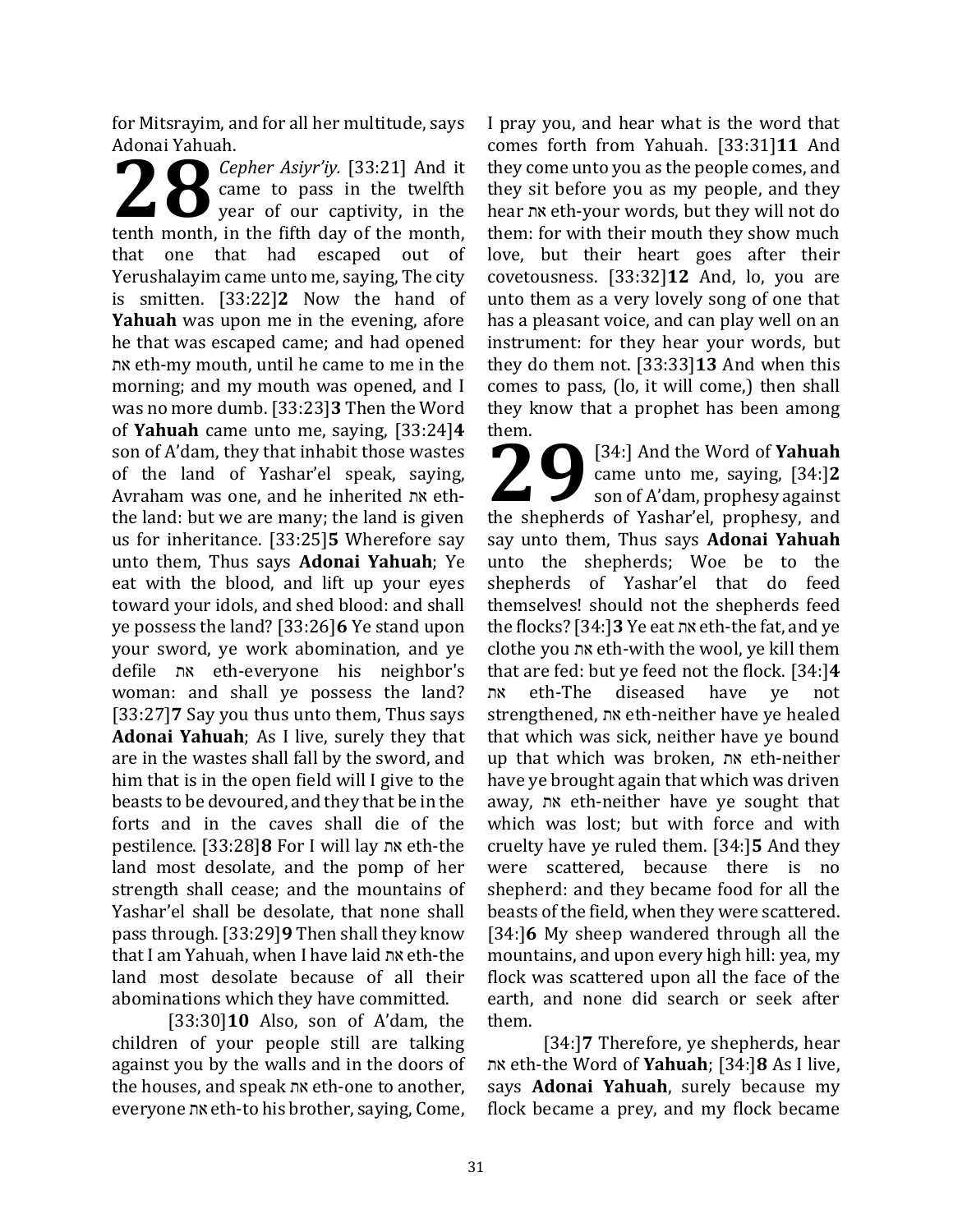food for every beast of the field, because there was no shepherd, neither did my shepherds search את eth-for my flock, but the shepherds fed themselves, and fed not את eth-my flock; [34:]**9** Therefore, O ye shepherds, hear the Word of **Yahuah**; [34:]**10** Thus says **Adonai Yahuah**; Behold, I am against the shepherds; and I will require את eth-my flock at their hand, and cause them to cease from feeding the flock; neither shall the shepherds feed themselves anymore; for I will deliver my flock from their mouth, that they may not be food for them.

[34:]**11** For thus says **Adonai Yahuah**; Behold, I, even I, will both search את eth-my sheep, and seek them out. [34:]**12** As a shepherd seeks out his flock in the day that he is among his sheep that are scattered; so will I seek out את eth-my sheep, and will deliver them out of all places where they have been scattered in the cloudy and dark day. [34:]**13** And I will bring them out from the people, and gather them from the countries, and will bring them to their own land, and feed them upon the mountains of Yashar'el by the rivers, and in all the inhabited places of the country. [34:]**14** I will feed them in a good pasture, and upon the high mountains of Yashar'el shall their fold be: there shall they lie in a good fold, and in a fat pasture shall they feed upon the mountains of Yashar'el. [34:]**15** I will feed my flock, and I will cause them to lie down, says **Adonai Yahuah**. [34:]**16** I will seek את eth-that which was lost, and bring again את eth-that which was driven away, and will bind up that which was broken, and will strengthen את eth-that which was sick: but I will destroy את eth-the fat and את eth-the strong; I will feed them with judgment. [34:]**17** And as for you, O my flock, thus says **Adonai Yahuah**; Behold, I judge between cattle and cattle, between the rams and the he goats. [34:]**18** Does it seem a small thing unto you to have eaten up the good pasture, but ye must tread down with your feet the

remnant of your pastures? and to have drunk of the deep waters, but את eth-ye must foul the remnant with your feet? [34:]**19** And as for my flock, they eat that which ye have trodden with your feet; and they drink that which ye have fouled with your feet.

[34:]**20** Therefore thus says **Adonai Yahuah** unto them; Behold, I, even I, will judge between the fat cattle and between the lean cattle. [34:]**21** Because ye have thrust with side and with shoulder, and pushed all the diseased with your horns, till ye have scattered them abroad; [34:]**22** Therefore will I save my flock, and they shall no more be a prey; and I will judge between cattle and cattle. [34:]**23** And I will set up one Shepherd over them, and he shall feed them, את eth even my Servant David; he shall feed them, and he shall be their Shepherd. [34:]**24** And I **Yahuah** will be their **Elohiym**, and my Servant David a Prince among them; I **Yahuah** have spoken it. [34:]**25** And I will cut with them a covenant of peace, and will cause the evil beasts to cease out of the land: and they shall dwell safely in the wilderness, and sleep in the woods. [34:]**26** And I will make them and the places round about my hill a blessing; and I will cause the shower to come down in his season; there shall be showers of blessing. [34:]**27** And the tree of the field shall yield את eth-her fruit, and the earth shall yield her increase, and they shall be safe in their land, and shall know that I am **Yahuah**, when I have broken את eth-the bands of their yoke, and delivered them out of the hand of those that served themselves of them. [34:]**28** And they shall no more be a prey to the heathen, neither shall the beast of the land devour them; but they shall dwell safely, and none shall make them afraid. [34:]**29** And I will raise up for them a plant of renown, and they shall be no more consumed with hunger in the land, neither bear the shame of the heathen anymore. [34:]**30** Thus shall they know that I **Yahuah Elohayhem** am with them, and that they,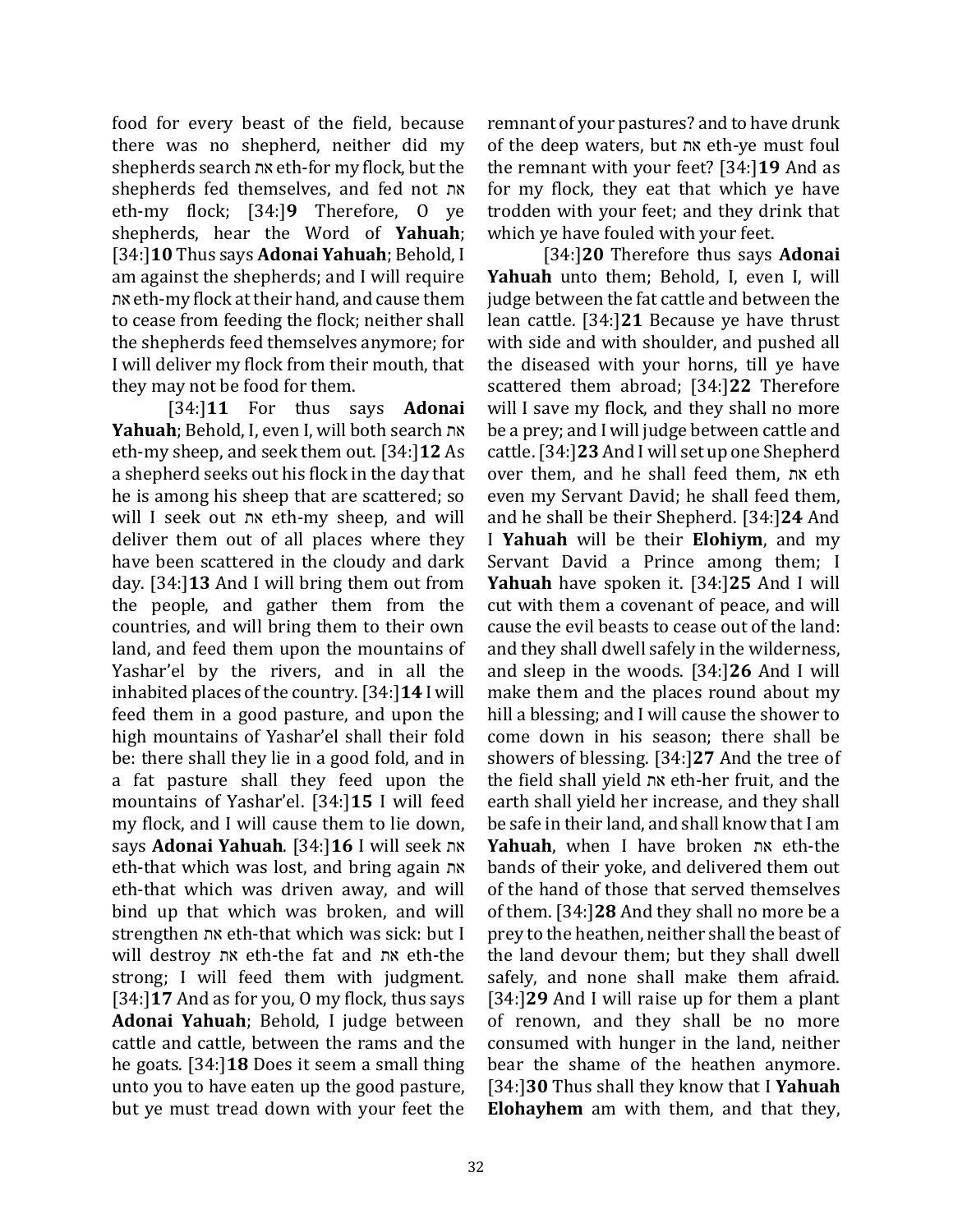even the house of Yashar'el, are my people, says **Adonai Yahuah**. [34:]**31** And ye my flock, the flock of my pasture, are men, and I am your **Elohiym**, says **Adonai Yahuah**.

[35:] Moreover, the Word of **Yahuah** came unto me, saying, [35:]**2** son of A'dam, set your **1989** Fromym, says Adonar Fandan.<br> **30** [35:] Moreover, the Word of **Yahuah** came unto me, saying, [35:] 2 son of A'dam, set your face against Mount Se`iyr, and prophesy against it, [35:]**3** And say unto it, Thus says **Adonai Yahuah**; Behold, O Mount Se`iyr, I am against you, and I will stretch out my hand against you, and I will make you most desolate. [35:]**4** I will lay your cities waste, and you shall be desolate, and you shall know that I am **Yahuah**. [35:]**5** Because you have had a perpetual hatred, and have shed את eth-the blood of the children of Yashar'el by the force of the sword in the time of their calamity, in the time that their iniquity had an end: [35:]**6** Therefore, as I live, says **Adonai Yahuah**, I will prepare you unto blood, and blood shall pursue you: since you have not hated blood, even blood shall pursue you. [35:]**7** Thus will I make את eth-Mount Se`iyr most desolate, and cut off from it him that passes out and him that returns. [35:]**8** And I will fill את eth-his mountains with his slain men: in your hills, and in your valleys, and in all your rivers, shall they fall that are slain with the sword. [35:]**9** I will make you perpetual desolations, and your cities shall not return: and ye shall know that I am **Yahuah**. [35:]**10** Because you have said, את eth-These two nations and את eth-these two countries shall be mine, and we will possess it; whereas **Yahuah** was there: [35:]**11** Therefore, as I live, says **Adonai Yahuah**, I will even do according to your anger, and according to your envy which you have used out of your hatred against them; and I will make myself known among them, when I have judged you. [35:]**12** And you shall know that I am **Yahuah**, and that I have heard את eth-all your blasphemies which you have spoken against the mountains of Yashar'el, saying, They are laid desolate, they

are given us to consume. [35:]**13** Thus with your mouth ye have boasted against me, and have multiplied your words against me: I have heard them. [35:]**14** Thus says **Adonai Yahuah**; When the whole earth rejoices, I will make you desolate. [35:]**15** As you did rejoice at the inheritance of the house of Yashar'el, because it was desolate, so will I do unto you: you shall be desolate, O Mount Se`iyr, and all Edom, even all of it: and they shall know that I am **Yahuah**.

[36:] Also, son of A'dam, prophesy unto the mountains  $\bigcup_{\text{of}}^{\text{proposed}}$  of Yashar'el, and say, Ye **1989** (36:) Also, son of A'dam,<br>prophesy unto the mountains<br>of Yashar'el, and say, Ye<br>mountains of Yashar'el, hear the Word of **Yahuah**: [36:]**2** Thus says **Adonai Yahuah**; Because the enemy has said against you, Aha, even the ancient high places are ours in possession: [36:]**3** Therefore prophesy and say, Thus says **Adonai Yahuah**; Because they have made you desolate, and swallowed you up on every side, that ye might be a possession unto the remnant of the heathen, and ye are taken up in the lips of talkers, and are an infamy of the people: [36:]**4** Therefore, ye mountains of Yashar'el, hear the Word of **Adonai Yahuah**; Thus says **Adonai Yahuah** to the mountains, and to the hills, to the rivers, and to the valleys, to the desolate wastes, and to the cities that are forsaken, which became a prey and derision to the remnant of the heathen that are round about; [36:]**5** Therefore thus says **Adonai Yahuah**; Surely in the fire of my jealousy have I spoken against the remnant of the heathen, and against all Edom, which have appointed את eth-my land into their possession with the joy of all their heart, with despiteful minds, to cast it out for a prey. [36:]**6** Prophesy therefore concerning the land of Yashar'el, and say unto the mountains, and to the hills, to the rivers, and to the valleys, Thus says **Adonai Yahuah**; Behold, I have spoken in my jealousy and in my fury, because ye have borne the shame of the heathen: [36:]**7** Therefore thus says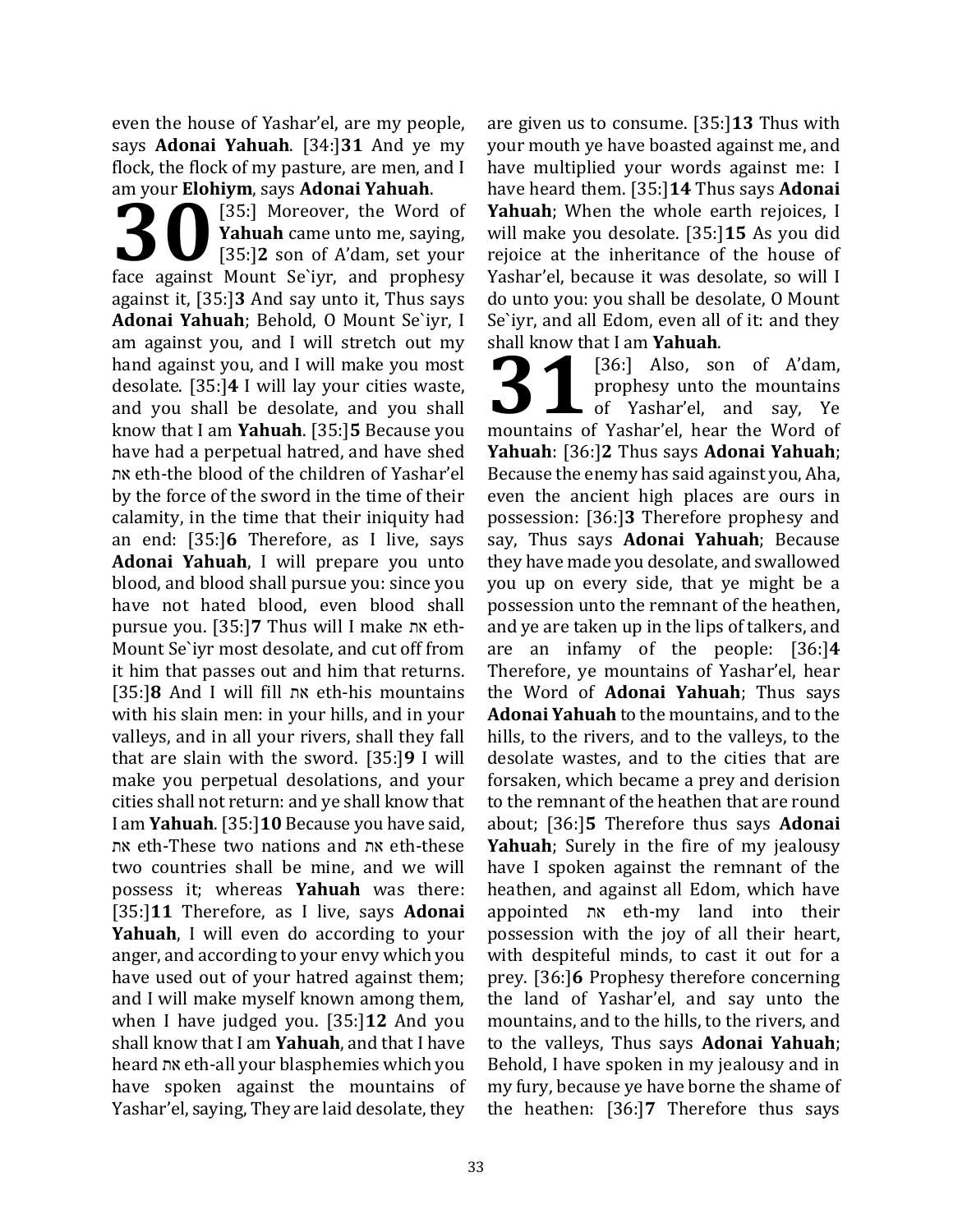**Adonai Yahuah**; I have lifted up את eth-my hand, Surely the heathen that are about you, they shall bear their shame.

[36:]**8** But ye, O mountains of Yashar'el, ye shall shoot forth your branches, and yield your fruit to my people of Yashar'el; for they are at hand to come. [36:]**9** For, behold, I am for you, and I will turn unto you, and ye shall be tilled and sown: [36:]**10** And I will multiply men upon you, all the house of Yashar'el, even all of it: and the cities shall be inhabited, and the wastes shall be built: [36:]**11** And I will multiply upon you man and beast; and they shall increase and bring fruit: and I will settle you after your old estates, and will do better unto you than at your beginnings: and ye shall know that I am **Yahuah**. [36:]**12** Yea, I will cause men to walk upon you, even את eth-my people Yashar'el; and they shall possess you, and you shall be their inheritance, and you shall no more henceforth bereave them of men. [36:]**13** Thus says **Adonai Yahuah**; Because they say unto you, You land devour up men, and have bereaved your nations; [36:]**14** Therefore you shall devour men no more, neither bereave your nations anymore, says **Adonai Yahuah**. [36:]**15** Neither will I cause men to hear in you the shame of the heathen anymore, neither shall you bear the reproach of the people anymore, neither shall you cause your nations to fall anymore, says **Adonai Yahuah**.

[36:]**16** Moreover the Word of **Yahuah** came unto me, saying, [36:]**17** son of A'dam, when the house of Yashar'el dwelt in their own land, they defiled it by their own way and by their doings: their way was before me as the uncleanness of a removed woman. [36:]**18** Wherefore I poured my fury upon them for the blood that they had shed upon the land, and for their idols wherewith they had polluted it: [36:]**19** And I scattered them among the heathen, and they were dispersed through the countries: according

to their way and according to their doings I judged them. [36:]**20** And when they entered unto the heathen, whither they went, they profaned את eth-my holy name, when they said to them, These are the people of **Yahuah**, and are gone forth out of his land.

[36:]**21** But I had pity for my holy name, which the house of Yashar'el had profaned among the heathen, whither they went. [36:]**22** Therefore say unto the house of Yashar'el, Thus says **Adonai Yahuah**; I do not this for your sakes, O house of Yashar'el, but for my holy name's sake, which ye have profaned among the heathen, whither ye went. [36:]**23** And I will sanctify את eth-my great name, which was profaned among the heathen, which ye have profaned in the midst of them; and the heathen shall know that I am **Yahuah**, says **Adonai Yahuah**, when I shall be sanctified in you before their eyes. [36:]**24** For I will take you from among the heathen, and gather you out of all countries, and will bring you into your own land.

[36:]**25** Then will I sprinkle clean water upon you, and ye shall be clean: from all your filthiness, and from all your idols, will I cleanse you. [36:]**26** A new heart also will I give you, and a new ruach will I put within you: and I will take away את eth-the stony heart out of your flesh, and I will give you a heart of flesh. [36:]**27** And I will put את eth-my Ruach within you, and cause you את eth to walk in my statutes, and ye shall guard my judgments, and do them. [36:]**28** And ye shall dwell in the land that I gave to your fathers; and ye shall be my people, and I will be your **Elohiym**. [36:]**29** I will also save you from all your uncleanness: and I will call for the grain, and will increase it, and lay no famine upon you. [36:]**30** And I will multiply את eth-the fruit of the tree, and the increase of the field, that ye shall receive no more reproach of famine among the heathen. [36:]**31** Then shall ye remember את eth-your own evil ways, and your doings that were not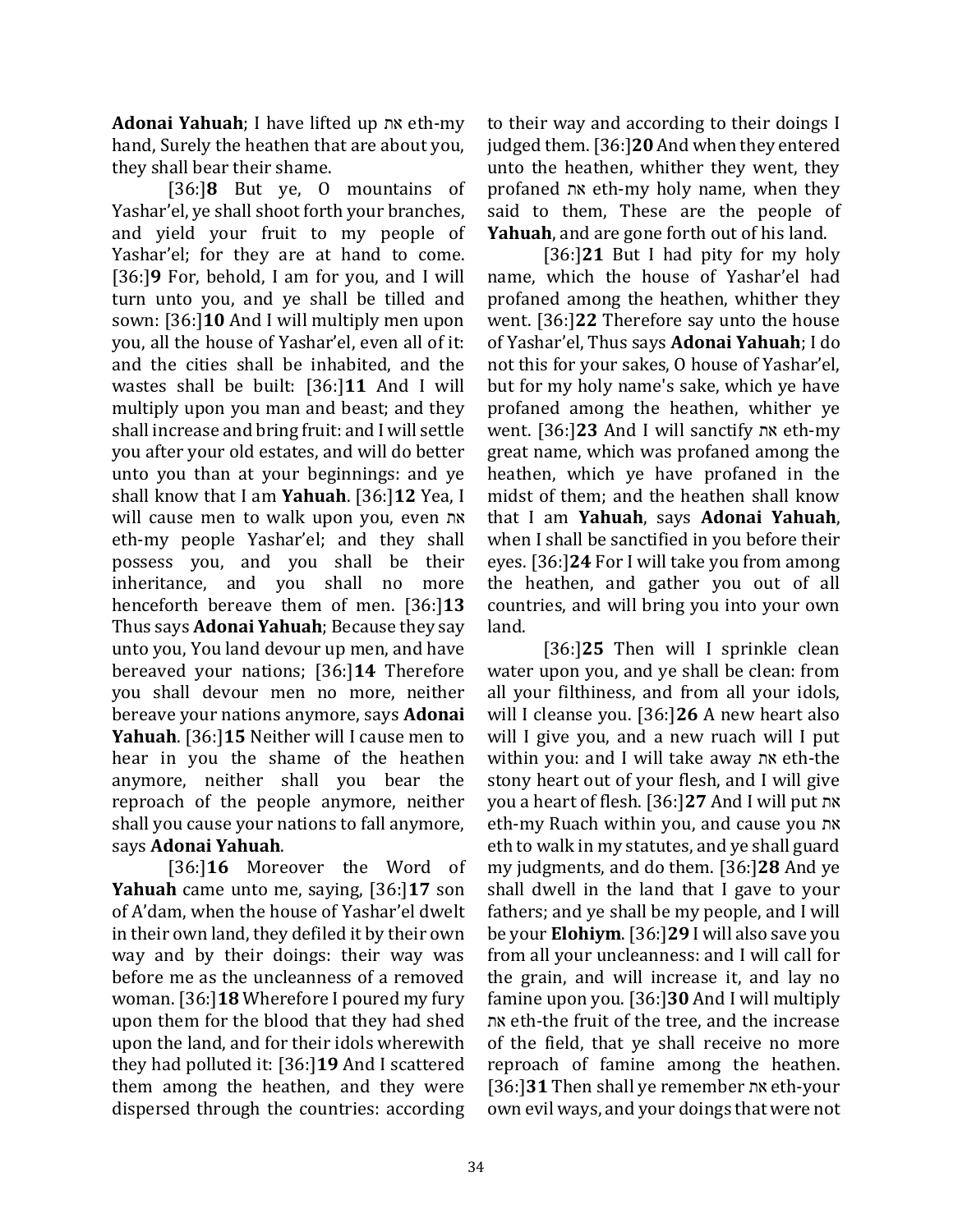good, and shall loathe yourselves in your own sight for your iniquities and for your abominations. [36:]**32** Not for your sakes do I this, says **Adonai Yahuah**, be it known unto you: be ashamed and confounded for your own ways, O house of Yashar'el. [36:]**33** Thus says **Adonai Yahuah**; In the day that I shall have cleansed you from all your iniquities I will also cause you to dwell את eth-in the cities, and the wastes shall be built. [36:]**34** And the desolate land shall be tilled, whereas it lay desolate in the sight of all that passed by. [36:]**35** And they shall say, This land that was desolate is become like the Garden of Eden; and the waste and desolate and ruined cities are become fenced, and are inhabited. [36:]**36** Then the heathen that are left round about you shall know that I **Yahuah** build the ruined places, and plant that that was desolate: I **Yahuah** have spoken it, and I will do it. [36:]**37** Thus says **Adonai Yahuah**; I will yet for this be inquired of by the house of Yashar'el, to do it for them; I will increase them with men like a flock. [36:]**38** As the holy flock, as the flock of Yerushalayim in her solemn feasts; so shall the waste cities be filled with flocks of men: and they shall know that I am **Yahuah**. [37:] The hand of **Yahuah** was

upon me, and carried me out in **137:** The hand of Yahuah was<br>upon me, and carried me out in<br>the Ruach Yahuah, and set me<br>down in the midst of the vallow which was down in the midst of the valley which was full of bones, [37:]**2** And caused me to pass by them round about: and, behold, there were very many in the open valley; and, lo, they were very dry. [37:]**3** And he said unto me, son of A'dam, can these bones live? And I answered, O **Adonai Yahuah**, you know. [37:]**4** Again he said unto me, Prophesy upon these bones, and say unto them, O ye dry bones, hear the Word of **Yahuah**. [37:]**5**  Thus says **Adonai Yahuah** unto these bones; Behold, I will cause breath to enter into you, and ye shall live: [37:]**6** And I will lay sinews upon you, and will bring up flesh upon you, and cover you with skin, and put breath in

you, and ye shall live; and ye shall know that I am **Yahuah**. [37:]**7** So I prophesied as I was commanded: and as I prophesied, there was a noise, and behold a shaking, and the bones came together, bone to his bone. [37:]**8** And when I beheld, lo, the sinews and the flesh came up upon them, and the skin covered them above: but there was no breath in them. [37:]**9** Then said he unto me, Prophesy unto the wind, prophesy, son of A'dam, and say to the wind, Thus says **Adonai Yahuah**; Come from the four winds, O breath, and breathe upon these slain, that they may live. [37:]**10** So I prophesied as he commanded me, and the breath came into them, and they lived, and stood up upon their feet, an exceeding great army.

[37:]**11** Then he said unto me, son of A'dam, these bones are the whole house of Yashar'el: behold, they say, Our bones are dried, and our hope is lost: we are cut off for our parts. [37:]**12** Therefore prophesy and say unto them, Thus says **Adonai Yahuah**; Behold, O my people, I will open את eth-your graves, and cause you to come up out of your graves, and bring you into the land of Yashar'el. [37:]**13** And ye shall know that I am Yahuah, when I have opened את eth-your graves, O my people, and brought you up out of your graves, [37:]**14** And shall put my **Ruach** in you, and ye shall live, and I shall place you in your own land: then shall ye know that I **Yahuah** have spoken it, and performed it, says **Yahuah**.

[37:]**15** The Word of **Yahuah** came again unto me, saying, [37:]**16** Moreover, son of A'dam, take you one stick, and write upon it, For Yahudah, and for the children of Yashar'el his companions: then take another stick, and write upon it, For Yoceph, the stick of Ephrayim, and for all the house of Yashar'el his companions: [37:]**17** And join them one to another into one stick; and they shall become one in your hand.

[37:]**18** And when the children of your people shall speak unto you, saying,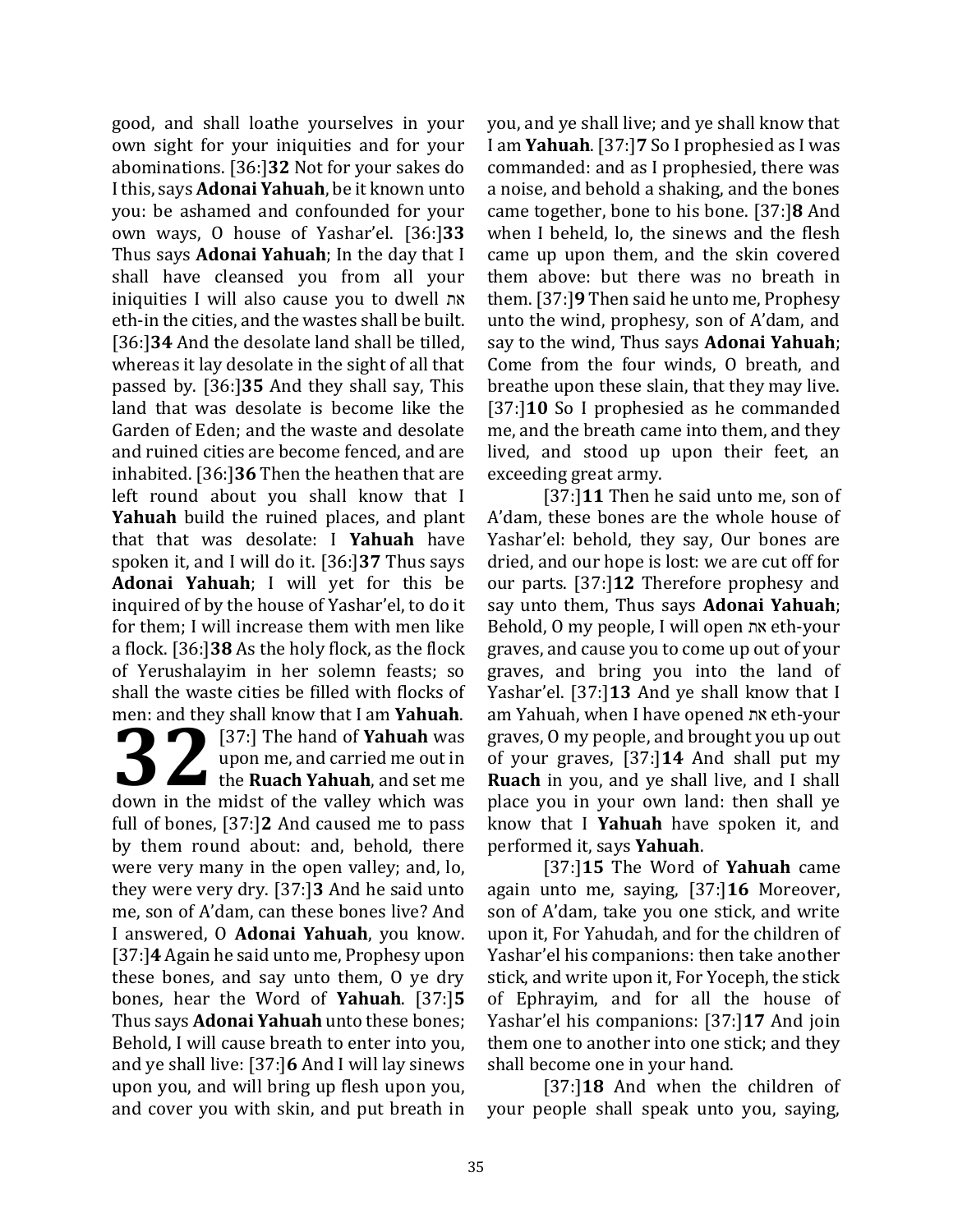Will you not show us what you mean by these? [37:]**19** Say unto them, Thus says **Adonai Yahuah**; Behold, I will take את eththe stick of Yoceph, which is in the hand of Ephrayim, and the tribes of Yashar'el his fellows, and will put them with him, even with את eth-the stick of Yahudah, and make them one stick, and they shall be one in my hand.

[37:]**20** And the sticks whereon you write shall be in your hand before their eyes. [37:]21 And say unto them, Thus says **Adonai Yahuah**; Behold, I will take את eththe children of Yashar'el from among the heathen, whither they be gone, and will gather them on every side, and bring them into their own land: [37:]**22** And I will make them one nation in the land upon the mountains of Yashar'el; and one King shall be King to them all: and they shall be no more two nations, neither shall they be divided into two kingdoms anymore at all: [37:]**23** Neither shall they defile themselves anymore with their idols, nor with their detestable things, nor with any of their transgressions: but I will save them out of all their dwelling places, wherein they have sinned, and will cleanse them: so shall they be my people, and I will be their **Elohiym**. [37:]**24** And David my Servant shall be King over them; and they all shall have one Shepherd: they shall also walk in my judgments, and guard my statutes, and do them. [37:]**25** And they shall dwell in the land that I have given unto Ya`aqov my servant, wherein your fathers have dwelt; and they shall dwell therein, even they, and their children, and their children's children forever: and my Servant David shall be their Prince forever. [37:]**26** Moreover I will cut a covenant of peace with them; it shall be an everlasting covenant with them: and I will place them, and multiply them, and will set את eth-my sanctuary in the midst of them forevermore. [37:]**27** My Tabernacle also shall be with them: yea, I will be their

**Elohiym**, and they shall be my people. [37:]28 And the heathen shall know that I **Yahuah** do sanctify את eth-Yashar'el, when my sanctuary shall be in the midst of them forevermore.

[38:] And the Word of **Yahuah** came unto me, saying, [38:]**2** son of A'dam, set your face **38:** [38:] And the Word of **Yahuah**<br>came unto me, saying, [38:]2<br>son of A'dam, set your face<br>against Gog, the land of Magog, the chief prince of Meshek and Tubal, and prophesy against him, [38:]**3** And say, Thus says **Adonai Yahuah**; Behold, I am against you, O Gog, the chief prince of Meshek and Tubal: [38:]**4** And I will turn you back, and put hooks into your jaws, and I will bring you forth, and את eth-all your army, horses and horsemen, all of them clothed with all sorts of armor, even a great company with bucklers and shields, all of them handling swords: [38:]**5** Persia, Kush, and Libya with them; all of them with shield and helmet: [38:]**6** Gimer, and all his bands; the house of Togarmah of the north quarters, and את ethall his bands: and many people with you. [38:]**7** Be prepared, and prepare for yourself, you, and all your company that are assembled unto you, and be you a guard unto them.

[38:]**8** After many days you shall be visited: in the latter years you shall come into the land that is brought back from the sword, and is gathered out of many people, against the mountains of Yashar'el, which have been always waste: but it is brought forth out of the nations, and they shall dwell safely all of them. [38:]**9** You shall ascend and come like a storm, you shall be like a cloud to cover the land, you, and all your bands, and many people with you. [38:]**10** Thus says **Adonai Yahuah**; It shall also come to pass, that at the same time shall things come into your mind, and you shall think an evil thought: [38:]**11** And you shall say, I will go up to the land of unwalled villages; I will go to them that are at rest, that dwell safely, all of them dwelling without walls, and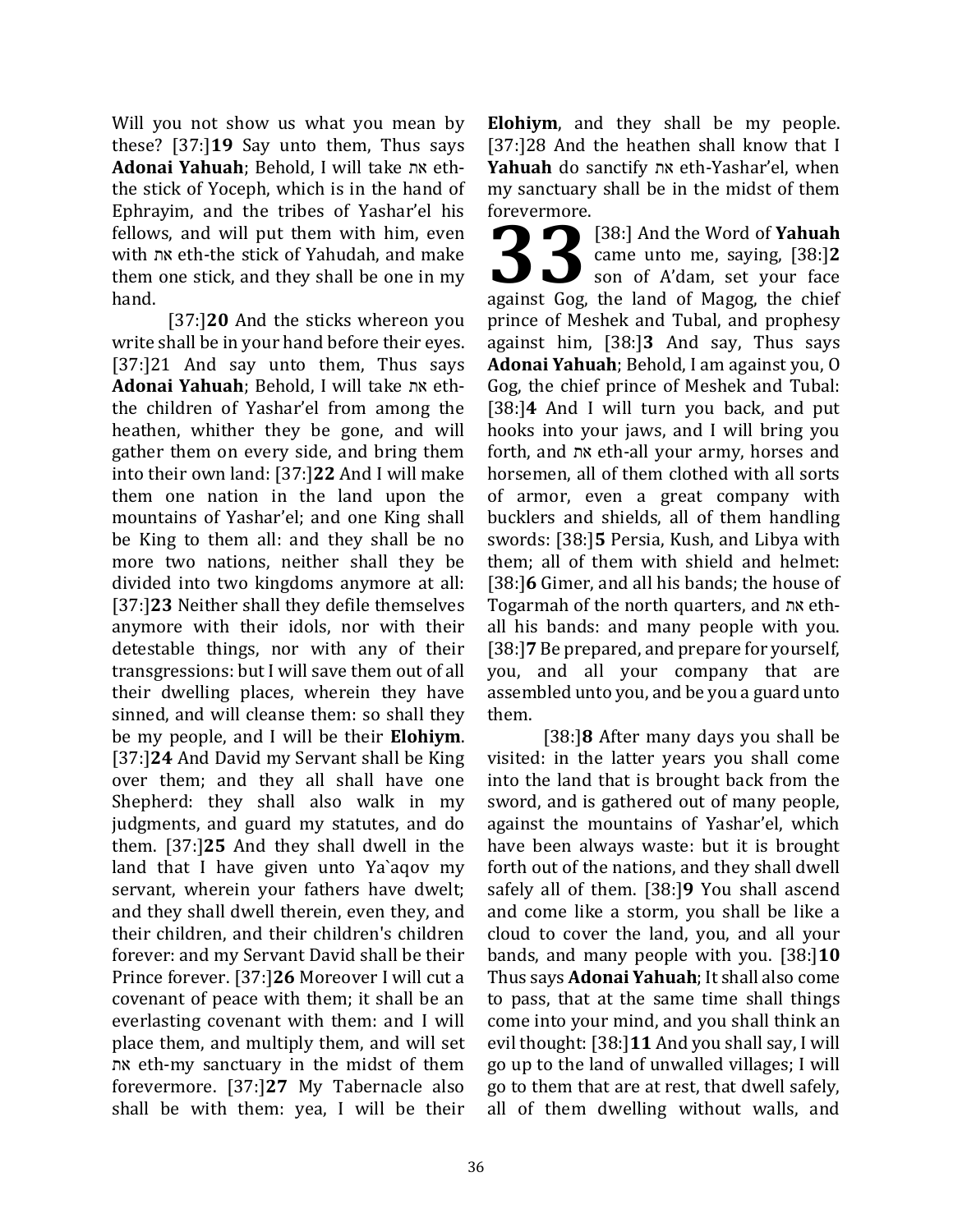having neither bars nor gates, [38:]**12** To take a spoil, and to take a prey; to turn your hand upon the desolate places that are now inhabited, and upon the people that are gathered out of the nations, which have gotten cattle and goods, that dwell in the midst of the land. [38:]**13** Sheva, and Dedan, and the merchants of Tarshiysh, with all the young lions thereof, shall say unto you, Are you come to take a spoil? Have you gathered your company to take a prey? To carry away silver and gold, to take away cattle and goods, to take a great spoil?

[38:]**14** Therefore, son of A'dam, prophesy and say unto Gog, Thus says **Adonai Yahuah**; In that day when my people of Yashar'el dwell safely, shall you not know it? [38:]**15** And you shall come from your place out of the north parts, you, and many people with you, all of them riding upon horses, a great company, and a mighty army: [38:]**16** And you shall come up against my people of Yashar'el, as a cloud to cover the land; it shall be in the latter days, and I will bring you against my land, that the heathen may know me, when I shall be sanctified in you, O Gog, before their eyes. [38:]**17** Thus says **Adonai Yahuah**; Are you he of whom I have spoken in old time by my servants the prophets of Yashar'el, which prophesied in those days many years that I would bring you against them? [38:]**18** And it shall come to pass at the same time when Gog shall come against the land of Yashar'el, says **Adonai Yahuah**, that my fury shall come up in my face. [38:]**19** For in my jealousy and in the fire of my wrath have I spoken, Surely in that day there shall be a great shaking in the land of Yashar'el; [38:]**20** So that the fish of the sea, and the fowls of the heavens, and the beasts of the field, and all creeping things that creep upon the earth, and all the men that are upon the face of the earth, shall shake at my presence, and the mountains shall be thrown down, and the steep places shall fall, and every wall shall fall to the ground. [38:]**21** And I will call for a sword against him throughout all my mountains, says **Adonai Yahuah**: every man's sword shall be against his brother. [38:]**22** And I will plead against him with pestilence and with blood; and I will rain upon him, and upon his bands, and upon the many people that are with him, an overflowing rain, and great hailstones, fire, and brimstone. [38:]**23** Thus will I magnify myself, and sanctify myself; and I will be known in the eyes of many nations, and they shall know that I am **Yahuah**.

[39:] Therefore, son of A'dam, prophesy against Gog, and say, Thus says **Adonai Yahuah**; Behold, I am against you, O Gog, the chief prince of Meshek and Tubal: [39:]**2** And I will turn you back, and leave but the sixth part of you, and will cause you to come up from the north parts, and will bring you upon the mountains of Yashar'el: [39:]**3** And I will smite your bow out of your left hand, and will cause your arrows to fall out of your right hand. [39:]**4** You shall fall upon the mountains of Yashar'el, you, and all your bands, and the people that is with you: I will give you unto the ravenous birds of every sort, and to the beasts of the field to be devoured. [39:]**5** You shall fall upon the open field: for I have spoken it, says **Adonai Yahuah**. [39:]**6** And I will send a fire on Magog, and among them that dwell carelessly in the isles: and they shall know that I am **Yahuah**. [39:]**7** So will I make my holy את eth-name known in the midst of my people Yashar'el; and I will not let them pollute my holy את eth-name anymore: and the heathen shall know that I am **Yahuah**, the Holy One in Yashar'el. **34**

[39:]**8** Behold, it is come, and it is done, says **Adonai Yahuah**; this is the day whereof I have spoken. [39:]**9** And they that dwell in the cities of Yashar'el shall go forth, and shall set on fire and burn the weapons, both the shields and the bucklers, the bows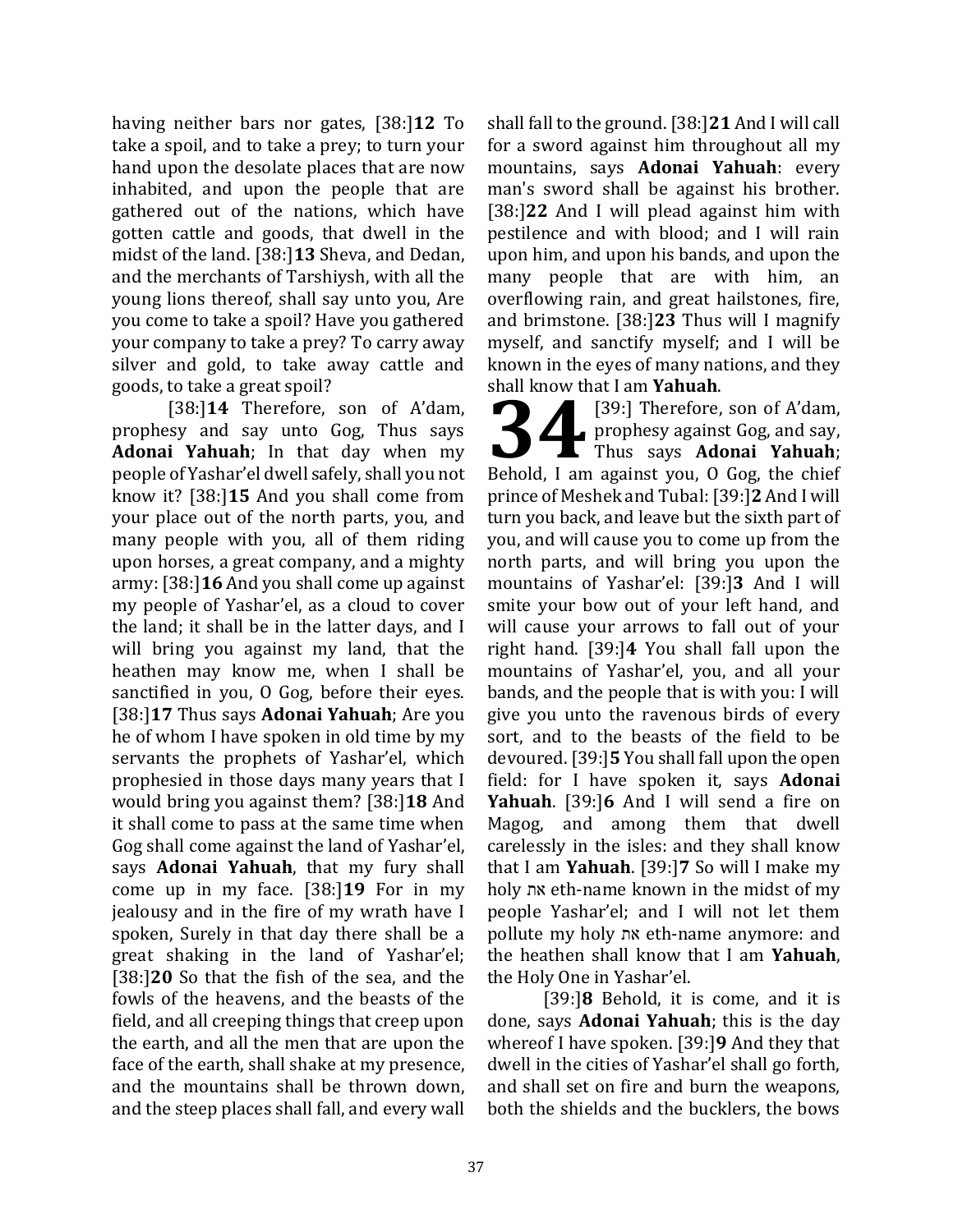and the arrows, and the hand-staves, and the spears, and they shall burn them with fire seven years: [39:]**10** So that they shall take no wood out of the field, neither cut down any out of the forests; for they shall burn the weapons with fire: and they shall spoil those that את eth-spoiled them, and rob those that את eth-robbed them, says **Adonai Yahuah**.

[39:]**11** And it shall come to pass in that day, that I will give unto Gog a place there of graves in Yashar'el, the valley of the passengers on the east of the sea: and it shall stop the noses of את eth-the passengers: and there shall they bury את eth-Gog and את ethall his multitude: and they shall call it The valley of Hamon Gog. [39:]**12** And seven months shall the house of Yashar'el be burying of them, that they may cleanse את eth-the land. [39:]**13** Yea, all the people of the land shall bury them; and it shall be to them a renown the day that I shall be glorified, says **Adonai Yahuah**. [39:]**14** And they shall sever out men of continual employment, passing through the land to bury את eth-with the passengers those that remain את eth-upon the face of the earth, to cleanse it: after the end of seven months shall they search. [39:]**15** And the passengers that pass through the land, when any sees a man's bone, then shall he set up a sign by it, till the buriers have buried it in the valley of Hamon Gog. [39:]**16** And also the name of the city shall be Hamonah. Thus shall they cleanse the land.

[39:]**17** And, you son of A'dam, thus says **Adonai Yahuah**; Speak unto every feathered fowl, and to every beast of the field, Assemble yourselves, and come; gather yourselves on every side to my sacrifice that I do sacrifice for you, even a great sacrifice upon the mountains of Yashar'el, that ye may eat flesh, and drink blood. [39:]**18** Ye shall eat the flesh of the mighty, and drink the blood of the princes of the earth, of rams, of lambs, and of goats, of bullocks, all of them fatlings of Bashan. [39:]**19** And ye shall eat

fat till ye be full, and drink blood till ye be drunken, of my sacrifice which I have sacrificed for you. [39:]**20** Thus ye shall be filled at my table with horses and chariots, with mighty men, and with all men of war, says **Adonai Yahuah**. [39:]**21** And I will set את eth-my glory among the heathen, and all the heathen shall see את eth-my judgment that I have executed, and my hand that I have את eth-laid upon them. [39:]**22** So the house of Yashar'el shall know that I am **Yahuah Elohayhem** from that day and forward.

[39:]**23** And the heathen shall know that the house of Yashar'el went into captivity for their iniquity: because they transgressed against me, therefore hid I my face from them, and gave them into the hand of their enemies: so fell they all by the sword. [39:]**24** According to their uncleanness and according to their transgressions have I done unto them, and hid my face from them. [39:]**25** Therefore thus says **Adonai Yahuah**; Now will I bring again את eth-the captivity of Ya`aqov, and have mercy upon the whole house of Yashar'el, and will be jealous for my holy name; [39:]**26** After that they have borne את eth-their shame, and את eth-all their transgressions whereby they have transgressed against me, when they dwelt safely in their land, and none made them afraid. [39:]27 When I have brought them again from the people, and gathered them out of their enemies' lands, and am sanctified in them in the sight of many nations; [39:]**28** Then shall they know that I am **Yahuah Elohayhem**, which caused them to be led into captivity among the heathen: but I have gathered them unto their own land, and have left none of them anymore there. [39:]**29** Neither will I hide my face anymore from them: for I have poured out את eth-my **Ruach** upon the house of Yashar'el, says **Adonai Yahuah**.

**Propher Ashtey Asar** [40:] In the five and twentieth year of our captivity, in the beginning of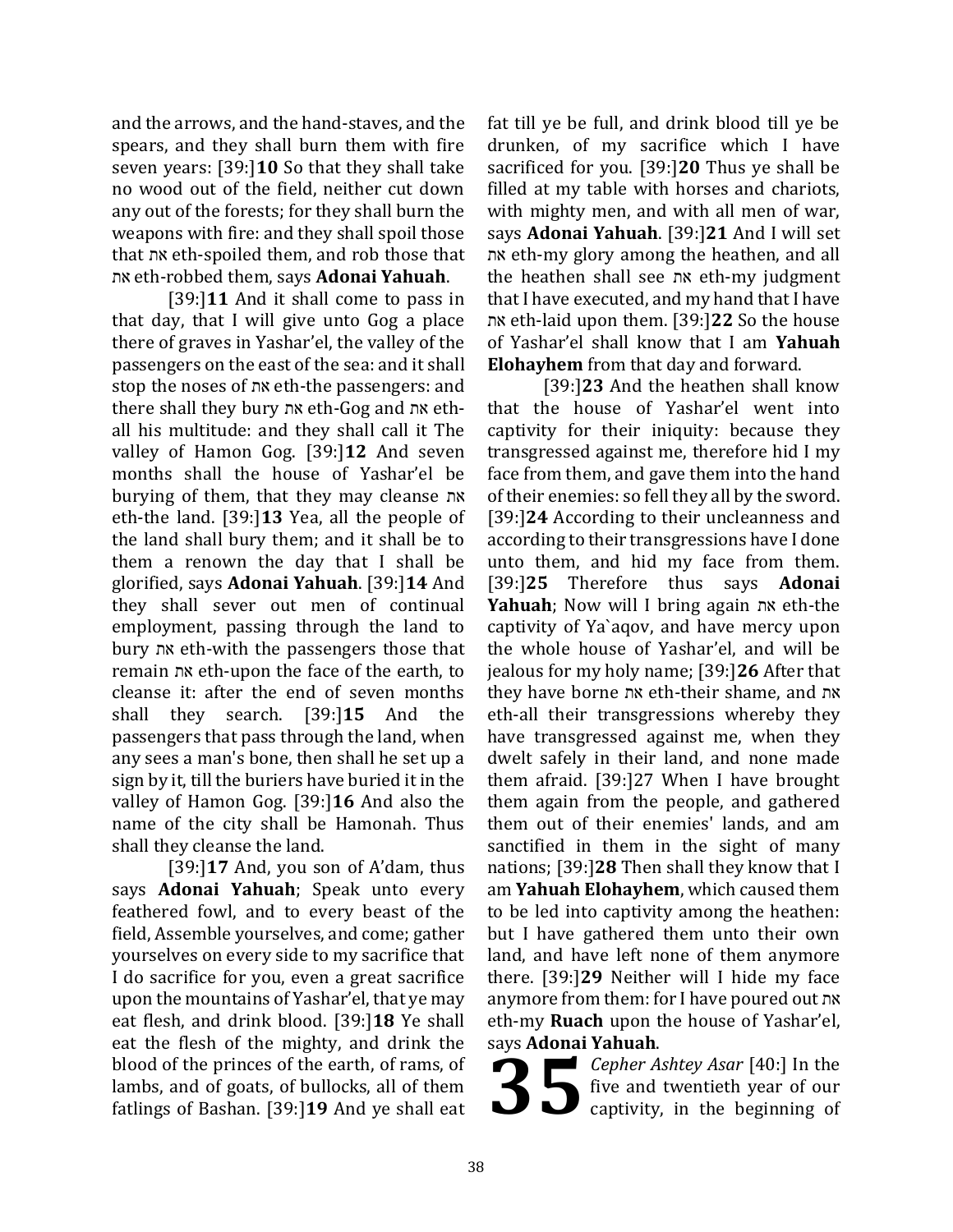the year, in the tenth day of the month, in the fourteenth year after that the city was smitten, in the selfsame day the hand of **Yahuah** was upon me, and brought me thither. [40:]**2** In the visions of **Elohiym** brought he me into the land of Yashar'el, and set me upon a very high mountain, by which was as the frame of a city on the south. [40:]**3** And he brought me thither, and, behold, there was a man, whose appearance was like the appearance of brass, with a line of flax in his hand, and a measuring reed; and he stood in the gate. [40:]**4** And the man said unto me, son of A'dam, behold with your eyes, and hear with your ears, and set your heart upon all that I shall show you; for to the intent that I might show them unto you are you brought hither: declare את eth-all that you see to the house of Yashar'el. [40:]**5** And behold a wall on the outside of the house round about, and in the man's hand a measuring reed of six cubits long by the cubit and a hand breadth: so he measured את eth-the breadth of the building, one reed; and the height, one reed.

[40:]**6** Then came he unto the gate which looks toward the east, and went up the stairs thereof, and measured את eth-the threshold of the gate, which was one reed broad; and את eth-the other threshold of the gate, which was one reed broad. [40:]**7** And every little chamber was one reed long, and one reed broad; and between the little chambers were five cubits; and the threshold of the gate by the porch of the gate within was one reed. [40:]**8** He measured also את eth-the porch of the gate within, one reed. [40:]**9** Then measured he את eth-the porch of the gate, eight cubits; and the posts thereof, two cubits; and the porch of the gate was inward. [40:]**10** And the little chambers of the gate eastward were three on this side, and three on that side; they three were of one measure: and the posts had one measure on this side and on that side. [40:]**11** And he measured את eth-the breadth of the entry of the gate, ten cubits; and the length of the

gate, thirteen cubits. [40:]**12** The space also before the little chambers was one cubit on this side, and the space was one cubit on that side: and the little chambers were six cubits on this side, and six cubits on that side. [40:]**13** He measured then את eth-the gate from the roof of one little chamber to the roof of another: the breadth was five and twenty cubits, door against door. [40:]**14** He made את eth-also posts of threescore cubits, even unto the post of the court round about the gate. [40:]**15** And from the face of the gate of the entrance unto the face of the porch of the inner gate were fifty cubits. [40:]**16** And there were narrow windows to the little chambers, and to their posts within the gate round about, and likewise to the arches: and windows were round about inward: and upon each post were palm trees. [40:]**17** Then brought he me into the outward court, and, lo, there were chambers, and a pavement made for the court round about: thirty chambers were upon the pavement. [40:]**18** And the pavement by the side of the gates over against the length of the gates was the lower pavement. [40:]**19** Then he measured the breadth from the forefront of the lower gate unto the forefront of the inner court without, a hundred cubits eastward and northward.

[40:]**20** And the gate of the outward court that looked toward the north, he measured the length thereof, and the breadth thereof. [40:]**21** And the little chambers thereof were three on this side and three on that side; and the posts thereof and the arches thereof were after the measure of the first gate: the length thereof was fifty cubits, and the breadth five and twenty cubits. [40:]**22** And their windows, and their arches, and their palm trees, were after the measure of the gate that looks toward the east; and they went up unto it by seven steps; and the arches thereof were before them. [40:]**23** And the gate of the inner court was over against the gate toward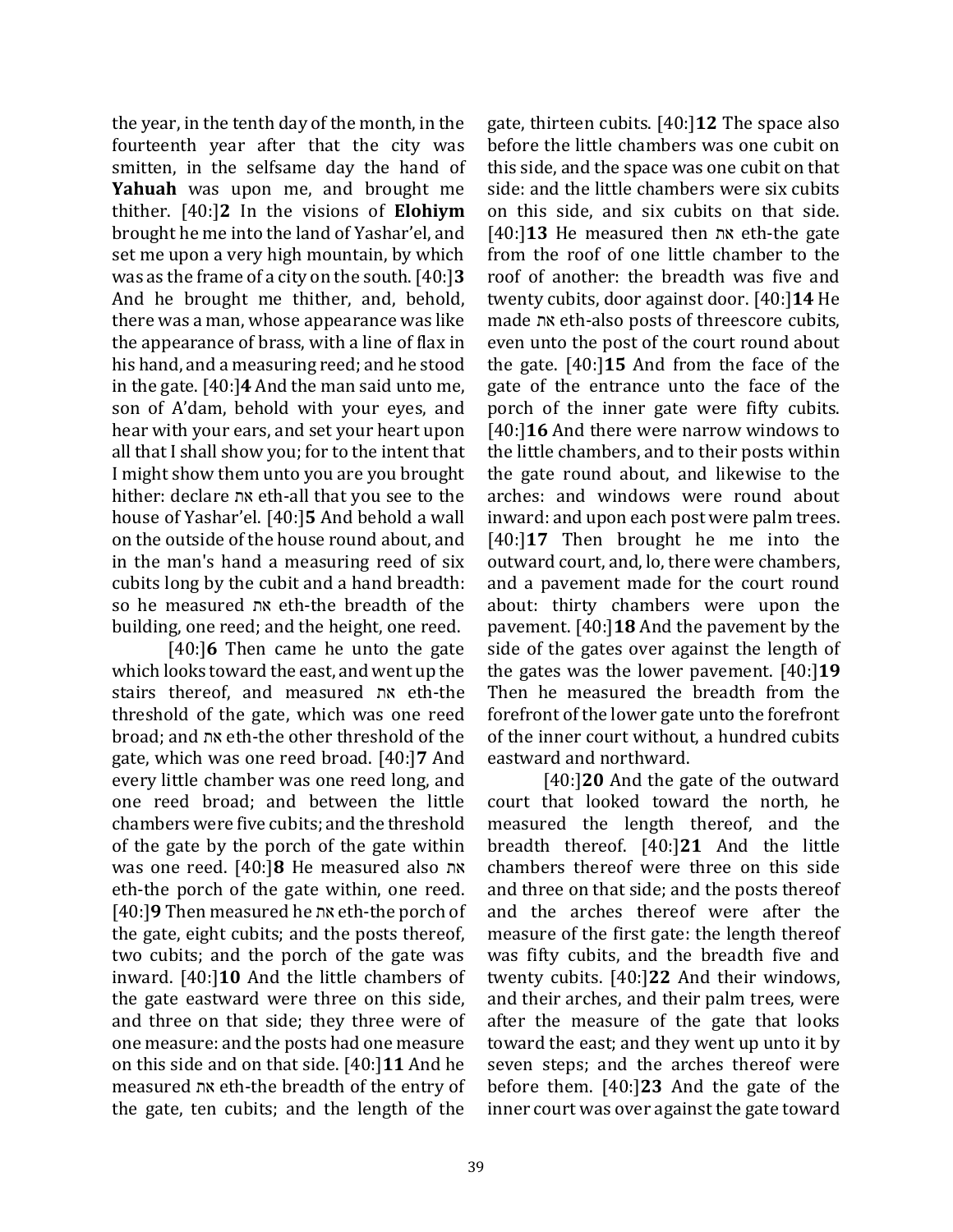the north, and toward the east; and he measured from gate to gate a hundred cubits.

[40:]**24** After that he brought me toward the south, and behold a gate toward the south: and he measured the posts thereof and the arches thereof according to these measures. [40:]**25** And there were windows in it and in the arches thereof round about, like those windows: the length was fifty cubits, and the breadth five and twenty cubits. [40:]**26** And there were seven steps to go up to it, and the arches thereof were before them: and it had palm trees, one on this side, and another on that side, upon the posts thereof. [40:]**27** And there was a gate in the inner court toward the south: and he measured from gate to gate toward the south a hundred cubits. [40:]**28** And he brought me to the inner court by the south gate: and he measured את eth-the south gate according to these measures; [40:]**29** And the little chambers thereof, and the posts thereof, and the arches thereof, according to these measures: and there were windows in it and in the arches thereof round about: it was fifty cubits long, and five and twenty cubits broad. [40:]**30** And the arches roundabout were five and twenty cubits long, and five cubits broad. [40:]**31** And the arches thereof were toward the utter court; and palm trees were upon the posts thereof: and the going up to it had eight steps.

[40:]**32** And he brought me into the inner court toward the east: and he measured את eth-the gate according to these measures. [40:]**33** And the little chambers thereof, and the posts thereof, and the arches thereof, were according to these measures: and there were windows therein and in the arches thereof round about: it was fifty cubits long, and five and twenty cubits broad. [40:]**34** And the arches thereof were toward the outward court; and palm trees were upon the posts thereof, on this side,

and on that side: and the going up to it had eight steps.

[40:]**35** And he brought me to the north gate, and measured it according to these measures; [40:]**36** The little chambers thereof, the posts thereof, and the arches thereof, and the windows to it round about: the length was fifty cubits, and the breadth five and twenty cubits. [40:]**37** And the posts thereof were toward the utter court; and palm trees were upon the posts thereof, on this side, and on that side: and the going up to it had eight steps. [40:]**38** And the chambers and the entries thereof were by the posts of the gates, where they washed את eth-the ascending smoke offering.

[40:]**39** And in the porch of the gate were two tables on this side, and two tables on that side, to slay thereon the ascending smoke offering and the sin offering and the trespass offering. [40:]**40** And at the side without, as one goes up to the entry of the north gate, were two tables; and on the other side, which was at the porch of the gate, were two tables. [40:]**41** Four tables were on this side, and four tables on that side, by the side of the gate; eight tables, whereupon they slew their sacrifices. [40:]**42** And the four tables were of hewn stone for the ascending smoke offering, of a cubit and a half long, and a cubit and a half broad, and one cubit high: whereupon also they laid את eth-the instruments wherewith they slew את eth-the ascending smoke offering and the sacrifice. [40:]**43** And within were hooks, a hand broad, fastened round about: and upon the tables was the flesh of the offering.

[40:]**44** And without the inner gate were the chambers of the singers in the inner court, which was at the side of the north gate; and their prospect was toward the south: one at the side of the east gate having the prospect toward the north. [40:]**45** And he said unto me, This chamber, whose prospect is toward the south, is for the priests, to guard the watch of the house. [40:]**46** And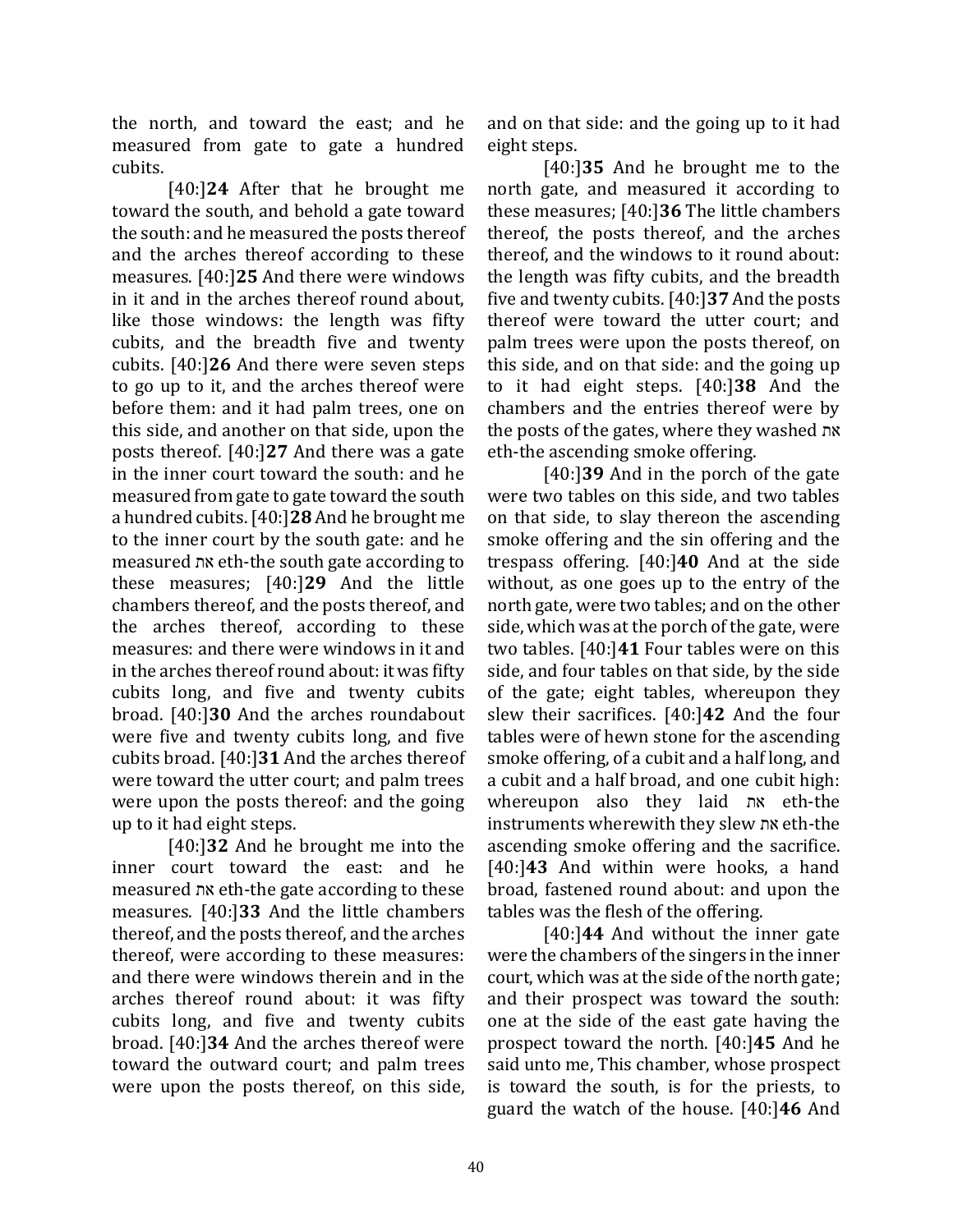the chamber whose prospect is toward the north is for the priests, to guard the watch of the altar: these are the sons of Tsadoq among the sons of Leviy, which come near to El-Yahuah to minister unto him. [40:]**47** So he measured את eth-the court, a hundred cubits long, and a hundred cubits broad, foursquare; and the altar that was before the house.

[40:]**48** And he brought me to the porch of the house, and measured each post of the porch, five cubits on this side, and five cubits on that side: and the breadth of the gate was three cubits on this side, and three cubits on that side. [40:]**49** The length of the porch was twenty cubits, and the breadth eleven cubits; and he brought me by the steps whereby they went up to it: and there were pillars by the posts, one on this side, and another on that side.

[41:] Afterward he brought me to the Temple, and measured את eth-the posts, six cubits **36** [41:] Afterward he brought me<br>to the Temple, and measured<br>broad on the one side, and six cubits broad on the other side, which was the breadth of the Tabernacle. [41:]**2** And the breadth of the door was ten cubits; and the sides of the door were five cubits on the one side, and five cubits on the other side: and he measured the length thereof, forty cubits: and the breadth, twenty cubits. [41:]**3** Then went he inward, and measured the post of the door, two cubits; and the door, six cubits; and the breadth of the door, seven cubits. [41:]**4** So he measured את eth-the length thereof, twenty cubits; and the breadth, twenty cubits, before the Temple: and he said unto me, This is the most holy place. [41:]**5** After he measured the wall of the house, six cubits; and the breadth of every side chamber, four cubits, round about the house on every side. [41:]**6** And the side chambers were three, one over another, and thirty in order; and they entered into the wall which was of the house for the side chambers round about, that they might have hold, but they had not

hold in the wall of the house. [41:]**7** And there was an enlarging, and a winding about still upward to the side chambers: for the winding about of the house went still upward round about the house: therefore the breadth of the house was still upward, and so increased from the lowest chamber to the highest by the midst. [41:]**8** I saw also the height of the house round about: the foundations of the side chambers were a full reed of six great cubits. [41:]**9** The thickness of the wall, which was for the side chamber without, was five cubits: and that which was left was the place of the side chambers that were within. [41:]**10** And between the chambers was the wideness of twenty cubits round about the house on every side. [41:]**11** And the doors of the side chambers were toward the place that was left, one door toward the north, and another door toward the south: and the breadth of the place that was left was five cubits round about. [41:]**12** Now the building that was before the separate place at the end toward the west was seventy cubits broad; and the wall of the building was five cubits thick round about, and the length thereof ninety cubits. [41:]**13** So he measured את eth-the house, a hundred cubits long; and the separate place, and the building, with the walls thereof, a hundred cubits long; [41:]**14** Also the breadth of the face of the house, and of the separate place toward the east, a hundred cubits. [41:]**15** And he measured the length of the building over against the separate place which was behind it, and the galleries thereof on the one side and on the other side, a hundred cubits, with the inner Temple, and the porches of the court; [41:]**16** The door posts, and the narrow windows, and the galleries round about on their three stories, over against the door, cieled with wood round about, and from the ground up to the windows, and the windows were covered; [41:]**17** To that above the door, even unto the inner house, and without, and by all the wall round about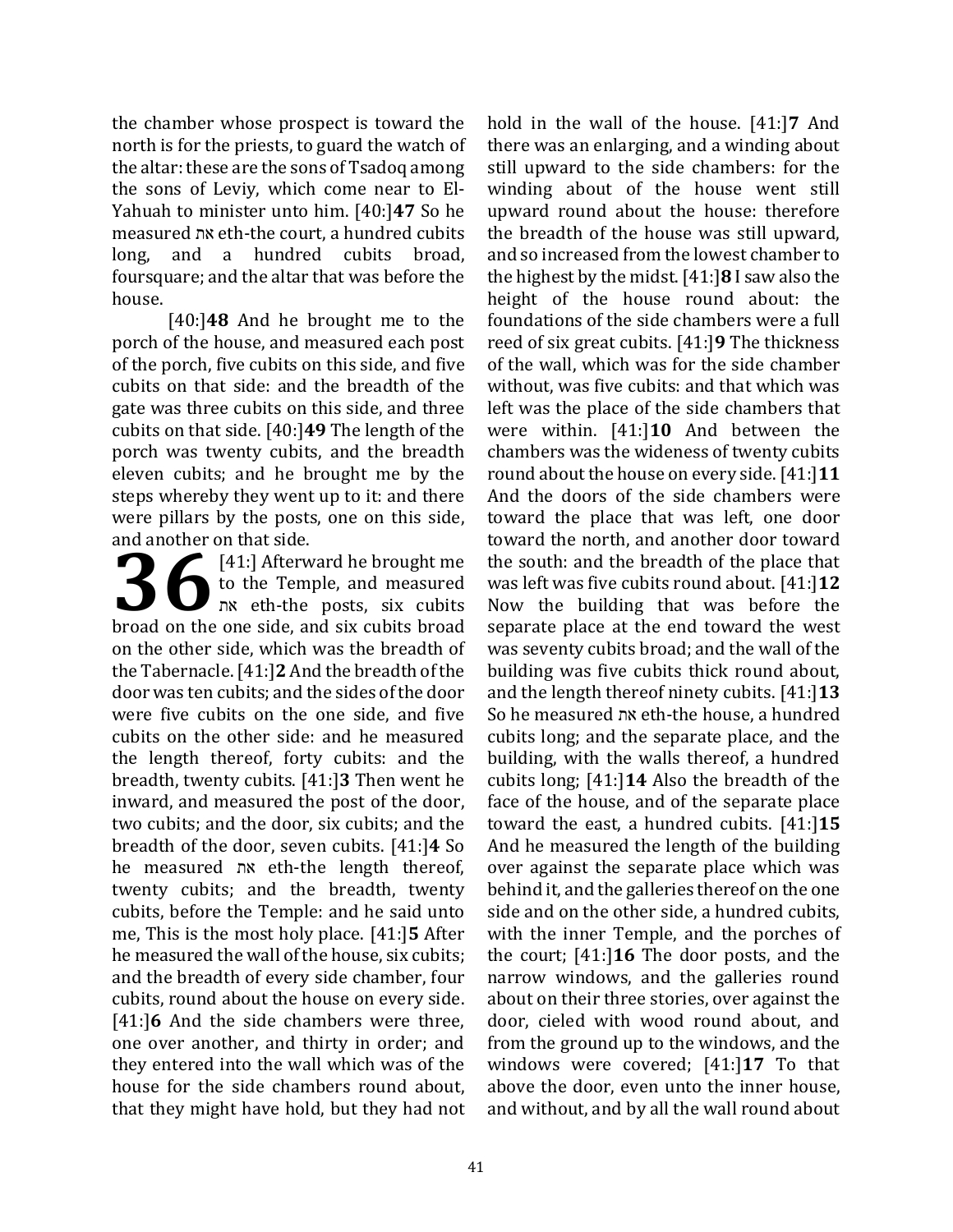within and without, by measure. [41:]**18** And it was made with Keruviym and palm trees, so that a palm tree was between a Keruv and a Keruv; and every Keruv had two faces; [41:]**19** So that the face of a man was toward the palm tree on the one side, and the face of a young lion toward the palm tree on the other side: it was made through all the house round about. [41:]**20** From the ground unto above the door were Keruviym and palm trees made, and on the wall of the Temple. [41:]**21** The posts of the Temple were squared, and the face of the sanctuary; the appearance of the one as the appearance of the other. [41:]**22** The altar of wood was three cubits high, and the length thereof two cubits; and the corners thereof, and the length thereof, and the walls thereof, were of wood: and he said unto me, This is the table that is before **Yahuah**. [41:]**23** And the Temple and the sanctuary had two doors. [41:]**24** And the doors had two leaves apiece, two turning leaves; two leaves for the one door, and two leaves for the other door. [41:]**25** And there were made on them, on the doors of the Temple, Keruviym and palm trees, like as were made upon the walls; and there were thick planks upon the face of the porch without. [41:]**26** And there were narrow windows and palm trees on the one side and on the other side, on the sides of the porch, and upon the side chambers of the house, and thick planks.

[42:] Then he brought me forth into the utter court, the way toward the north: and he **37** [42:] Then he brought me forth<br>
into the utter court, the way<br>
brought me into the chamber that was over against the separate place, and which was before the building toward the north. [42:]**2** Before the length of a hundred cubits was the north door, and the breadth was fifty cubits. [42:]**3** Over against the twenty cubits which were for the inner court, and over against the pavement, which was for the utter court, was gallery against gallery in three stories. [42:]**4**  And before the chambers was a walk of ten

cubits breadth inward, a way of one cubit; and their doors toward the north. [42:]**5** Now the upper chambers were shorter: for the galleries were higher than these, than the lower, and, than the middlemost of the building. [42:]**6** For they were in three stories, but had not pillars as the pillars of the courts: therefore the building was straitened more than the lowest and the middlemost from the ground. [42:]**7** And the wall that was without over against the chambers, toward the utter court on the forepart of the chambers, the length thereof was fifty cubits. [42:]**8** For the length of the chambers that were in the utter court was fifty cubits: and, lo, before the Temple were a hundred cubits. [42:]**9** And from under these chambers was the entry on the east side, as one goes into them from the utter court. [42:]**10** The chambers were in the thickness of the wall of the court toward the east, over against the separate place, and over against the building. [42:]**11** And the way before them was like the appearance of the chambers which were toward the north, as long as they, and as broad as they: and all their goings out were both according to their fashions, and according to their doors. [42:]**12** And according to the doors of the chambers that were toward the south was a door in the head of the way, even the way directly before the wall toward the east, as one enters into them.

[42:]**13** Then said he unto me, The north chambers and the south chambers, which are before the separate place, they be holy chambers, where the priests that approach unto **Yahuah** shall eat the most holy things: there shall they lay the most holy things, and the oblation, and the sin offering, and the trespass offering; for the place is holy. [42:]**14** When the priests enter therein, then shall they not go out of the holy place into the utter court, but there they shall lay their garments wherein they minister; for they are holy; and shall put on other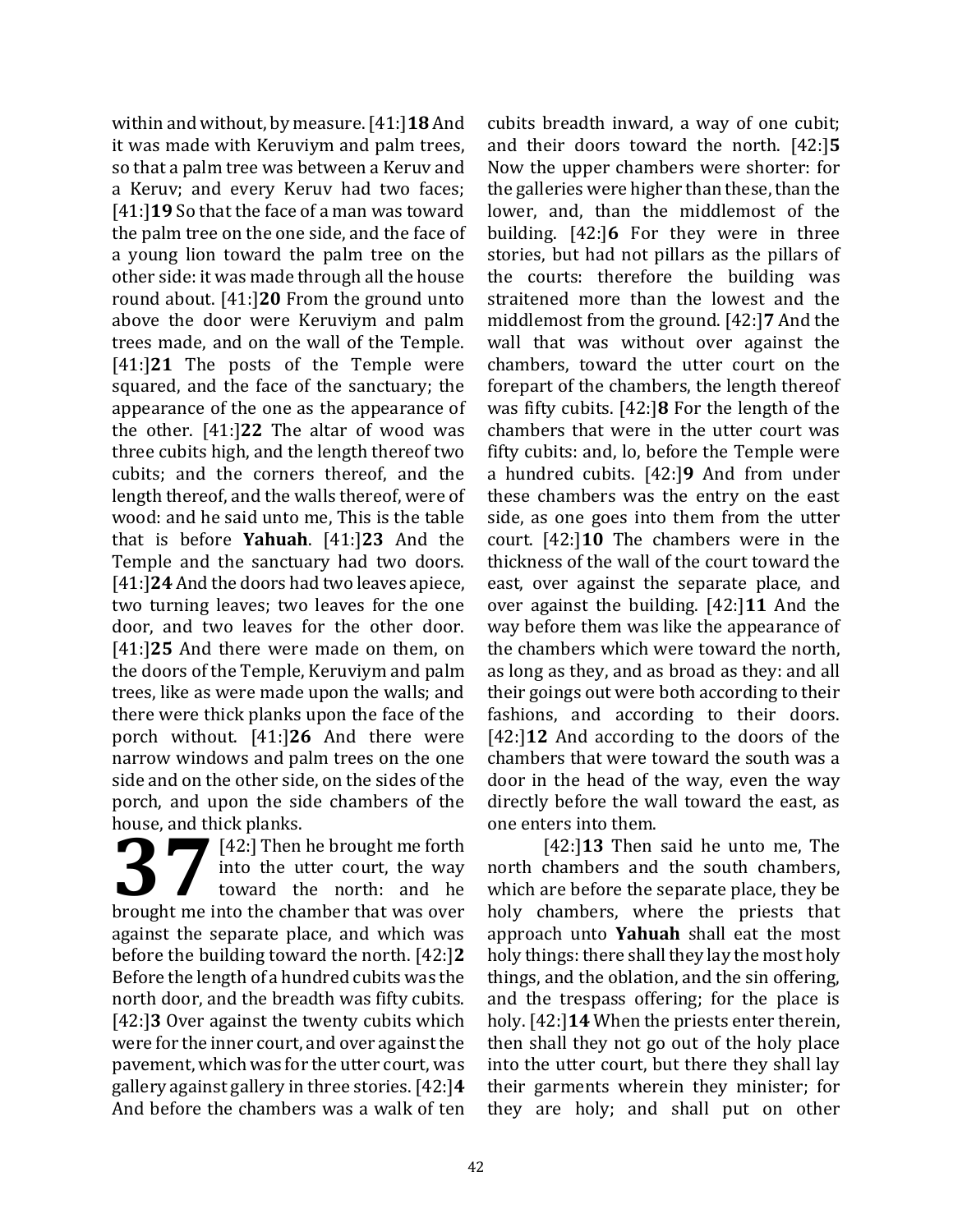garments, and shall approach to those things which are for the people. [42:]**15** Now when he had made an end את eth-of measuring the inner house, he brought me forth toward the gate whose prospect is toward the east, and measured it round about. [42:]**16** He measured the east side with the measuring reed, five hundred reeds, with the measuring reed round about. [42:]**17** He measured the north side, five hundred reeds, with the measuring reed round about. [42:]**18** את eth He measured the south side, five hundred reeds, with the measuring reed.

[42:]**19** He turned about to the west side, and measured five hundred reeds with the measuring reed. [42:]**20** He measured it by the four sides: it had a wall round about, five hundred reeds long, and five hundred broad, to make a separation between the sanctuary and the profane place.

[43:] Afterward he brought me to the gate, even the gate that **1989** (43:) Afterward he brought me<br>to the gate, even the gate that<br>looks toward the east: [43:]2 And, behold, the glory of the **Elohai** of Yashar'el came from the way of the east: and his voice was like a noise of many waters: and the earth shined with his glory. [43:]**3** And it was according to the appearance of the vision which I saw, even according to the vision that I saw when I came to destroy את eth-the city: and the visions were like the vision that I saw by the river Kevar; and I fell upon my face. [43:]**4** And the glory of **Yahuah** came into the house by the way of the gate whose prospect is toward the east. [43:]**5** So the Ruach took me up, and brought me into the inner court; and, behold, the glory of Yahuah filled the house. [43:]**6** And I heard him speaking unto me out of the house; and the man stood by me.

[43:]**7** And he said unto me, son of A'dam, את eth-the place of my throne, and את eth-the place of the soles of my feet, where I will dwell in the midst of the children of Yashar'el forever, and my holy name, shall the house of Yashar'el no more defile, neither

they, nor their kings, by their whoredom, nor by the carcases of their kings in their high places. [43:]**8** In their setting of their threshold by את eth-my thresholds, and their post by my posts, and the wall between me and them, they have even defiled את eth-my holy name by their abominations that they have committed: wherefore I have consumed them in my anger. [43:]**9** Now let them put away את eth-their whoredom, and the carcases of their kings, far from me, and I will dwell in the midst of them forever.

[43:]**10** You son of A'dam, show את eth-the house to את eth-the house of Yashar'el, that they may be ashamed of their iniquities: and let them measure את eth-the pattern. [43:]**11** And if they be ashamed of all that they have done, show them the form of the house, and the fashion thereof, and the goings out thereof, and the comings in thereof, and all the forms thereof, and את eth all the ordinances thereof, and all the forms thereof, and all the Torah thereof: and write it in their sight, that they may guard את eththe whole form thereof, and את eth-all the ordinances thereof, and do them. [43:]**12**  This is the Torah of the house; Upon the top of the mountain the whole limit thereof round about shall be most holy. Behold, this is the Torah of the house.

[43:]**13** And these are the measures of the altar after the cubits: The cubit is a cubit and a hand breadth; even the bottom shall be a cubit, and the breadth a cubit, and the border thereof by the edge thereof round about shall be a span: and this shall be the higher place of the altar. [43:]**14** And from the bottom upon the ground even to the lower settle shall be two cubits, and the breadth one cubit; and from the lesser settle even to the greater settle shall be four cubits, and the breadth one cubit. [43:]**15** So the altar shall be four cubits; and from the altar and upward shall be four horns. [43:]**16** And the altar shall be twelve cubits long, twelve broad, square in the four squares thereof.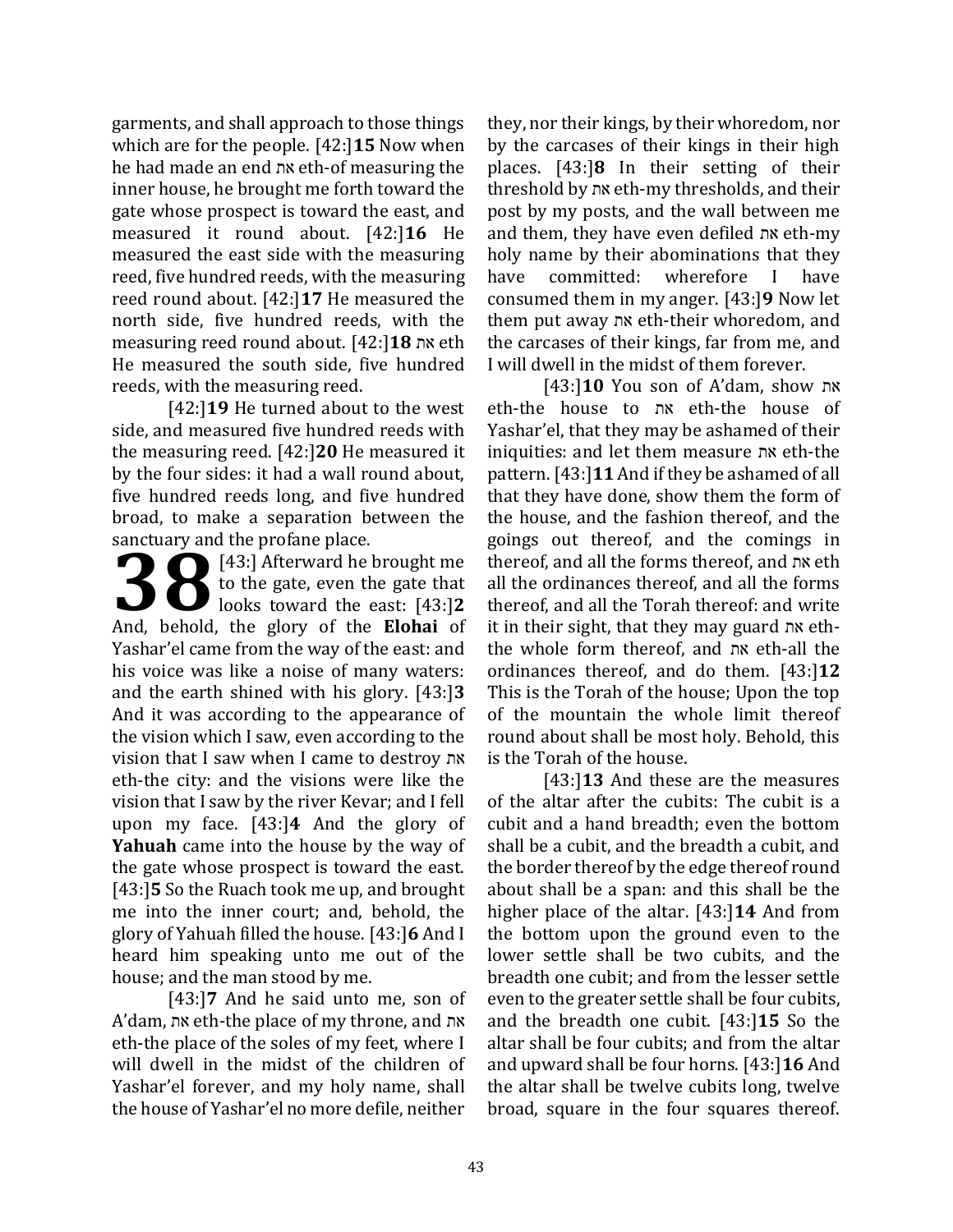[43:]**17** And the settle shall be fourteen cubits long and fourteen broad in the four squares thereof; and the border about it shall be half a cubit; and the bottom thereof shall be a cubit about; and his stairs shall look toward the east.

[43:]**18** And he said unto me, son of A'dam, thus says **Adonai Yahuah**; These are the ordinances of the altar in the day when they shall make it, to offer ascending smoke offerings thereon, and to sprinkle blood thereon. [43:]**19** And you shall give to the priests the Leviyiym that be of the seed of Tsadoq, which approach unto me, to minister unto me, says **Adonai Yahuah**, a young bullock for a sin offering. [43:]**20** And you shall take of the blood thereof, and put it on the four horns of it, and on the four corners of the settle, and upon the border round about: thus shall you cleanse and purge it. [43:]**21** You shall take את eth the bullock also of the sin offering, and he shall burn it in the appointed place of the house, without the sanctuary. [43:]**22** And on the second day you shall offer a kid of the goats without blemish for a sin offering; and they shall cleanse את eth-the altar, as they did cleanse it with the bullock. [43:]**23** When you have made an end of cleansing it, you shall offer a young bullock without blemish, and a ram out of the flock without blemish. [43:]**24** And you shall offer them before Yahuah, and the priests shall cast salt upon them, and they shall offer them up for an ascending smoke offering unto Yahuah. [43:]**25** Seven days shall you prepare every day a goat for a sin offering: they shall also prepare a young bullock, and a ram out of the flock, without blemish. [43:]**26** Seven days shall they purge את eth-the altar and purify it; and they shall consecrate themselves. [43:]**27** And when את eth-these days are expired, it shall be, that upon the eighth day, and so forward, the priests shall make את eth-your ascending smoke offerings upon

the altar, and את eth-your peace offerings; and I will accept you, says **Adonai Yahuah**.

[44:] Then he brought me back the way of the gate of the outward sanctuary which **1998** (44:) Then he brought me back<br>the way of the gate of the<br>looks toward the east; and it was shut. [44:]2 Then said **Yahuah** unto me; This gate shall be shut, it shall not be opened, and no man shall enter in by it; because **Yahuah**, the **Elohai** of Yashar'el, has entered in by it, therefore it shall be shut. [44:]**3** It is for את eth-the prince; the prince, he shall sit in it to eat bread before **Yahuah**; he shall enter by the way of the porch of that gate, and shall go out by the way of the same.

[44:]**4** Then brought he me the way of the north gate before the house: and I looked, and, behold, the glory of **Yahuah** filled את eth-the house of **Yahuah**: and I fell upon my face. [44:]**5** And **Yahuah** said unto me, son of A'dam, mark well, and behold with your eyes, and hear with your ears את eth all that I say unto you concerning all the ordinances of the house of **Yahuah**, and all the Torah thereof; and mark well the entering in of the house, with every going forth of the sanctuary. [44:]**6** And you shall say to the rebellious, even to the house of Yashar'el, Thus says **Adonai Yahuah**; O ye house of Yashar'el, let it suffice you of all your abominations, [44:]**7** In that ye have brought into my sanctuary strangers, uncircumcised in heart, and uncircumcised in flesh, to be in my sanctuary, to pollute it, את eth-even my house, when ye offer את eth-my bread, the fat and the blood, and they have broken את ethmy covenant because of all your abominations. [44:]**8** And ye have not guarded the watch of my holy things: but ye have set guarders of my watch in my sanctuary for yourselves.

[44:]**9** Thus says **Adonai Yahuah**; No stranger, uncircumcised in heart, nor uncircumcised in flesh, shall enter into my sanctuary, of any stranger that is among the children of Yashar'el. [44:]**10** And the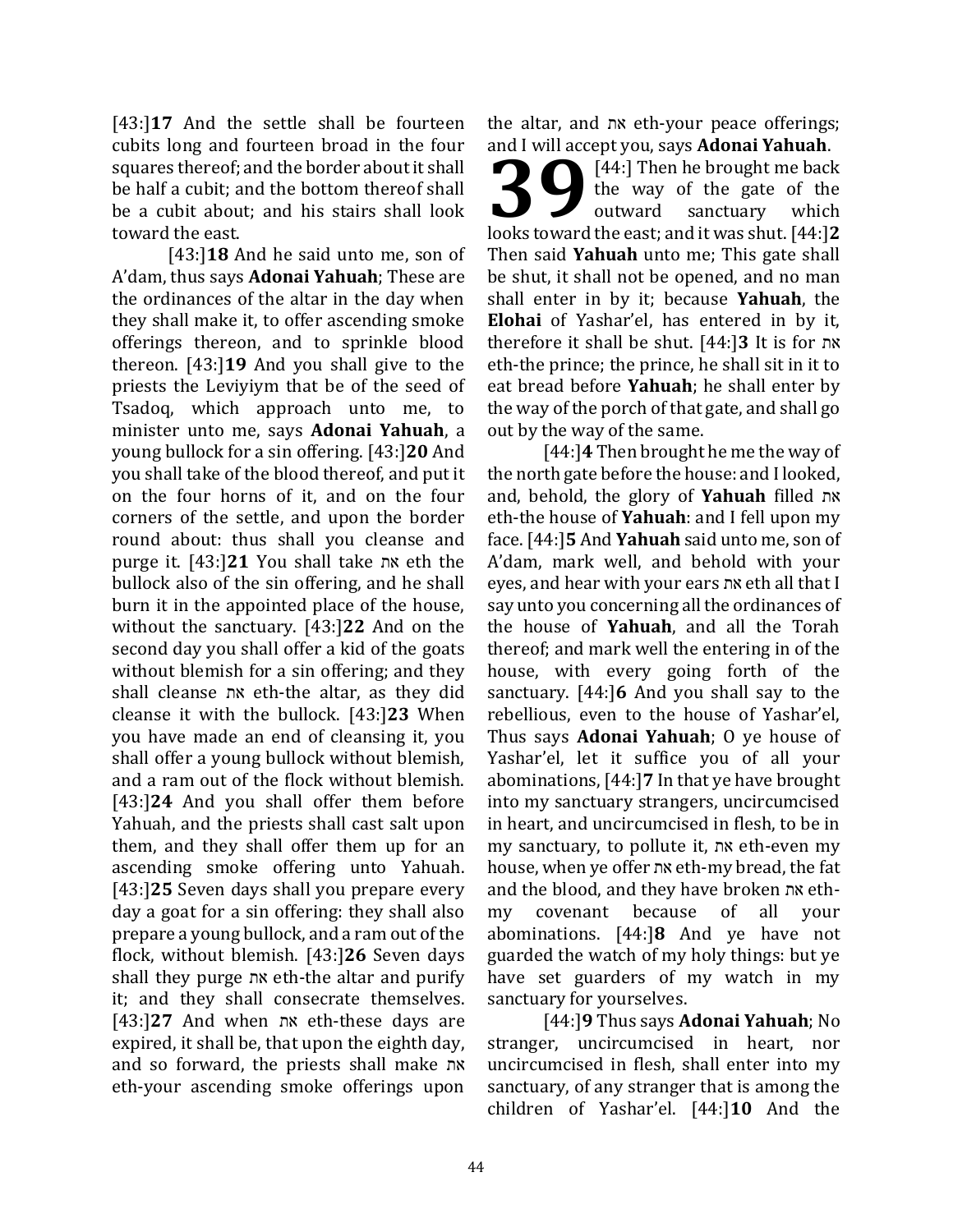Leviyiym that are gone away far from me, when Yashar'el went astray, which went astray away from me after their idols; they shall even bear their iniquity. [44:]**11** Yet they shall be ministers in my sanctuary, having charge at the gates of the house, and ministering את eth-to the house: they shall slay את eth-the ascending smoke offering and את eth-the sacrifice for the people, and they shall stand before them to minister unto them. [44:]**12** Because they ministered unto them before their idols, and caused the house of Yashar'el to fall into iniquity; therefore have I lifted up my hand against them, says **Adonai Yahuah**, and they shall bear their iniquity. [44:]**13** And they shall not come near unto me, to do the office of a priest unto me, nor to come near to any of my holy things, in the most holy place: but they shall bear their shame, and their abominations which they have committed. [44:]**14** But I will make them guarders of the watch of the house, for all the service thereof, and for all that shall be done therein.

[44:]**15** But the priests the Leviyiym, the sons of Tsadoq, that guarded את eth-the watch of my sanctuary when the children of Yashar'el went astray from me, they shall come near to me to minister unto me, and they shall stand before me to offer unto me the fat and the blood, says **Adonai Yahuah**: [44:]**16** They shall enter into my sanctuary, and they shall come near to my table, to minister unto me, and they shall guard את eth-my watch.

[44:]**17** And it shall come to pass, that when they enter in at the gates of the inner court, they shall be clothed with linen garments; and no wool shall come upon them, while they minister in the gates of the inner court, and within. [44:]**18** They shall have linen bonnets upon their heads, and shall have linen breeches upon their loins; they shall not gird themselves with anything that causes sweat. [44:]**19** And when they go forth into the utter court, even into the utter

court to the people, they shall put off את eththeir garments wherein they ministered, and lay them in the holy chambers, and they shall put on other garments; and they shall not sanctify את eth-the people with their garments. [44:]**20** Neither shall they shave their heads, nor suffer their locks to grow long; they shall only poll את eth-their heads. [44:]**21** Neither shall any priest drink wine, when they enter into the inner court. [44:]**22** Neither shall they take for their women a widow, nor her that is put away: but they shall take maidens of the seed of the house of Yashar'el, or a widow that had a priest before. [44:]**23** And they shall teach את ethmy people the difference between the holy and profane, and cause them to discern between the unclean and the clean. **[44:]**24 And in controversy they shall stand in judgment; and they shall judge it according to my judgments: and they shall guard את eth-my Torah and את eth-my statutes in all my assemblies; and they shall hallow my Sabbaths. [44:]**25** And they shall come at no dead person to defile themselves: but for father, or for mother, or for son, or for daughter, for brother, or for sister that has had no man, they may defile themselves. [44:]**26** And after he is cleansed, they shall reckon unto him seven days. [44:]**27** And in the day that he goes into the sanctuary, unto the inner court, to minister in the sanctuary, he shall offer his sin offering, says **Adonai Yahuah**. [44:]**28** And it shall be unto them for an inheritance: I am their inheritance: and ye shall give them no possession in Yashar'el: I am their possession. [44:]**29** They shall eat the oblation, and the sin offering, and the trespass offering; and every dedicated thing in Yashar'el shall be theirs. [44:]**30** And the first of all the first fruits of all things, and every oblation of all, of every sort of your oblations, shall be the priest's: ye shall also give unto the priest the first of your dough, that he may cause the blessing to rest in your house. [44:]**31** The priests shall not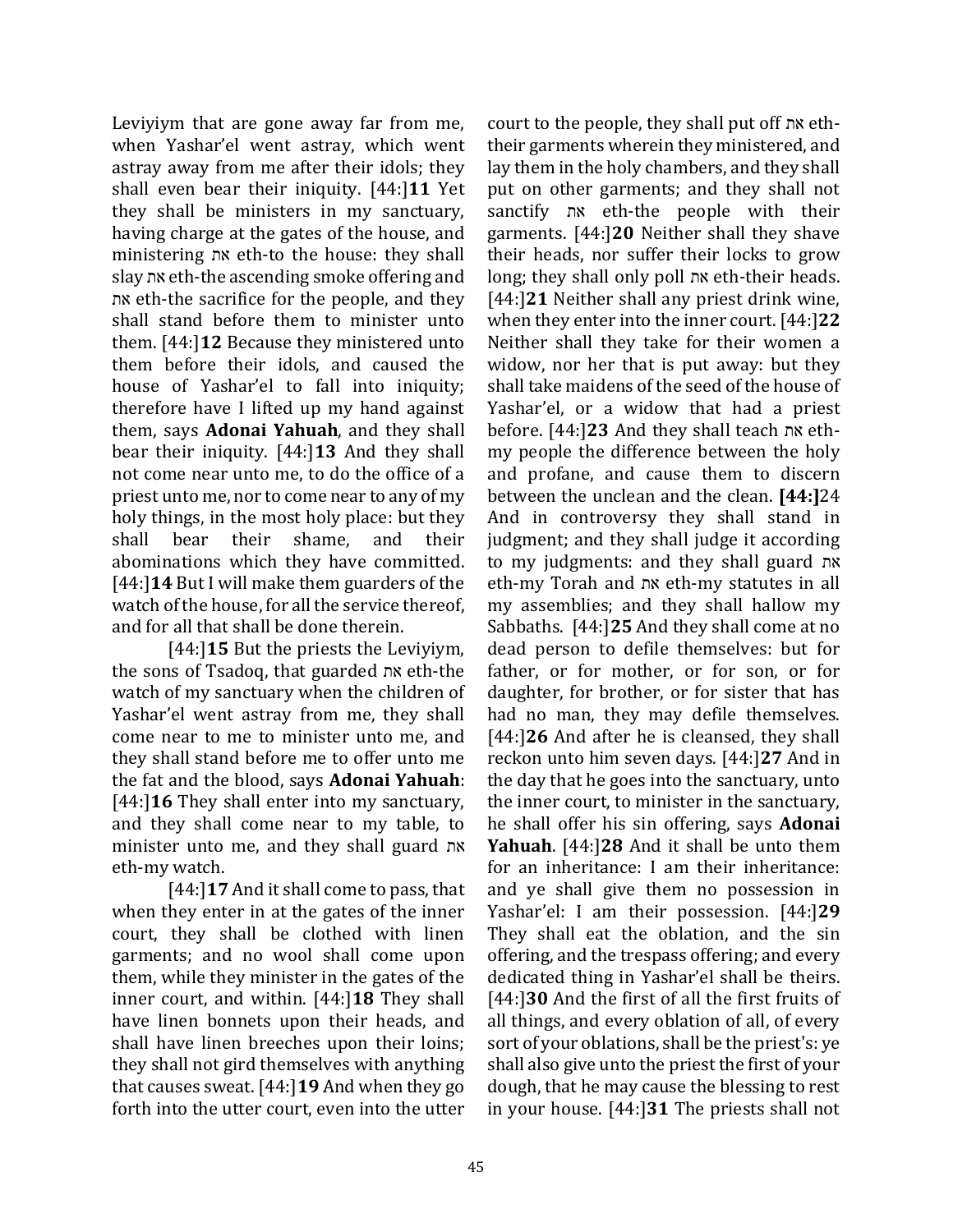eat of anything that is dead of itself, or torn, whether it be fowl or beast.

[45:] Moreover, when ye shall divide את eth-by lot the land for inheritance, ye shall offer an **doologiers** (45:) Moreover, when ye shall<br>divide  $n$ s eth-by lot the land for<br>inheritance, ye shall offer an<br>oblation unto Yahuah, a holy portion of the land: the length shall be the length of five and twenty thousand reeds, and the breadth shall be ten thousand. This shall be holy in all the borders thereof round about. [45:]**2** Of this there shall be for the sanctuary five hundred in length, with five hundred in breadth, square round about; and fifty cubits round about for the suburbs thereof. [45:]**3** And of this measure shall you measure the length of five and twenty thousand, and the breadth of ten thousand: and in it shall be the sanctuary and the most holy place. [45:]**4** The holy portion of the land shall be for the priests the ministers of the sanctuary, which shall come near to minister unto את eth-**Yahuah**: and it shall be a place for their houses, and a holy place for the sanctuary. [45:]**5** And the five and twenty thousand of length, and the ten thousand of breadth, shall also the Leviyiym, the ministers of the house, have for themselves, for a possession for twenty chambers.

[45:]**6** And ye shall appoint the possession of the city five thousand broad, and five and twenty thousand long, over against the oblation of the holy portion: it shall be for the whole house of Yashar'el.

[45:]**7** And a portion shall be for the prince on the one side and on the other side of the oblation of the holy portion, and of the possession of the city, before the oblation of the holy portion, and before the possession of the city, from the west side westward, and from the east side eastward: and the length shall be over against one of the portions, from the west border unto the east border. [45:]**8** In the land shall be his possession in Yashar'el: and my princes shall no more oppress את eth-my people; and the rest of the land shall they give to the house of Yashar'el according to their tribes.

[45:]**9** Thus says **Adonai Yahuah**; Let it suffice you, O princes of Yashar'el: remove violence and spoil, and execute judgment and justice, take away your exactions from my people, says **Adonai Yahuah**. [45:]**10** Ye shall have just balances, and a just ephah, and a just bath. [45:]**11** The ephah and the bath shall be of one measure, that the bath may contain the tenth part of a homer, and the ephah the tenth part of a homer: the measure thereof shall be after the homer. [45:]**12** And the sheqel shall be twenty gerahs: twenty sheqels, five and twenty sheqels, fifteen sheqels, shall be your maneh. [45:]**13** This is the oblation that ye shall offer; the sixth part of an ephah of a homer of wheat, and ye shall give the sixth part of an ephah of a homer of barley: [45:]**14**  Concerning the ordinance of oil, the bath of oil, ye shall offer the tenth part of a bath out of the cor, which is a homer of ten baths; for ten baths are a homer: [45:]**15** And one lamb out of the flock, out of two hundred, out of the fat pastures of Yashar'el; for an oblation, and for an ascending smoke offering, and for peace offerings, to make reconciliation for them, says **Adonai Yahuah**. [45:]**16** All the people of the land shall give this oblation for the prince in Yashar'el. [45:]**17** And it shall be the prince's part to give ascending smoke offerings, and oblations, and drink offerings, in the feasts, and in the New Moons, and in the Sabbaths, in all solemnities of the house of Yashar'el: he shall prepare את eth-the sin offering, and את eth-the oblation, and את eththe ascending smoke offering, and את eth-the peace offerings, to make reconciliation for the house of Yashar'el. [45:]**18** Thus says **Adonai Yahuah**; In the first month, in the first day of the month, you shall take a young bullock without blemish, and cleanse את eththe sanctuary: [45:]**19** And the priest shall take of the blood of the sin offering, and put it upon the posts of the house, and upon the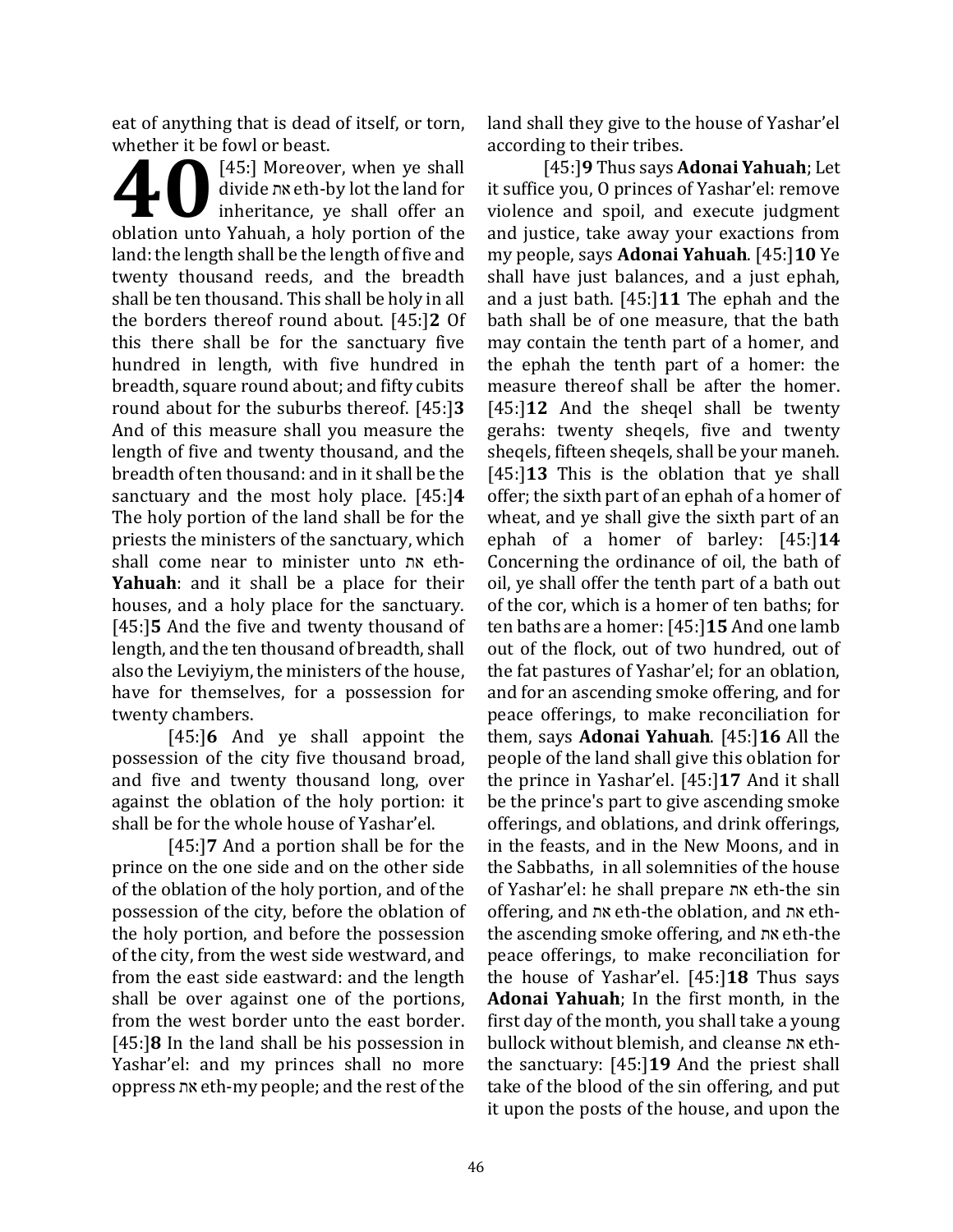four corners of the settle of the altar, and upon the posts of the gate of the inner court. [45:]**20** And so you shall do the seventh day of the month for everyone that errs, and for him that is simple: so shall ye reconcile את eth-the house. [45:]**21** In the first month, in the fourteenth day of the month, ye shall have the Pecach, a feast of seven days; matstsah shall be eaten. [45:]**22** And upon that day shall the prince prepare for himself and for all the people of the land a bullock for a sin offering. [45:]**23** And seven days of the feast he shall prepare an ascending smoke offering to **Yahuah**, seven bullocks and seven rams without blemish daily the seven days; and a kid of the goats daily for a sin offering. [45:]**24** And he shall prepare an oblation of an ephah for a bullock, and an ephah for a ram, and a hin of oil for an ephah. [45:]**25** In the seventh month, in the fifteenth day of the month, shall he do the like in the feast of the seven days, according to the sin offering, according to the ascending smoke offering, and according to the oblation, and according to the oil.

[46:] Thus says Adonai Yahuah; The gate of the inner court that looks toward the East shall be shut the six working days; but<br>
and the shut the six working days; but on the Sabbath it shall be opened, and in the day of the New Moon it shall be opened. [46:]**2** And the prince shall enter by the way of the porch of that gate without, and shall stand by the post of the gate, and the priests shall prepare את eth-his ascending smoke offering and את eth-his peace offerings, and he shall worship at the threshold of the gate: then he shall go forth; but the gate shall not be shut until the evening. [46:]**3** Likewise the people of the land shall worship at the door of this gate before **Yahuah** in the Sabbaths and in the New Moons. [46:]**4** And the ascending smoke offering that the prince shall offer unto **Yahuah** in the Sabbath shall be six lambs without blemish, and a ram without blemish. [46:]**5** And the oblation

shall be an ephah for a ram, and the oblation for the lambs as he shall be able to give, and a hin of oil to an ephah. [46:]**6** And in the day of the New Moon it shall be a young bullock without blemish, and six lambs, and a ram: they shall be without blemish. [46:]**7** And he shall prepare an oblation, an ephah for a bullock, and an ephah for a ram, and for the lambs according as his hand shall attain unto, and a hin of oil to an ephah. [46:]**8** And when the prince shall enter, he shall go in by the way of the porch of that gate, and he shall go forth by the way thereof.

[46:]**9** But when the people of the land shall come before **Yahuah** in the solemn feasts, he that enters in by the way of the north gate to worship shall go out by the way of the south gate; and he that enters by the way of the south gate shall go forth by the way of the north gate: he shall not return by the way of the gate whereby he came in, but shall go forth over against it. [46:]**10** And the prince in the midst of them, when they go in, shall go in; and when they go forth, shall go forth. [46:]**11** And in the feasts and in the solemnities the oblation shall be an ephah to a bullock, and an ephah to a ram, and to the lambs as he is able to give, and a hin of oil to an ephah. [46:]**12** Now when the prince shall prepare a voluntary ascending smoke offering or peace offerings voluntarily unto **Yahuah**, one shall then open him את eth-the gate that looks toward the east, and he shall prepare את eth-his ascending smoke offering and את eth-his peace offerings, as he did on the Sabbath: then he shall go forth; and after his going forth one shall shut את eth-the gate. [46:]**13** You shall daily prepare an ascending smoke offering unto **Yahuah** of a lamb of the first year without blemish: you shall prepare it every morning. [46:]**14** And you shall prepare an oblation for it every morning, the sixth part of an ephah, and the third part of a hin of oil, to temper את eth-with the fine flour; an oblation continually by a perpetual ordinance unto **Yahuah**. [46:]**15** Thus shall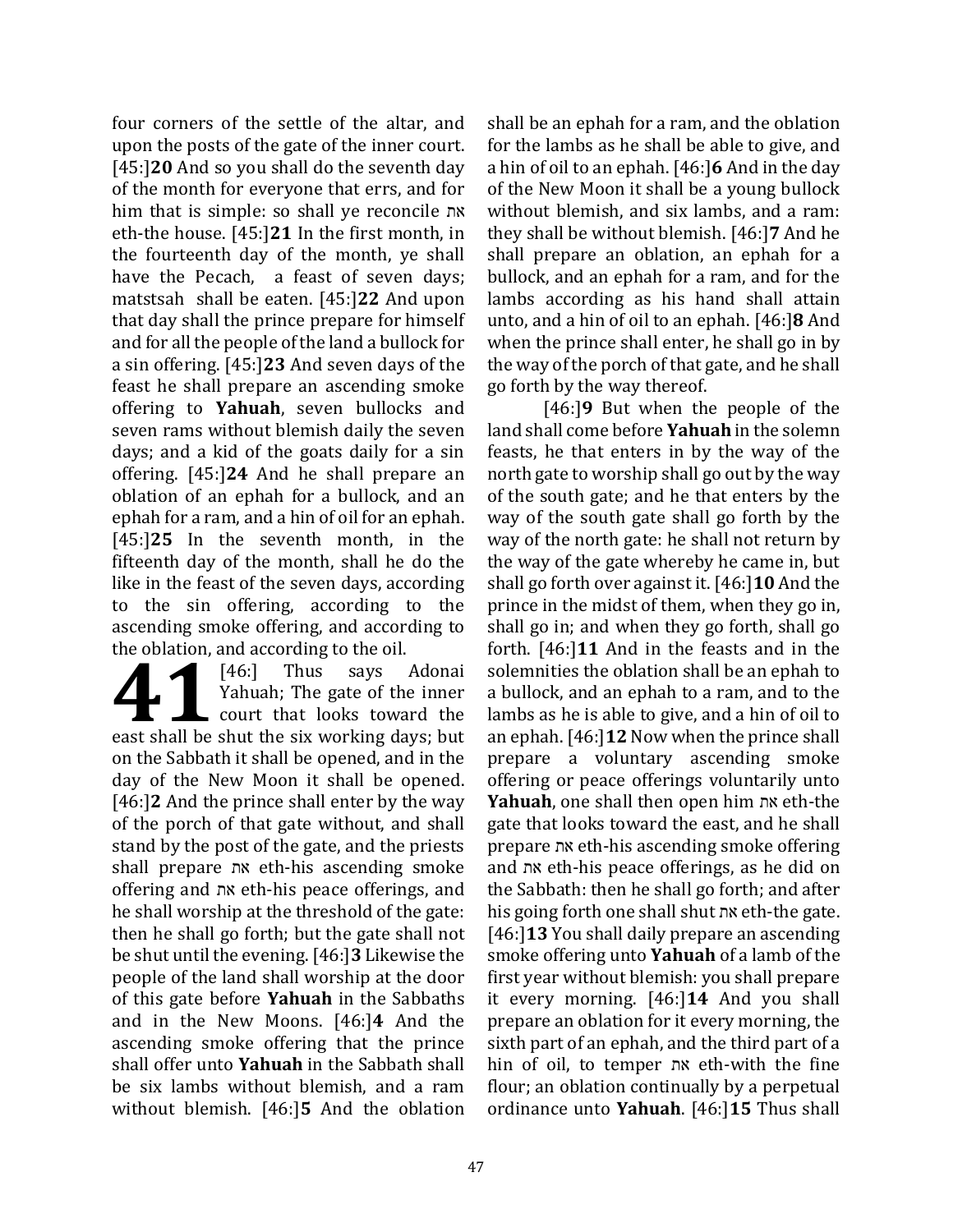they prepare את eth-the lamb, and את eth-the oblation, and את eth-the oil, every morning for a continual ascending smoke offering.

[46:]**16** Thus says **Adonai Yahuah**; If the prince give a gift unto any of his sons, the inheritance thereof shall be his sons'; it shall be their possession by inheritance. [46:]**17** But if he give a gift of his inheritance to one of his servants, then it shall be his to the year of liberty; after it shall return to the prince: but his inheritance shall be his sons' for them. [46:]**18** Moreover the prince shall not take of the people's inheritance by oppression, to thrust them out of their possession; but he shall give את eth-his sons inheritance out of his own possession: that my people be not scattered every man from his possession.

[46:]**19** After he brought me through the entry, which was at the side of the gate, into the holy chambers of the priests, which looked toward the north: and, behold, there was a place on the two sides westward. [46:]**20** Then said he unto me, This is the place where the priests shall boil את eth-the trespass offering and את eth-the sin offering, where they shall bake את eth-the oblation; that they bear them not out into the utter court, to sanctify את eth-the people. [46:]**21** Then he brought me forth into the utter court, and caused me to pass by the four corners of the court; and, behold, in every corner of the court there was a court. [46:]**22** In the four corners of the court there were courts joined of forty cubits long and thirty broad: these four corners were of one measure. [46:]**23** And there was a row of building round about in them, round about them four, and it was made with boiling places under the rows round about. [46:]**24** Then said he unto me, These are the places of them that boil, where the ministers of the house shall boil את eth-the sacrifice of the people.

[47:] Afterward he brought me again unto the door of the house; and, behold, waters **147:** Afterward he brought me again unto the door of the house; and, behold, waters issued out from under the threshold of the house eastward: for the forefront of the house stood toward the east, and the waters came down from under from the right side of the house, at the south side of the altar. [47:]**2** Then brought he me out of the way of the gate northward, and led me about the way without unto the utter gate by the way that looks eastward; and, behold, there ran out waters on the right side. [47:]**3** And when the man that had the line in his hand went forth eastward, he measured a thousand cubits, and he brought me through the waters; the waters were to the ankles. [47:]**4** Again he measured a thousand, and brought me through the waters; the waters were to the knees. Again he measured a thousand, and brought me through; the waters were to the loins. [47:]**5** Afterward he measured a thousand; and it was a river that I could not pass over: for the waters were risen, waters to swim in, a river that could not be passed over.

[47:]**6** And he said unto me, son of A'dam, have you seen this? Then he brought me, and caused me to return to the brink of the river. [47:]**7** Now when I had returned, behold, at the bank of the river were very many trees on the one side and on the other. [47:]**8** Then said he unto me, These waters issue out toward the east country, and go down into the desert, and go into the sea: which being brought forth into the sea, the waters shall be healed. [47:]**9** And it shall come to pass, that everything that lives, which moves, whithersoever the rivers shall come, shall live: and there shall be a very great multitude of fish, because these waters shall come thither: for they shall be healed; and everything shall live whither the river comes. [47:]**10** And it shall come to pass, that the fishers shall stand upon it from Eyn Gediy even unto Eyn Eglayim; they shall be a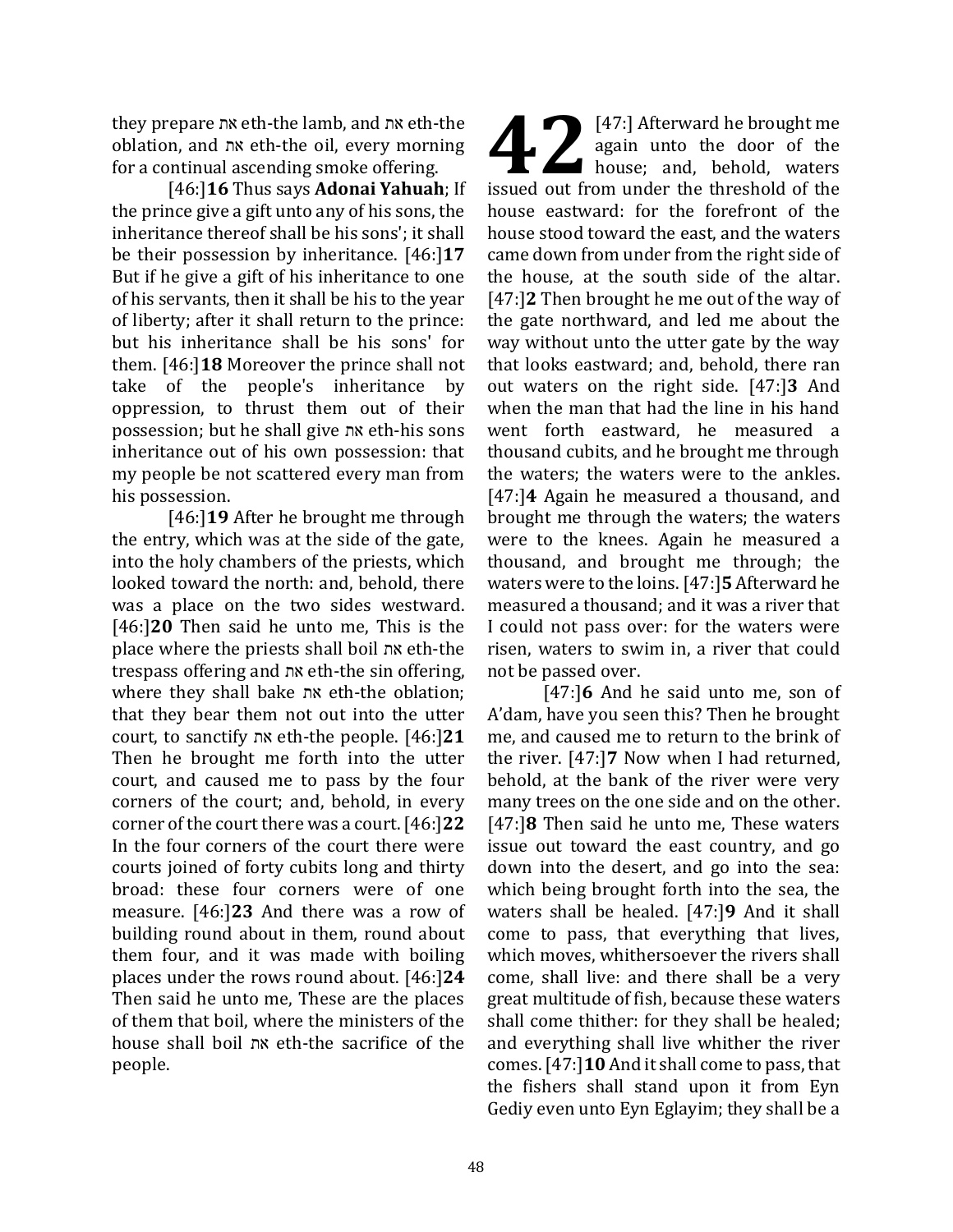place to spread forth nets; their fish shall be according to their kinds, as the fish of the Great Sea, exceeding many. [47:]**11** But the miry places thereof and the marshes thereof shall not be healed; they shall be given to salt. [47:]**12** And by the river upon the bank thereof, on this side and on that side, shall grow all trees for meat, whose leaf shall not fade, neither shall the fruit thereof be consumed: it shall bring forth new fruit according to his months, because their waters they issued out of the sanctuary: and the fruit thereof shall be for meat, and the leaf thereof for medicine.

[47:]**13** Thus says **Adonai Yahuah**; This shall be the border, whereby ye shall inherit את eth-the land according to the twelve tribes of Yashar'el: Yoceph shall have two portions. [47:]**14** And ye shall inherit it, one as well as another: concerning the which I lifted up את eth-my hand to give it unto your fathers: and this land shall fall unto you for inheritance. [47:]**15** And this shall be the border of the land toward the north side, from the Great Sea, the way of Chethlon, as men go to Tsedad; [47:]**16** Chamath, Berothai, Civrayim, which is between the border of Damascus and the border of Chamath; Chatsar Hat-Tiykon, which is by the coast of Chavran. [47:]**17** And the border from the sea shall be Chatsar Eynan, the border of Damascus, and the north northward, and the border of Chamath. And את eth-this is the north side. [47:]**18** And the east side ye shall measure from Chavran, and from Damascus, and from Gil`ad, and from the land of Yashar'el by the Yardan, from the border unto the east sea. And את eth-this is the east side. [47:]**19** And the south side southward, from Tamar even to the waters of strife in Qadesh, the river to the Great Sea. And את eth-this is the south side southward. [47:]**20** The west side also shall be the Great Sea from the border, till a man come over against Chamath. This is the west side.

[47:]**21** So shall ye divide את eth-this land unto you according to the tribes of Yashar'el.

[47:]**22** And it shall come to pass, that ye shall divide it by lot for an inheritance unto you, and to the strangers that sojourn among you, which shall beget children among you: and they shall be unto you as born in the country among the children of Yashar'el; they shall have inheritance with you among the tribes of Yashar'el. [47:]**23** And it shall come to pass, that in what tribe the stranger sojourns, there shall ye give him his inheritance, says **Adonai Yahuah**.

**[48:]** Now these are the names of the tribes. From the north end to the coast of the way of **148:** Now these are the names<br>of the tribes. From the north<br>end to the coast of the way of<br>Chethlon, as one goes to Chamath, Chatsar Eynan, the border of Damascus northward, to the coast of Chamath; for these are his sides east and west; a portion for Da'an. [48:]**2** And by the border of Da'an, from the east side unto the west side, a portion for Asher. [48:]**3** And by the border of Asher, from the east side even unto the west side, a portion for Naphtaliy. [48:]**4** And by the border of Naphtaliy, from the east side unto the west side, a portion for Menashsheh. [48:]**5** And by the border of Menashsheh, from the east side unto the west side, a portion for Ephrayim. [48:]**6** And by the border of Ephrayim, from the east side even unto the west side, a portion for Re'uven. [48:]**7** And by the border of Re'uven, from the east side unto the west side, a portion for Yahudah.

[48:]**8** And by the border of Yahudah, from the east side unto the west side, shall be the offering which ye shall offer of five and twenty thousand reeds in breadth, and in length as one of the other parts, from the east side unto the west side: and the sanctuary shall be in the midst of it. [48:]**9** The oblation that ye shall offer unto **Yahuah** shall be of five and twenty thousand in length, and of ten thousand in breadth. [48:]**10** And for them, even for the priests, shall be this holy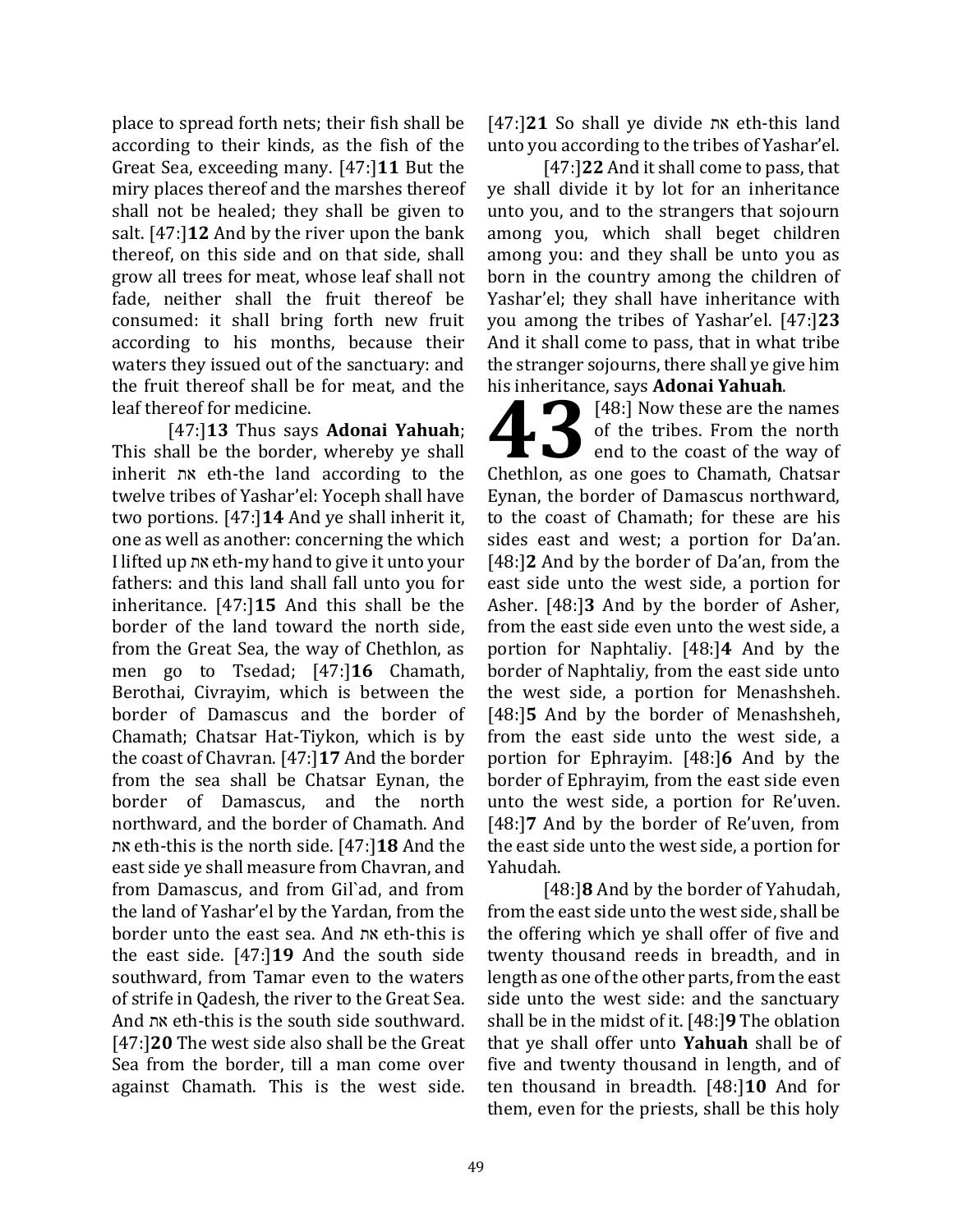oblation; toward the north five and twenty thousand in length, and toward the west ten thousand in breadth, and toward the east ten thousand in breadth, and toward the south five and twenty thousand in length: and the sanctuary of **Yahuah** shall be in the midst thereof. [48:]**11** It shall be for the priests that are sanctified of the sons of Tsadoq; which have guarded my watch, which went not astray when the children of Yashar'el went astray, as the Leviyiym went astray. [48:]**12** And this oblation of the land that is offered shall be unto them a thing most holy by the border of the Leviyiym. [48:]**13** And over against the border of the priests the Leviyiym shall have five and twenty thousand in length, and ten thousand in breadth: all the length shall be five and twenty thousand, and the breadth ten thousand. [48:]**14** And they shall not sell of it, neither exchange, nor alienate the first fruits of the land: for it is holy unto **Yahuah**.

[48:]**15** And the five thousand, that are left in the breadth over against the five and twenty thousand, shall be a profane place for the city, for dwelling, and for suburbs: and the city shall be in the midst thereof. [48:]**16** And these shall be the measures thereof; the north side four thousand and five hundred, and the south side four thousand and five hundred, and on the east side four thousand and five hundred, and the west side four thousand and five hundred. [48:]**17** And the suburbs of the city shall be toward the north two hundred and fifty, and toward the south two hundred and fifty, and toward the east two hundred and fifty, and toward the west two hundred and fifty. [48:]**18** And the remnant in length over against the oblation of the holy portion shall be ten thousand eastward, and ten thousand westward: and it shall be over against the oblation of the holy portion; and the increase thereof shall be for food unto them that serve the city. [48:]**19** And they that serve the city shall serve it out of all the tribes of Yashar'el.

[48:]**20** All the oblation shall be five and twenty thousand by five and twenty thousand: ye shall offer את eth-the holy oblation foursquare, with the possession of the city.

[48:]**21** And the remnant shall be for the prince, on the one side and on the other of the holy oblation, and of the possession of the city, over against the five and twenty thousand of the oblation toward the east border, and westward over against the five and twenty thousand toward the west border, over against the portions for the prince: and it shall be the holy oblation; and the sanctuary of the house shall be in the midst thereof. [48:]**22** Moreover from the possession of the Leviyiym, and from the possession of the city, being in the midst of that which is the prince's, between the border of Yahudah and the border of Binyamiyn, shall be for the prince. [48:]**23** As for the rest of the tribes, from the east side unto the west side, Binyamiyn shall have a portion. [48:]**24** And by the border of Binyamiyn, from the east side unto the west side, Shim`on shall have a portion. [48:]**25**  And by the border of Shim`on, from the east side unto the west side, Yisshakar a portion. [48:]**26** And by the border of Yisshakar, from the east side unto the west side, Zevulun a portion. [48:]**27** And by the border of Zevulun, from the east side unto the west side, Gad a portion. [48:]**28** And by the border of Gad, at the south side southward, the border shall be even from Tamar unto the waters of strife in Qadesh, and to the river toward the Great Sea. [48:]**29** This is the land which ye shall divide by lot unto the tribes of Yashar'el for inheritance, and these are their portions, says **Adonai Yahuah**.

[48:]**30** And these are the goings out of the city on the north side, four thousand and five hundred measures. [48:]**31** And the gates of the city shall be after the names of the tribes of Yashar'el: three gates northward; one gate of Re'uven, one gate of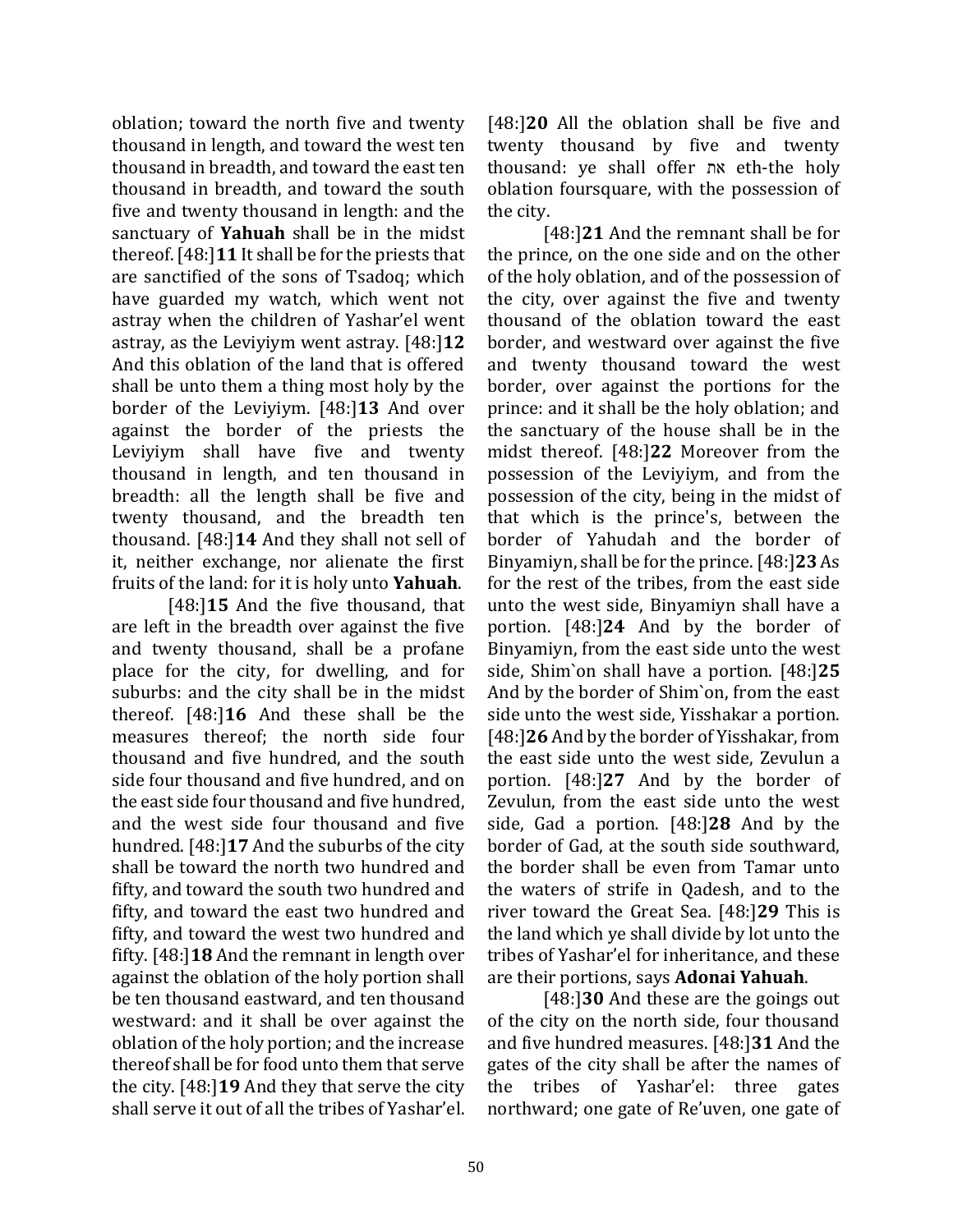Yahudah, one gate of Leviy. [48:]**32** And at the east side four thousand and five hundred: and three gates; and one gate of Yoceph, one gate of Binyamiyn, one gate of Da'an. [48:]**33** And at the south side four thousand and five hundred measures: and three gates; one gate of Shim`on, one gate of Yisshakar, one gate of Zevulun. [48:]**34** At the west side four thousand and five hundred, with their three gates; one gate of Gad, one gate of Asher, one gate of Naphtaliy. [48:]**35** It was round about eighteen thousand measures: and the name of the city from that day shall be, **Yahuah Shammah**.

*Cepher Asar Sheniyim.* [29:17] And it came to pass in the  $\Gamma$  seven and twentieth year, in **19.17]**<br>**19.17** Cepher Asar Sheniyim. [29:17]<br>And it came to pass in the<br>seven and twentieth year, in<br>the first month, in the first day of the month, the Word of **Yahuah** came unto me, saying, [29:18]**2** son of A'dam, Nevukadne'tstsar king of Babel caused את eth-his army to serve a great service against Tsor: every head was made bald, and every shoulder was peeled: yet had he no wages, nor his army, for Tsor, for the service that he had served against it: [29:19]**3** Therefore thus says **Adonai Yahuah**; Behold, I will give את eth-the land of Mitsrayim unto Nevukadne'tstsar king of Babel; and he shall take her multitude, and take her spoil, and take her prey; and it shall be the wages for his army. [29:20]**4** I have given him את eth-the land of Mitsrayim for his labour wherewith he served against it, because they wrought for me, says **Adonai Yahuah**.

[29:21]**5** In that day will I cause the horn of the house of Yashar'el to bud forth, and I will give you the opening of the mouth in the midst of them; and they shall know that I am **Yahuah**.

[30:1] The Word of **Yahuah** came again unto me, saying, **130:1]** The Word of Yahuah<br>came again unto me, saying,<br>[30:]2 son of A'dam, prophesy and say, Thus says **Adonai Yahuah**; Howl ye, Woe worth the day! [30:]**3** For the day is near, even the day of **Yahuah** is near, a

cloudy day; it shall be the time of the heathen. [30:]**4** And the sword shall come upon Mitsrayim, and great pain shall be in Kush, when the slain shall fall in Mitsrayim, and they shall take away her multitude, and her foundations shall be broken down. [30:]**5** Kush, and Libya, and Ludiy, and all the mingled people, and Kuv, and the men of the land that is in league, shall fall with them by the sword. [30:]**6** Thus says **Yahuah**; They also that uphold Mitsrayim shall fall; and the pride of her power shall come down: from the tower of Ceveneh shall they fall in it by the sword, says **Adonai Yahuah**. [30:]**7** And they shall be desolate in the midst of the countries that are desolate, and her cities shall be in the midst of the cities that are wasted. [30:]**8** And they shall know that I am **Yahuah**, when I have set a fire in Mitsrayim, and when all her helpers shall be destroyed. [30:]9 In that day shall messengers go forth from me in ships to make the careless את eth-Kushiym afraid, and great pain shall come upon them, as in the day of Mitsrayim: for, lo, it comes. [30:]**10** Thus says **Adonai Yahuah**; I will also make את eth-the multitude of Mitsrayim to cease by the hand of Nevukadne'tstsar king of Babel. [30:]**11** He and his people with him, the terrible of the nations, shall be brought to destroy the land: and they shall draw their swords against Mitsrayim, and fill את eth-the land with the slain. [30:]**12** And I will make the rivers dry, and sell את eth-the land into the hand of the wicked: and I will make the land waste, and all that is therein, by the hand of strangers: I **Yahuah** have spoken it. [30:]**13** Thus says **Adonai Yahuah**; I will also destroy the idols, and I will cause their images to cease out of Noph; and there shall be no more a prince of the land of Mitsrayim: and I will put a fear in the land of Mitsrayim. [30:]**14** And I will make את eth-Pathroc desolate, and will set fire in Tso`an, and will execute judgments in No. [30:]**15** And I will pour my fury upon Ciyn, the strength of Mitsrayim; and I will cut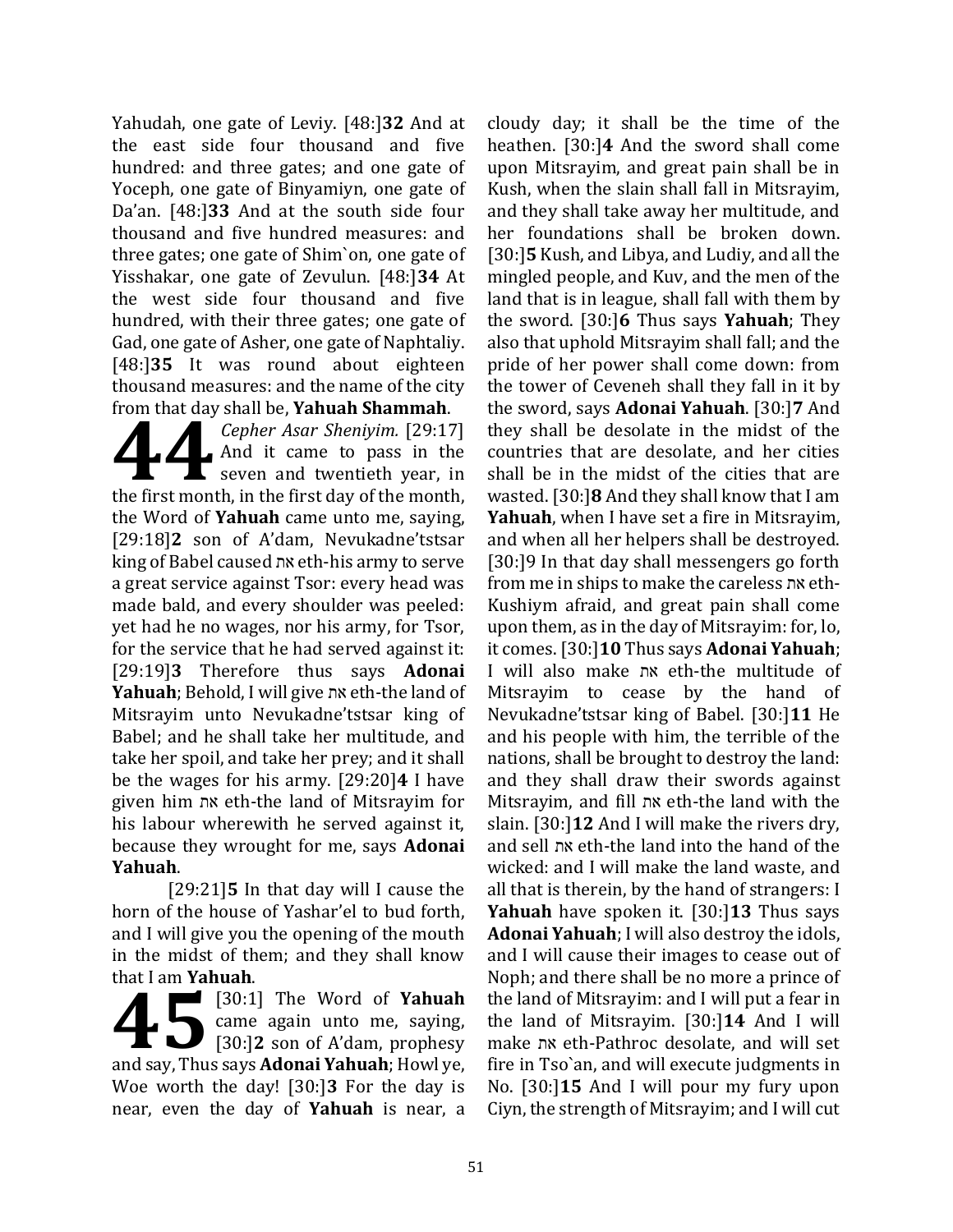off את eth-the multitude of No. [30:]**16** And I will set fire in Mitsrayim: Ciyn shall have great pain, and No shall be rent asunder, and Noph shall have distresses daily. [30:]**17** The young men of Aven and of Piy-Veceth shall fall by the sword: and these cities shall go into captivity. [30:]**18** At Techaphnechec also the day shall be darkened, when I shall break there את eth-the yokes of Mitsrayim: and the pomp of her strength shall cease in her: as for her, a cloud shall cover her, and her daughters shall go into captivity. [30:]**19** Thus will I execute judgments in Mitsrayim: and they shall know that I am **Yahuah**.

*Cepher Shalosh Asar.* [1:] Now it came to pass in the thirtieth year, in the fourth month, in **1998** Cepher Shalosh Asar. [1:] Now<br>it came to pass in the thirtieth<br>year, in the fourth month, in<br>the fifth day of the month, as I was among the captives by the river of Kevar, that the heavens were opened, and I saw visions of Elohiym. [1:]**2** In the fifth day of the month, which was the fifth year of king Yahuyakiyn's captivity, [1:]**3** The Word of **Yahuah** came expressly unto El-Yechezq'el the priest, the son of Buziy, in the land of the Kasdiym by the river Kevar; and the hand of **Yahuah** was there upon him.

[1:]**4** And I looked, and, behold, a whirlwind came out of the north, a great cloud, and a fire infolding itself, and a brightness was about it, and out of the midst thereof as the colour of amber, out of the midst of the fire. [1:]**5** Also out of the midst thereof came the likeness of four living creatures. And this was their appearance; they had the likeness of a man. [1:]**6** And everyone had four faces, and everyone had four wings. [1:]**7** And their feet were straight feet; and the sole of their feet was like the sole of a calf's foot: and they sparkled like the colour of burnished brass. [1:]**8** And they had the hands of a man under their wings on their four sides; and they four had their faces and their wings. [1:]**9** Their wings were joined one to another; they turned not when they went; they went everyone straight

forward. [1:]**10** As for the likeness of their faces, they four had the face of a man, and the face of a lion, on the right side: and they four had the face of an ox on the left side; they four also had the face of an eagle. [1:]**11** Thus were their faces: and their wings were stretched upward; two wings of everyone were joined one to another, and two covered את eth their bodies. [1:]**12** And they went everyone straight forward: whither the Ruach was to go, they went; and they turned not when they went. [1:]**13** As for the likeness of the living creatures, their appearance was like burning coals of fire, and like the appearance of lamps: it went up and down among the living creatures; and the fire was bright, and out of the fire went forth lightning. [1:]**14** And the living creatures ran and returned as the appearance of a flash of lightning.

[1:]**15** Now as I beheld the living creatures, behold one Ophan upon the earth by the living creatures, with his four faces. [1:]**16** The appearance of the Ophaniym and their work was like unto the colour of a beryl: and they four had one likeness: and their appearance and their work was as it were an Ophan in the middle of an Ophan. [1:]**17** When they went, they went upon their four sides: and they turned not when they went. [1:]**18** As for their rings, they were so high that they were dreadful; and their rings were full of eyes round about them four. [1:]**19** And when the living creatures went, the Ophaniym went by them: and when the living creatures were lifted up from the earth, the Ophaniym were lifted up. [1:]**20** Whithersoever the **Ruach** was to go, they went, thither was their ruach to go; and the Ophaniym were lifted up over against them: for the ruach of the living creature was in the Ophaniym. [1:]**21** When those went, these went; and when those stood, these stood; and when those were lifted up from the earth, the Ophaniym were lifted up over against them: for the ruach of the living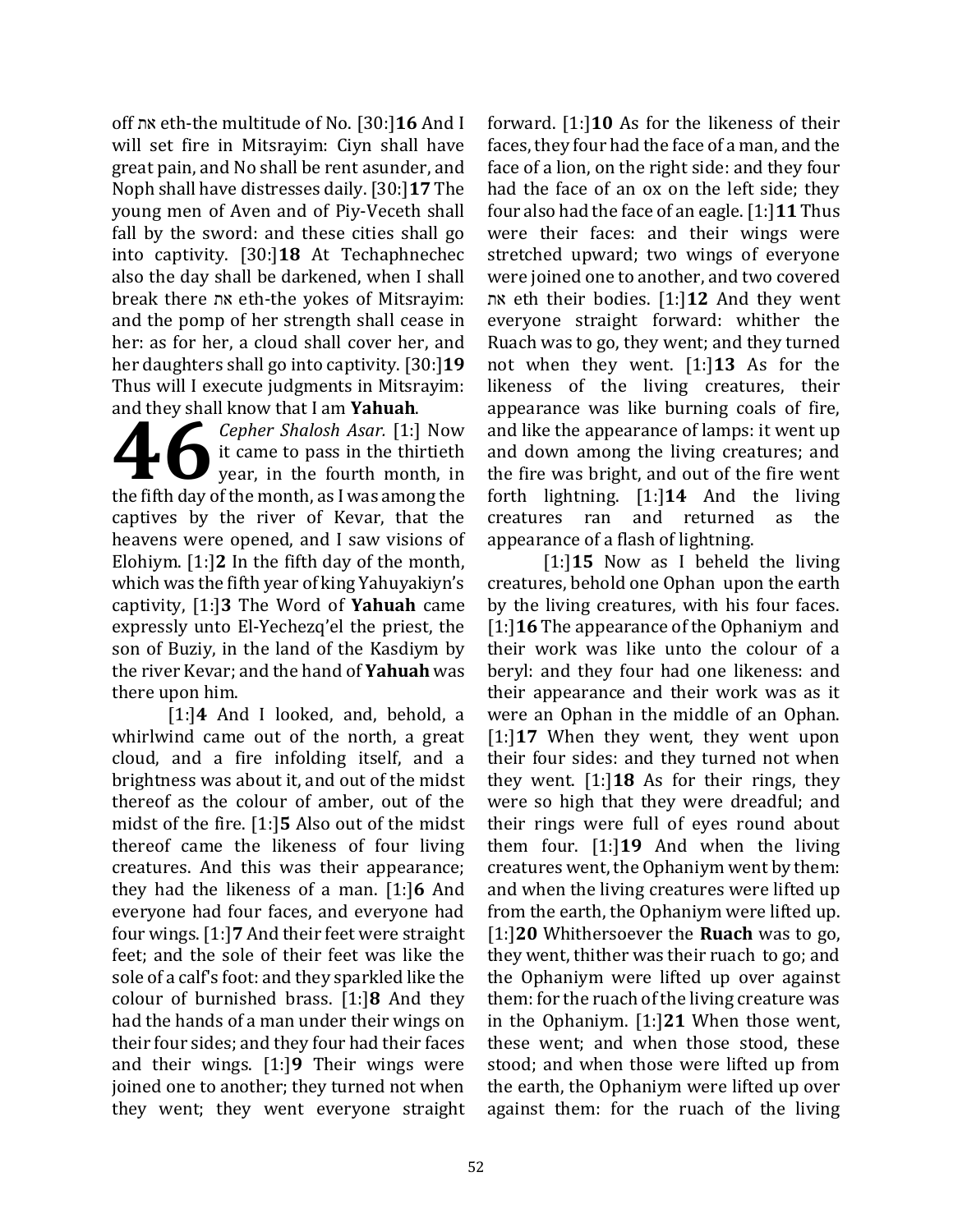creature was in the Ophaniym. [1:]**22** And the likeness of the expanse upon the heads of the living creature was as the colour of the terrible crystal, stretched forth over their heads above. [1:]**23** And under the expanse were their wings straight, the one toward the other: everyone had two, which covered on this side, and everyone had two, which covered on that side, את eth their bodies. [1:]**24** And when they went, I heard את eththe noise of their wings, like the noise of great waters, as the voice of **El Shaddai**, the voice of speech, as the noise of a host: when they stood, they let down their wings. [1:]**25**  And there was a voice from the expanse that was over their heads, when they stood, and had let down their wings.

[1:]**26** And above the expanse that was over their heads was the likeness of a throne, as the appearance of a sapphire stone: and upon the likeness of the throne was the likeness as the appearance of a man above upon it. [1:]**27** And I saw as the colour of amber, as the appearance of fire round about within it, from the appearance of his loins even upward, and from the appearance of his loins even downward, I saw as it were the appearance of fire, and it had brightness round about. [1:]**28** As the appearance of the bow that is in the cloud in the day of rain, so was the appearance of the brightness round about. This was the appearance of the likeness of the glory of **Yahuah**. And when I saw it, I fell upon my face, and I heard a voice of one that spoke.

[2:] And he said unto me, son of A'dam, stand upon your feet, and I will speak unto you. [2:]**2** Electrical Spoke.<br>
The Electrical enterprise and I will speak unto you. [2:]2<br>
And the **Ruach** entered into me when he spoke unto me, and set me upon my feet, that I heard את eth him that spoke unto me. [2:]**3** And he said unto me, son of A'dam, I send you to the children of Yashar'el, to a rebellious nation that has rebelled against me: they and their fathers have transgressed against me, even unto this very day. [2:]**4** For they are

impudent children and stiffhearted. I do send you unto them; and you shall say unto them, Thus says **Adonai Yahuah**. [2:]**5** And they, whether they will hear, or whether they will forbear, (for they are a rebellious house,) yet shall know that there has been a prophet among them.

[2:]**6** And you, son of A'dam, be not afraid of them, neither be afraid of their words, though briers and thorns be with you, and you do dwell among scorpions: be not afraid of their words, nor be dismayed at their looks, though they be a rebellious house. [2:]**7** And you shall speak את eth-my words unto them, whether they will hear, or whether they will forbear: for they are most rebellious. [2:]**8** But you, son of A'dam, hear את eth what I say unto you; Be not rebellious like that rebellious house: open your mouth, and eat את eth that I give you.

[2:]**9** And when I looked, behold, a hand was sent unto me; and, lo, a roll of a cepher was therein; [2:]**10** And he spread it before me; and it was written within and without: and there was written therein lamentations, and mourning, and woe.

[3:] Moreover he said unto me, son of A'dam, eat את eth that you find; eat את eth-this roll, and modifing, and woe.<br> **48**<br>
son of A'dam, eat nx eth that<br>
you find; eat nx eth-this roll,<br>
and go speak unto the house of Yashar'el. [3:]**2** So I opened את eth-my mouth, and he caused me to eat את eth that roll. [3:]**3** And he said unto me, son of A'dam, cause your belly to eat, and fill your bowels with את eth this roll that I give you. Then did I eat it; and it was in my mouth as honey for sweetness.

[3:]**4** And he said unto me, son of A'dam, go, get you unto the house of Yashar'el, and speak with my words unto them. [3:]**5** For you are not sent to a people of a strange speech and of a hard language, but to the house of Yashar'el; [3:]**6** Not to many people of a strange speech and of a hard language, whose words you cannot understand. Surely, had I sent you to them, they would have hearkened unto you. [3:]**7**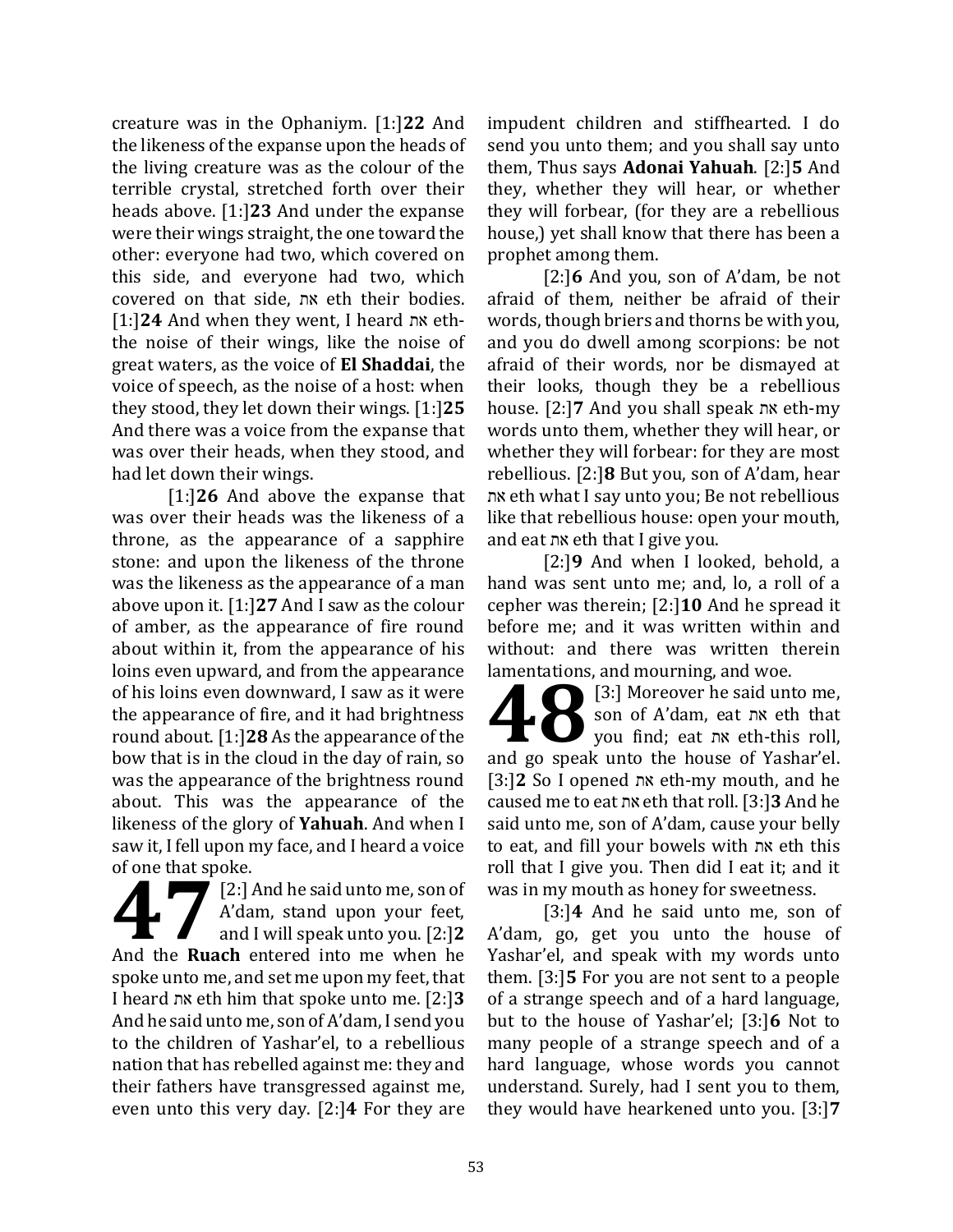But the house of Yashar'el will not hearken unto you; for they will not hearken unto me: for all the house of Yashar'el are impudent and hardhearted. [3:]**8** Behold, I have made את eth-your face strong against their faces, and את eth-your forehead strong against their foreheads. [3:]**9** As an adamant harder than flint have I made your forehead: fear them not, neither be dismayed at their looks, though they be a rebellious house. [3:]**10** Moreover he said unto me, son of A'dam, את eth-all my words that I shall speak unto you receive in your heart, and hear with your ears. [3:]**11** And go, get you to them of the captivity, unto the children of your people, and speak unto them, and tell them, Thus says **Adonai Yahuah**; whether they will hear, or whether they will forbear. [3:]**12** Then the **Ruach** took me up, and I heard behind me a voice of a great rushing, saying, Blessed be the glory of **Yahuah** from his place. [3:]**13** I heard also the noise of the wings of the living creatures that touched one another, and the noise of the Ophaniym over against them, and a noise of a great rushing. [3:]**14** So the **Ruach** lifted me up, and took me away, and I went in bitterness, in the heat of my ruach; but the hand of **Yahuah** was strong upon me.

[3:]**15** Then I came to them of the captivity at Tel Aviyv, that dwelt by the river of Kevar, and I sat where they sat, and remained there astonished among them seven days. [3:]**16** And it came to pass at the end of seven days, that the Word of **Yahuah** came unto me, saying, [3:]**17** son of A'dam, I have made you a watchman unto the house of Yashar'el: therefore hear the word at my mouth, and give them warning from me. [3:]**18** When I say unto the wicked, You shall surely die; and you give him not warning, nor speak to warn the wicked from his wicked way, to save his life; the same wicked man shall die in his iniquity; but his blood will I require at your hand. [3:]**19** Yet if you warn the wicked, and he turn not from his wickedness, nor from his wicked way, he shall die in his iniquity; but you have delivered את eth-your soul. [3:]**20** Again, When a righteous man turns from his righteousness, and commits iniquity, and I lay a stumbling block before him, he shall die: because you have not given him warning, he shall die in his sin, and his righteousness which he has done shall not be remembered; but his blood will I require at your hand. [3:]**21** Nevertheless if you warn the righteous man, that the righteous sin not, and he does not sin, he shall surely live, because he is warned; also you have delivered את eth-your soul.

[3:]**22** And the hand of **Yahuah** was there upon me; and he said unto me, Arise, go forth into the plain, and I will there talk with you. [3:]**23** Then I arose, and went forth into the plain: and, behold, the glory of **Yahuah** stood there, as the glory which I saw by the river of Kevar: and I fell on my face. [3:]**24** Then the **Ruach** entered into me, and set me upon my feet, and spoke with me, and said unto me, Go, shut yourself within your house. [3:]**25** But you, O son of A'dam, behold, they shall put bands upon you, and shall bind you with them, and you shall not go out among them: [3:]**26** And I will make your tongue cleave to the roof of your mouth, that you shall be dumb, and shall not be to them a reprover: for they are a rebellious house. [3:]**27** But when I speak with you, I will open את eth-your mouth, and you shall say unto them, Thus says **Adonai Yahuah**; He that hears, let him hear; and he that forbears, let him forbear: for they are a rebellious house.

[4:] You also, son of A'dam, take you a tile, and lay it before you, and pourtray upon it the **f f**  $\begin{bmatrix} 4:1 \\ 1 \end{bmatrix}$  You also, son of A'dam, take you a tile, and lay it before you, and pourtray upon it the city, even nx eth-Yerushalayim: [4:] **2** And lay siege against it, and build a fort against it, and cast a mount against it; set the camp also against it, and set battering rams against it round about. [4:]**3** Moreover take unto you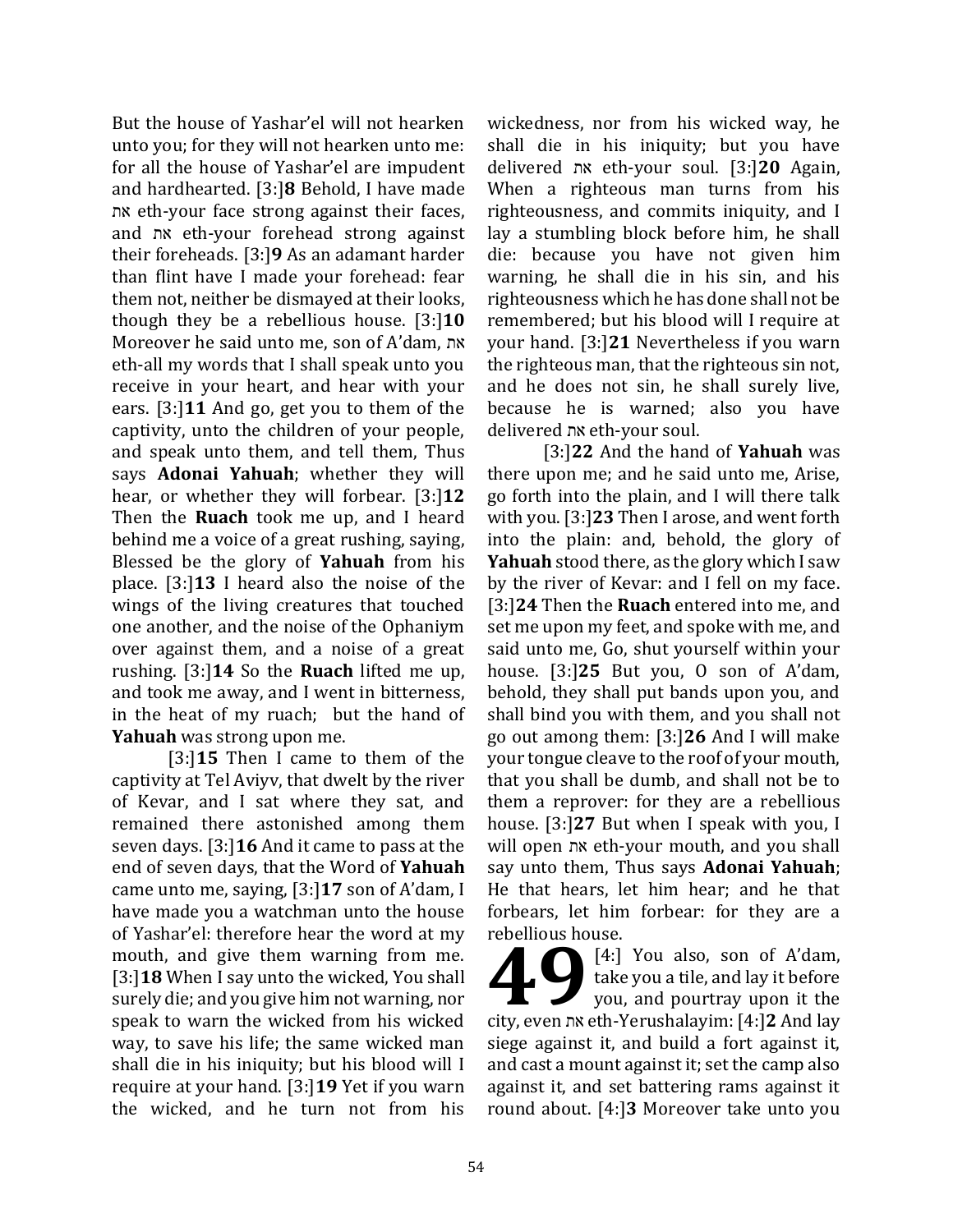an iron pan, and set it for a wall of iron between you and the city: and set את ethyour face against it, and it shall be besieged, and you shall lay siege against it. This shall be a sign to the house of Yashar'el. [4:]**4** Lie you also upon your left side, and lay את eththe iniquity of the house of Yashar'el upon it: according to the number of the days that you shall lie upon it you shall bear their iniquity. [4:]**5** For I have laid upon you את eth-the years of their iniquity, according to the number of the days, three hundred and ninety days: so shall you bear the iniquity of the house of Yashar'el. [4:]**6** And when you have את eth-accomplished them, lie again on your right side, and you shall bear את eth-the iniquity of the house of Yahudah forty days: I have appointed you each day for a year. [4:]**7** Therefore you shall set your face toward the siege of Yerushalayim, and your arm shall be uncovered, and you shall prophesy against it. [4:]**8** And, behold, I will lay bands upon you, and you shall not turn from one side to another, till you have ended the days of your siege.

[4:]**9** Take also unto you wheat, and barley, and beans, and lentiles, and millet, and fitches, and put them in one vessel, and make you bread thereof, according to the number of the days that you shall lie upon your side, three hundred and ninety days shall you eat thereof. [4:]**10** And your meat which you shall eat shall be by weight, twenty sheqels a day: from time to time shall you eat it. [4:]**11** You shall drink also water by measure, the sixth part of a hin: from time to time shall you drink. [4:]**12** And you shall eat it as barley cakes, and you shall bake it with dung that comes out of man, in their sight. [4:]**13** And **Yahuah** said, Even thus shall the children of Yashar'el eat את eththeir defiled bread among the other nations, whither I will drive them. [4:]**14** Then said I, Ah **Adonai Yahuah**! behold, my soul has not been polluted: for from my youth up even till now have I not eaten of that which dies of itself, or is torn in pieces; neither came there abominable flesh into my mouth. [4:]**15** Then he said unto me, Lo, I have given you את eth-cow's dung for man's dung, and you shall prepare את eth-your bread therewith. [4:]**16** Moreover he said unto me, son of A'dam, behold, I will break the staff of bread in Yerushalayim: and they shall eat bread by weight, and with care; and they shall drink water by measure, and with astonishment: [4:]**17** That they may want bread and water, and be astonished one with another, and consume away for their iniquity.

[5:] And you, son of A'dam, take you a sharp knife, take you a barber's razor, and cause it to **basis and an** integrals.<br> **b**  $\begin{bmatrix}\n5:\right]$  And you, son of A'dam, take<br>
you a sharp knife, take you a<br>
barber's razor, and cause it to<br>
pass upon your head and upon your beard: then take you balances to weigh, and divide the hair. [5:]**2** You shall burn with fire את etha third part in the midst of the city, when the days of the siege are fulfilled: and you shall take a third part, and smite about it with a knife: and a third part you shall scatter in the wind; and I will draw out a sword after them. [5:]**3** You shall also take thereof a few in number, and bind them in your skirts. [5:]**4**  Then take of them again, and cast them into the midst of the fire, and burn them in the fire; for thereof shall a fire come forth into all the house of Yashar'el.

[5:]**5** Thus says **Adonai Yahuah**; This is Yerushalayim: I have set it in the midst of the nations and countries that are round about her. [5:]**6** And she has changed את ethmy judgments into wickedness more than the nations, and את eth-my statutes more than the countries that are round about her: for they have refused my judgments and my statutes, they have not walked in them. [5:]**7** Therefore thus says **Adonai Yahuah**; Because ye multiplied more than the nations that are round about you, and have not walked in my statutes, neither have kept my judgments, neither have done according to את eth-the judgments of the nations that are round about you; [5:]**8** Therefore thus says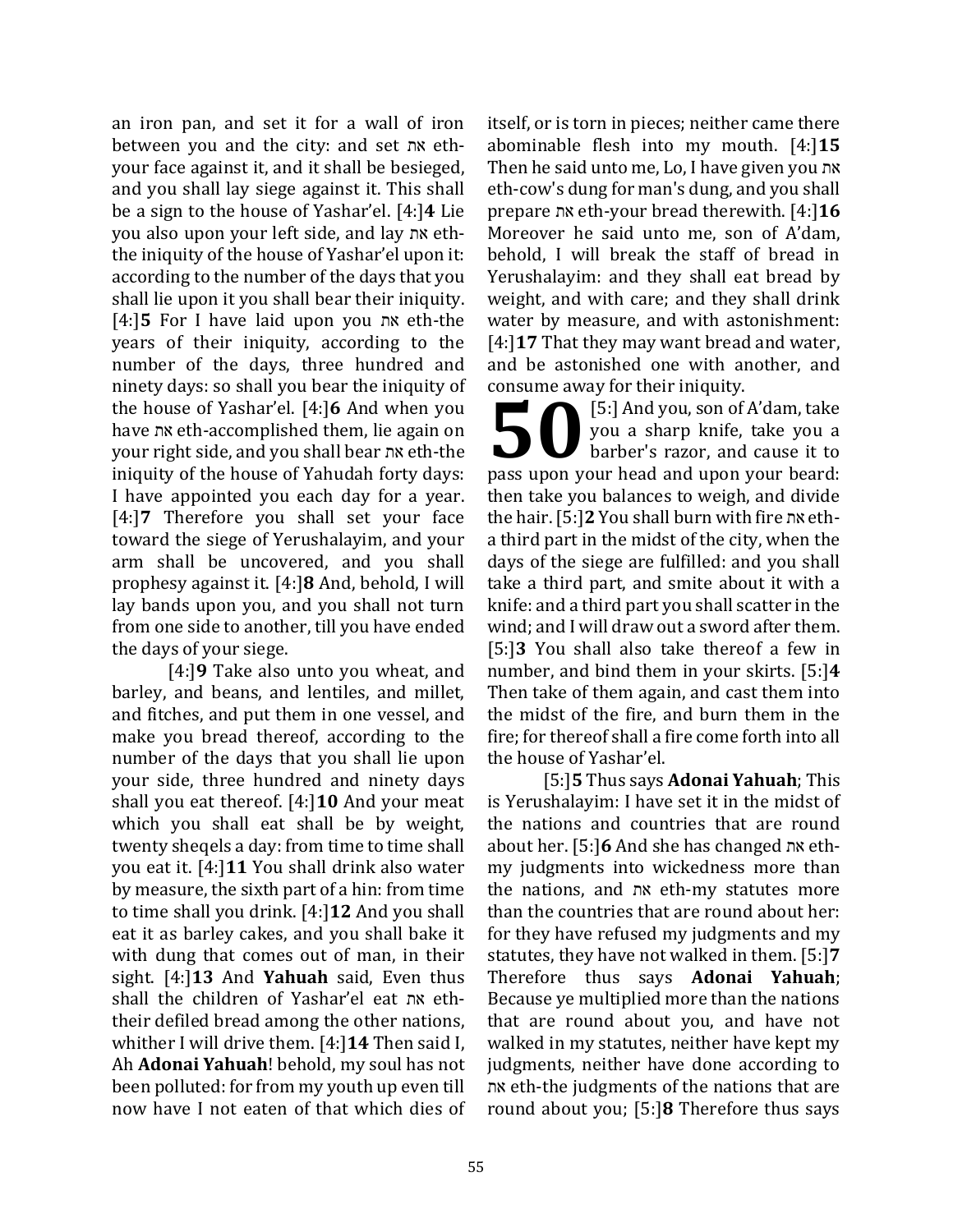**Adonai Yahuah**; Behold, I, even I, am against you, and will execute judgments in the midst of you in the sight of the nations. [5:]**9** And I will do in you את eth that which I have not done, and whereunto I will not do את eth anymore the like, because of all your abominations. [5:]**10** Therefore the fathers shall eat the sons in the midst of you, and the sons shall eat their fathers; and I will execute judgments in you, and the whole remnant of you will I scatter את eth-into all the winds. [5:]**11** Wherefore, as I live, says **Adonai Yahuah**; Surely, because you have defiled את eth-my sanctuary with all your detestable things, and with all your abominations, therefore will I also diminish you; neither shall my eye spare, neither will I have any pity.

[5:]**12** A third part of you shall die with the pestilence, and with famine shall they be consumed in the midst of you: and a third part shall fall by the sword round about you; and I will scatter a third part into all the winds, and I will draw out a sword after them. [5:]**13** Thus shall my anger be accomplished, and I will cause my fury to rest upon them, and I will be comforted: and they shall know that I **Yahuah** have spoken it in my zeal, when I have accomplished my fury in them. [5:]**14** Moreover I will make you waste, and a reproach among the nations that are round about you, in the sight of all that pass by. [5:]**15** So it shall be a reproach and a taunt, an instruction and an astonishment unto the nations that are round about you, when I shall execute judgments in you in anger and in fury and in furious rebukes. I **Yahuah** have spoken it. [5:]**16** When I shall send upon them את eththe evil arrows of famine, which shall be for their destruction, and which I will send to destroy you: and I will increase the famine upon you, and will break your staff of bread: [5:]**17** So will I send upon you famine and evil beasts, and they shall bereave you; and pestilence and blood shall pass through you;

and I will bring the sword upon you. I **Yahuah** have spoken it.

[6:] And the Word of **Yahuah** came unto me, saying, [6:]**2** son **1** [6:] And the Word of Yahuah<br>
came unto me, saying, [6:]2 son<br>
of A'dam, set your face toward the mountains of Yashar'el, and prophesy against them, [6:]**3** And say, Ye mountains of Yashar'el, hear the Word of **Adonai Yahuah**; Thus says **Adonai Yahuah** to the mountains, and to the hills, to the rivers, and to the valleys; Behold, I, even I, will bring a sword upon you, and I will destroy your high places. [6:]**4** And your altars shall be desolate, and your images shall be broken: and I will cast down your slain men before your idols. [6:]**5** And I will lay את eth-the dead carcases of the children of Yashar'el before their idols; and I will scatter את eth-your bones round about your altars. [6:]**6** In all your dwelling places the cities shall be laid waste, and the high places shall be desolate; that your altars may be laid waste and made desolate, and your idols may be broken and cease, and your images may be cut down, and your works may be abolished. [6:]**7** And the slain shall fall in the midst of you, and ye shall know that I am **Yahuah**.

[6:]**8** Yet will I leave a remnant, that ye may have some that shall escape the sword among the nations, when ye shall be scattered through the countries. [6:]**9** And they that escape of you shall remember me among the nations whither they shall be carried captives, because I am broken את ethwith their whorish heart, which has departed from me, and את eth-with their eyes, which go a whoring after their idols: and they shall loathe themselves for the evils which they have committed in all their abominations. [6:]**10** And they shall know that I am **Yahuah**, and that I have not said in vain that I would do this evil unto them.

[6:]**11** Thus says **Adonai Yahuah**; Smite with your hand, and stamp with your foot, and say, Alas for all the evil abominations of the house of Yashar'el! for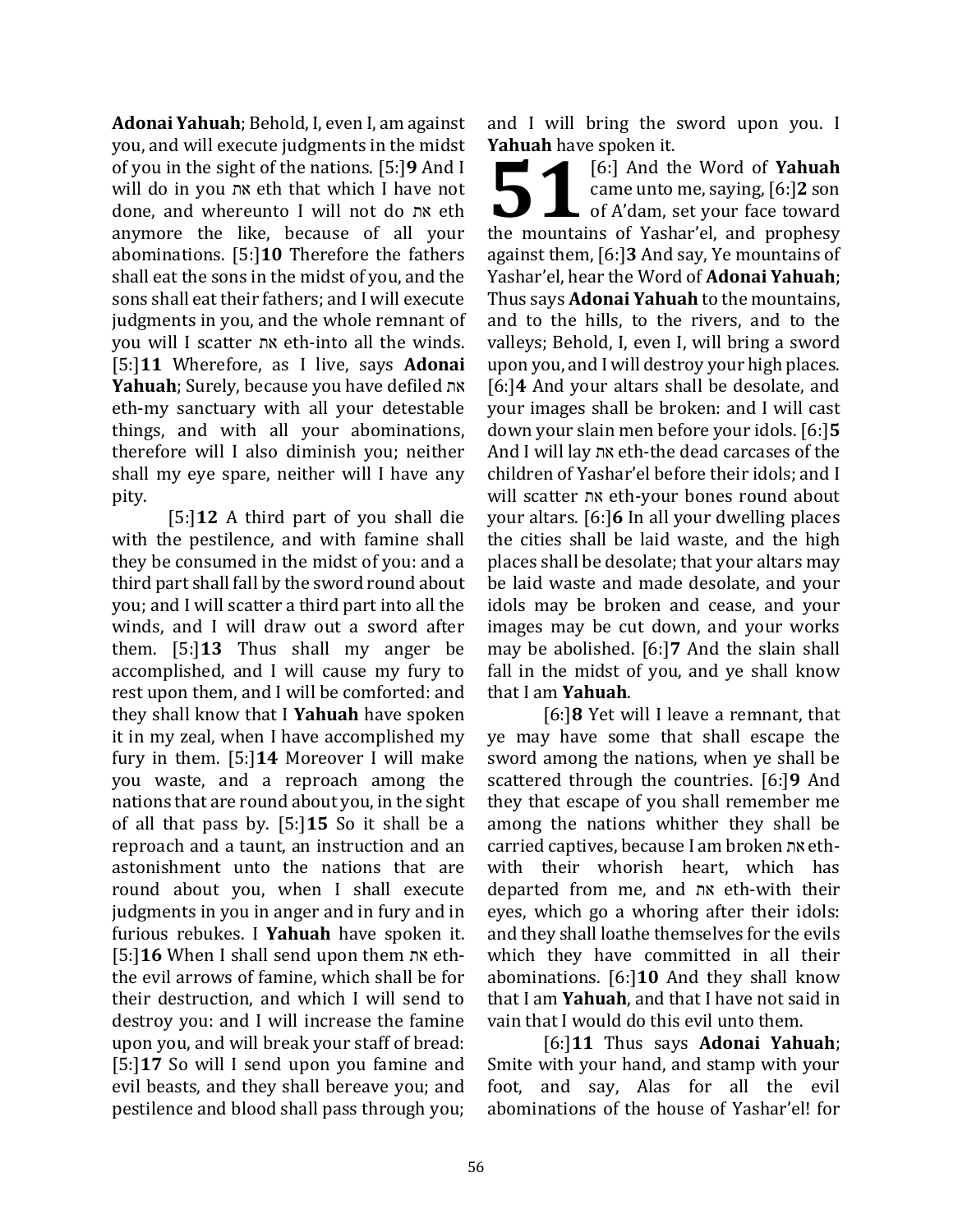they shall fall by the sword, by the famine, and by the pestilence. [6:]**12** He that is far off shall die of the pestilence; and he that is near shall fall by the sword; and he that remains and is besieged shall die by the famine: thus will I accomplish my fury upon them. [6:]**13** Then shall ye know that I am Yahuah, when their slain men shall be among their idols round about their altars, upon every high hill, in all the tops of the mountains, and under every green tree, and under every thick oak, the place where they did offer sweet savour to all their idols. [6:]**14** So will I stretch out את eth-my hand upon them, and make את eth-the land desolate, yea, more desolate than the wilderness toward Divlathah, in all their habitations: and they shall know that I am **Yahuah**.

[7:] Moreover the Word of **Yahuah** came unto me, saying, **52** [7:] Moreover the Word of Yahuah came unto me, saying,<br>
[7:]2 Also, son of A'dam, thus say:<br> **22** Also, son of A'dam, thus says **Adonai Yahuah** unto the land of Yashar'el; An end, the end is come upon the four corners of the land. [7:]**3** Now is the end come upon you, and I will send my anger upon you, and will judge you according to your ways, and will recompense upon you את eth all your abominations. [7:]**4** And my eye shall not spare you, neither will I have pity: but I will recompense your ways upon you, and your abominations shall be in the midst of you: and ye shall know that I am **Yahuah**. [7:]**5** Thus says **Adonai Yahuah**; An evil, an only evil, behold, is come. [7:]**6** An end is come, the end is come: it watches for you; behold, it is come. [7:]**7** The morning is come unto you, O you that dwell in the land: the time is come, the day of trouble is near, and not the sounding again of the mountains. [7:]**8** Now will I shortly pour out my fury upon you, and accomplish my anger upon you: and I will judge you according to your ways, and will recompense you for את eth all your abominations. [7:]**9** And my eye shall not spare, neither will I have pity: I will recompense you according to your ways and

your abominations that are in the midst of you; and ye shall know that I am Yahuah that smites. [7:]**10** Behold the day, behold, it is come: the morning is gone forth; the rod has blossomed, pride has budded. [7:]**11** Violence is risen up into a rod of wickedness: none of them shall remain, nor of their multitude, nor of any of theirs: neither shall there be wailing for them. [7:]**12** The time is come, the day draws near: let not the buyer rejoice, nor the seller mourn: for wrath is upon all the multitude thereof. [7:]**13** For the seller shall not return to that which is sold, although they were yet alive: for the vision is touching the whole multitude thereof, which shall not return; neither shall any strengthen himself in the iniquity of his life. [7:]**14** They have blown the shofar, even to make all ready; but none goes to the battle: for my wrath is upon all the multitude thereof. [7:]**15** The sword is without, and the pestilence and the famine within: he that is in the field shall die with the sword; and he that is in the city, famine and pestilence shall devour him.

[7:]**16** But they that escape of them shall escape, and shall be on the mountains like doves of the valleys, all of them mourning, everyone for his iniquity. [7:]**17** All hands shall be feeble, and all knees shall be weak as water. [7:]**18** They shall also gird themselves with sackcloth, and horror shall cover them; and shame shall be upon all faces, and baldness upon all their heads. [7:]**19** They shall cast their silver in the streets, and their gold shall be removed: their silver and their gold shall not be able to deliver them in the day of the wrath of **Yahuah**: they shall not satisfy their souls, neither fill their bellies, because it is the stumbling block of their iniquity.

[7:]**20** As for the beauty of his ornament, he set it in majesty: but they made the images of their abominations and of their detestable things therein: therefore have I set it far from them. [7:]**21** And I will give it